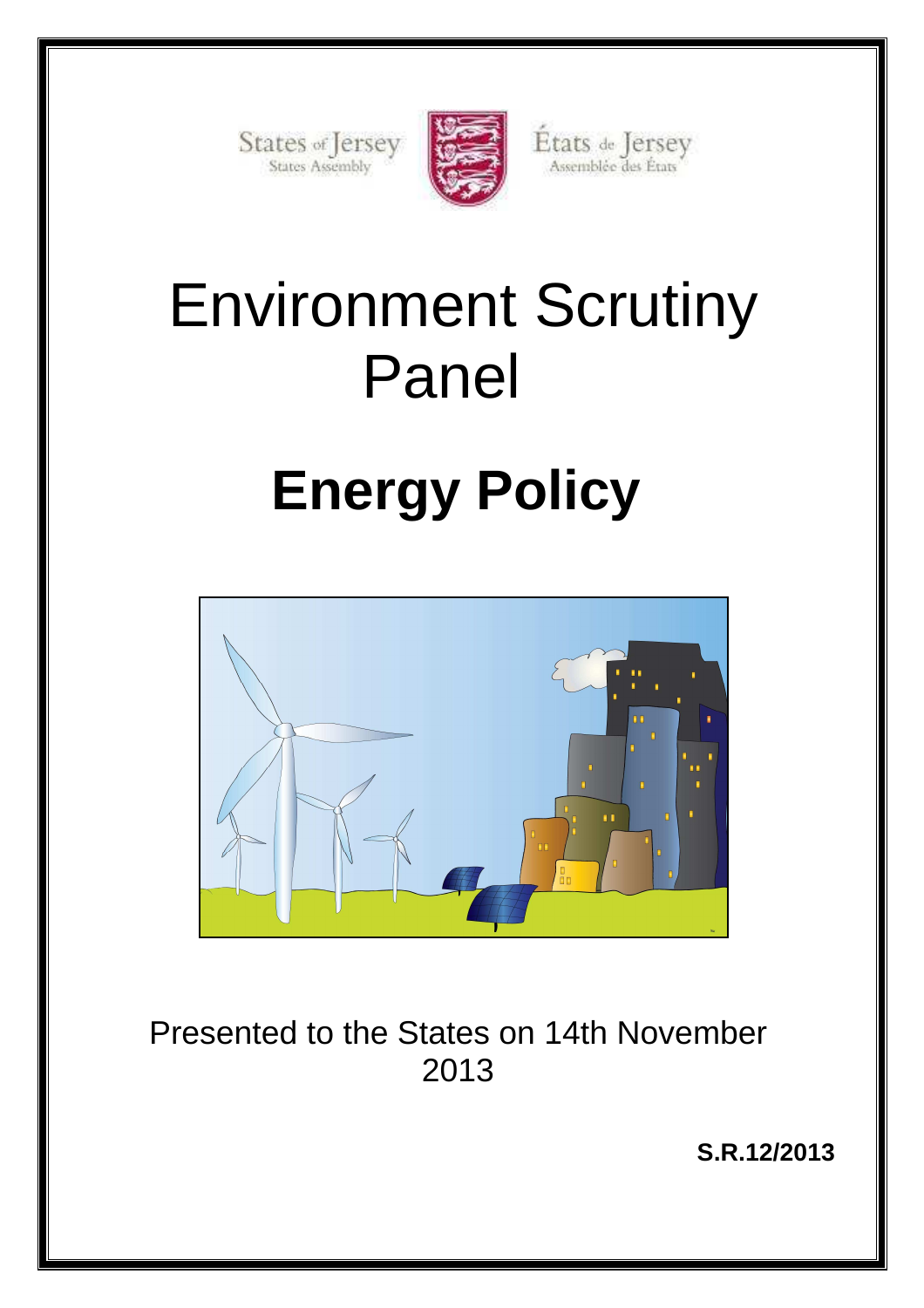Front cover illustration: 'Green Energy', Kiril Havezov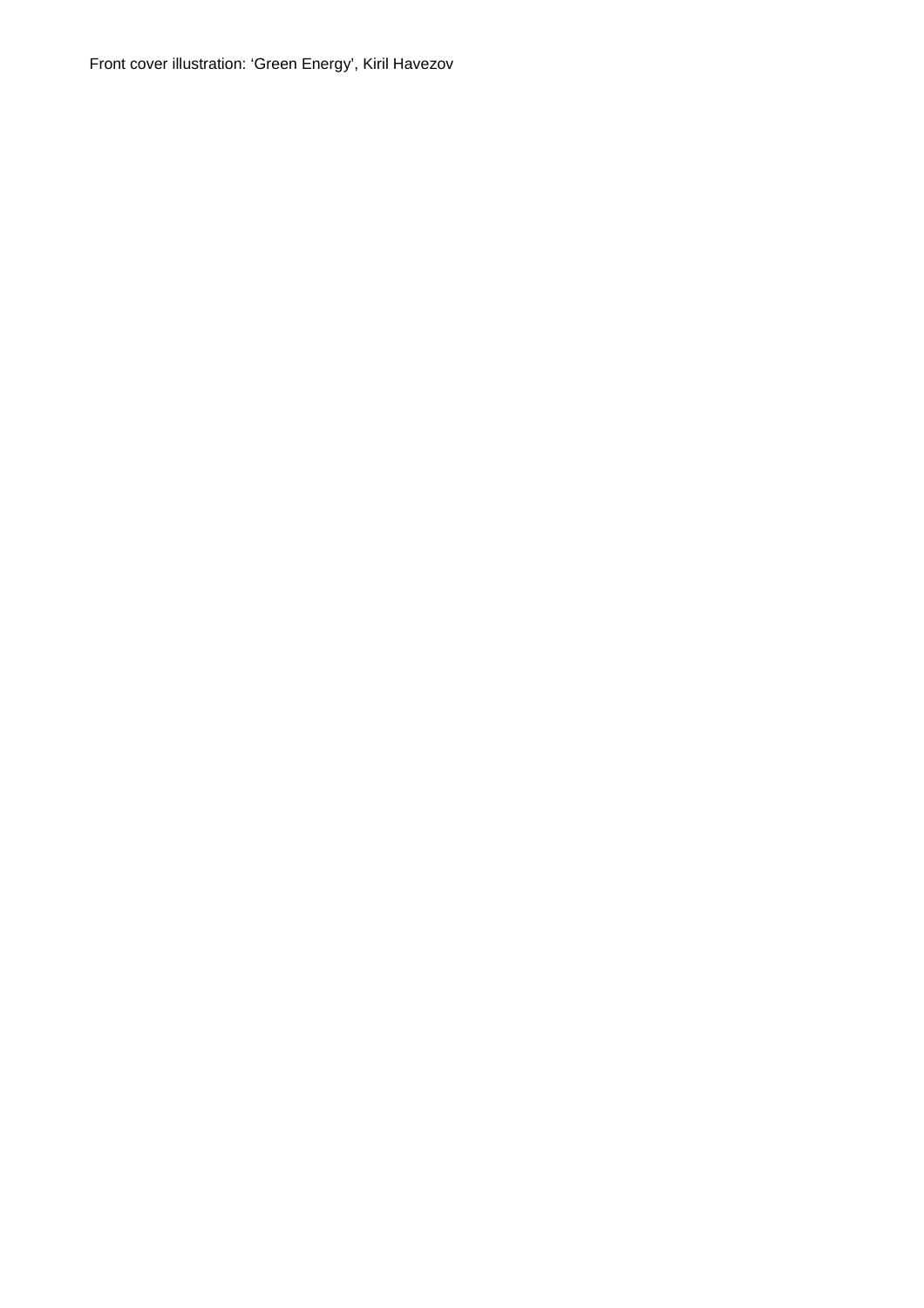# **CONTENTS**

| 1.                                                |  |  |  |  |
|---------------------------------------------------|--|--|--|--|
| 2.                                                |  |  |  |  |
| 3.                                                |  |  |  |  |
| 4.                                                |  |  |  |  |
| 5.                                                |  |  |  |  |
| 6.                                                |  |  |  |  |
| $\overline{7}$ .                                  |  |  |  |  |
| 8.                                                |  |  |  |  |
| 9.                                                |  |  |  |  |
| 10 <sub>1</sub>                                   |  |  |  |  |
|                                                   |  |  |  |  |
| REVIEW OF DRAFT ENERGY POLICY: ADVISER'S REPORT 1 |  |  |  |  |
|                                                   |  |  |  |  |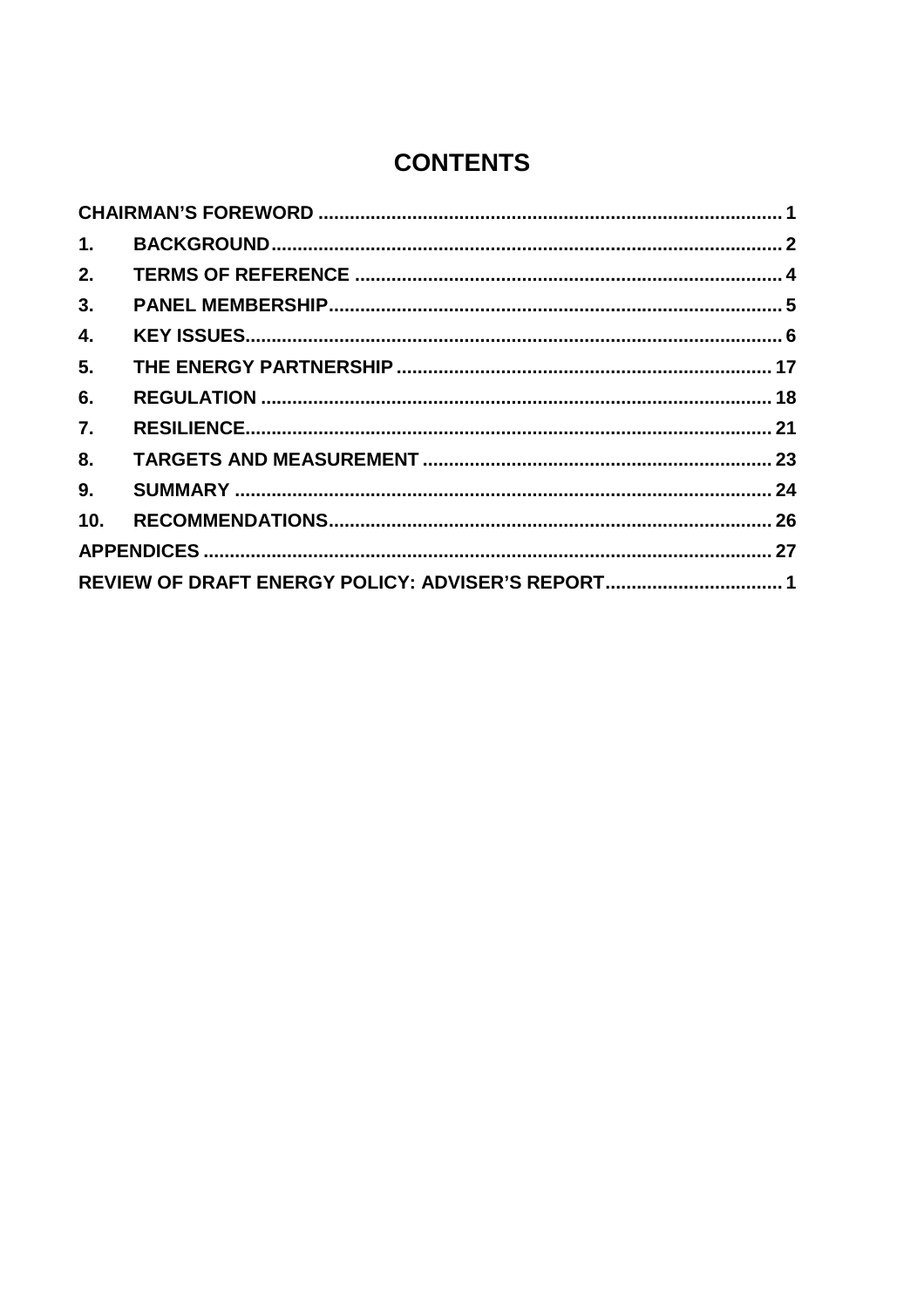# **Chairman's Foreword**

Members of the Environment Scrutiny Panel welcomed the opportunity to review the draft energy policy for the Island, which potentially will benefit the next generation of Jersey men and women. We were both excited and daunted by the importance and scope of the work required, and set ourselves the objective of trying to offer an insight for States Members and our community into this huge subject.

The Minister's draft policy came to us as an environmental policy. At the end of the review, after six months' work including many in-depth public hearings with key stakeholders, we see it as a whole Island policy spanning our economy and potentially affecting all our lives. The policy illustrates the very principal of sustainability, something many people argue has so far eluded our community.

We have produced a report which we hope will add significantly to the debate ahead. The Panel believes the draft policy should be commended wholeheartedly; our only reservations cover the need for implementation plans. We have highlighted major opportunities for renewable energy and initiatives which potentially could benefit our economy and enhance the Island's international reputation. We hope that collectively the Island will find a way of achieving the mutual cooperation between public and private sectors of our economy that will be required to take the policy forward successfully into implementation.

We very much hope that Members will read the report and share our views, and are indebted to our adviser, Mr. Roger Levett, for guiding the Panel on its journey into the expert world of energy science and policy.

In Carrie

Deputy John Young Chairman, Environment Scrutiny Panel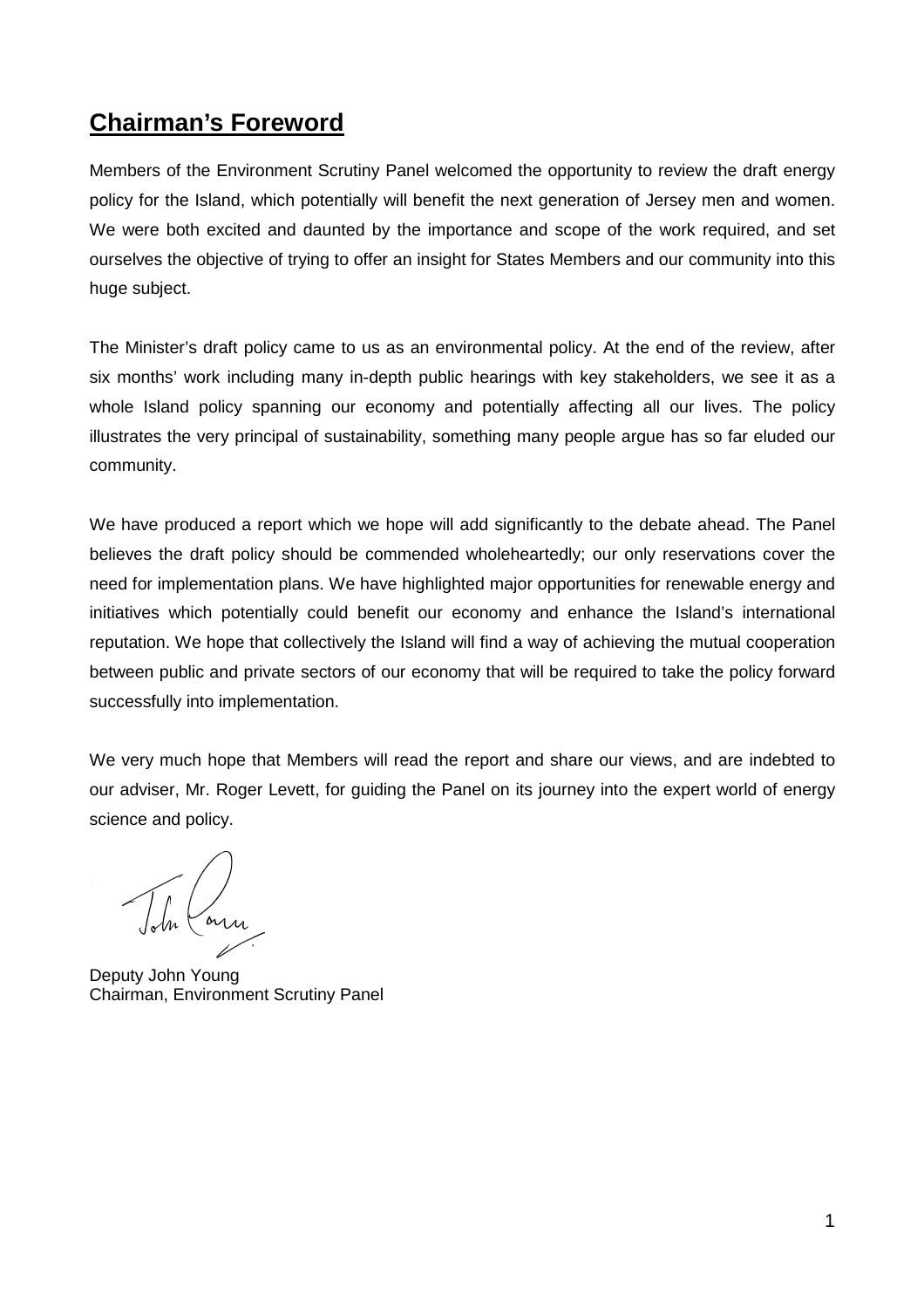# **1. Background**

The Environment Panel launched this review of the Minister for Planning and Environment's draft energy policy, 'Pathway 2050: An Energy Plan for Jersey' publicly in May 2013, following a consultation by the Department of the Environment. The Panel's review assessed whether the Minister's draft plan offers a suitable framework to meet the long term energy requirements of the Island in a secure, affordable and sustainable way. Specific areas of interest included:

- The institutional and regulatory framework
- Plans for energy savings in the domestic and commercial sectors
- The prospects for large scale renewable energy sources
- Transport energy use

Other topics covered included energy security, particularly whether Jersey can rely on importing nuclear-sourced electricity from France in the longer term, or if it should be taking active steps towards harnessing energy from renewable resources using technologies such as offshore wind and marine turbines. The potential need for regulation of energy supplies, improved building standards to reduce energy demand, and opportunities for innovative measures such as encouraging the uptake of electric vehicles in Jersey were also included.

During its review the Panel heard from many witnesses, holding a total of 15 public hearings with energy providers, energy experts, representatives of industry, pressure groups and Ministers.

The draft policy, supporting documents and summary of responses to the department's consultation can still be accessed for reference on the States website at: http://www.gov.je/Government/Consultations/Pages/EnergyPolicyConsult.aspx

Submissions, hearing transcripts and podcasts from the Scrutiny Panel's review can be found on the Scrutiny website at:

http://www.scrutiny.gov.je/Pages/Review.aspx?reviewid=186

#### **Panel Adviser**

Throughout its review the Panel has been grateful for the expert advice and guidance provided by Mr. Roger Levett, of Levett-Therivel Sustainability Consultants. Mr. Levett was commissioned to carry out a similar task for the previous Environment Scrutiny Panel in 2011, which was postponed when the draft policy was taken back for revision.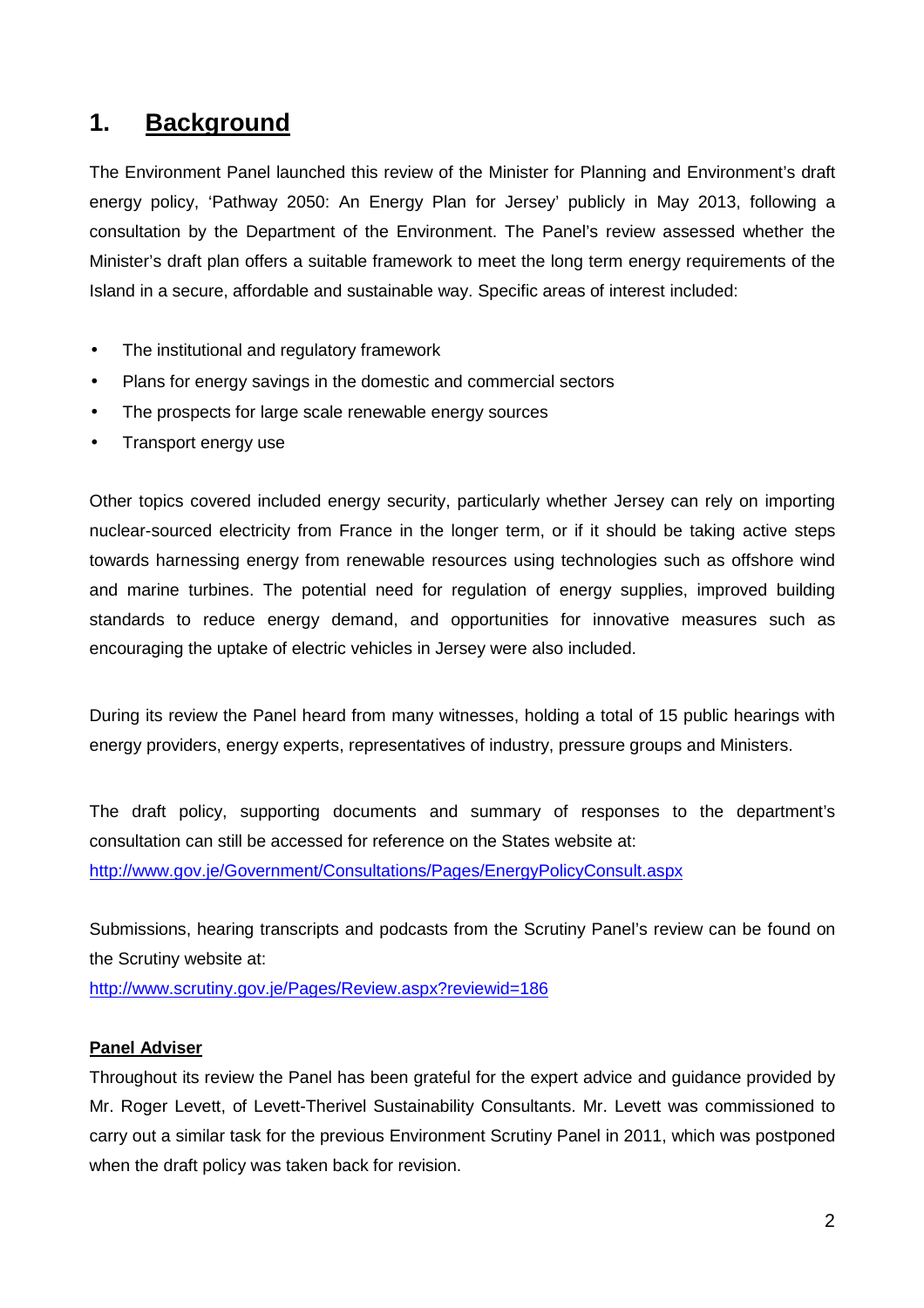#### **Reports**

The Panel's report summarises key questions and lists the Panel's findings and recommendations; the adviser's report covers these issues in more detail and is attached in full as an appendix. The adviser's report to the Panel does not necessarily reflect the Panel's views. Neither report attempts a comprehensive investigation of all aspects of the draft policy; areas prioritised for the review are indicated in the Panel's terms of reference (see Section 2).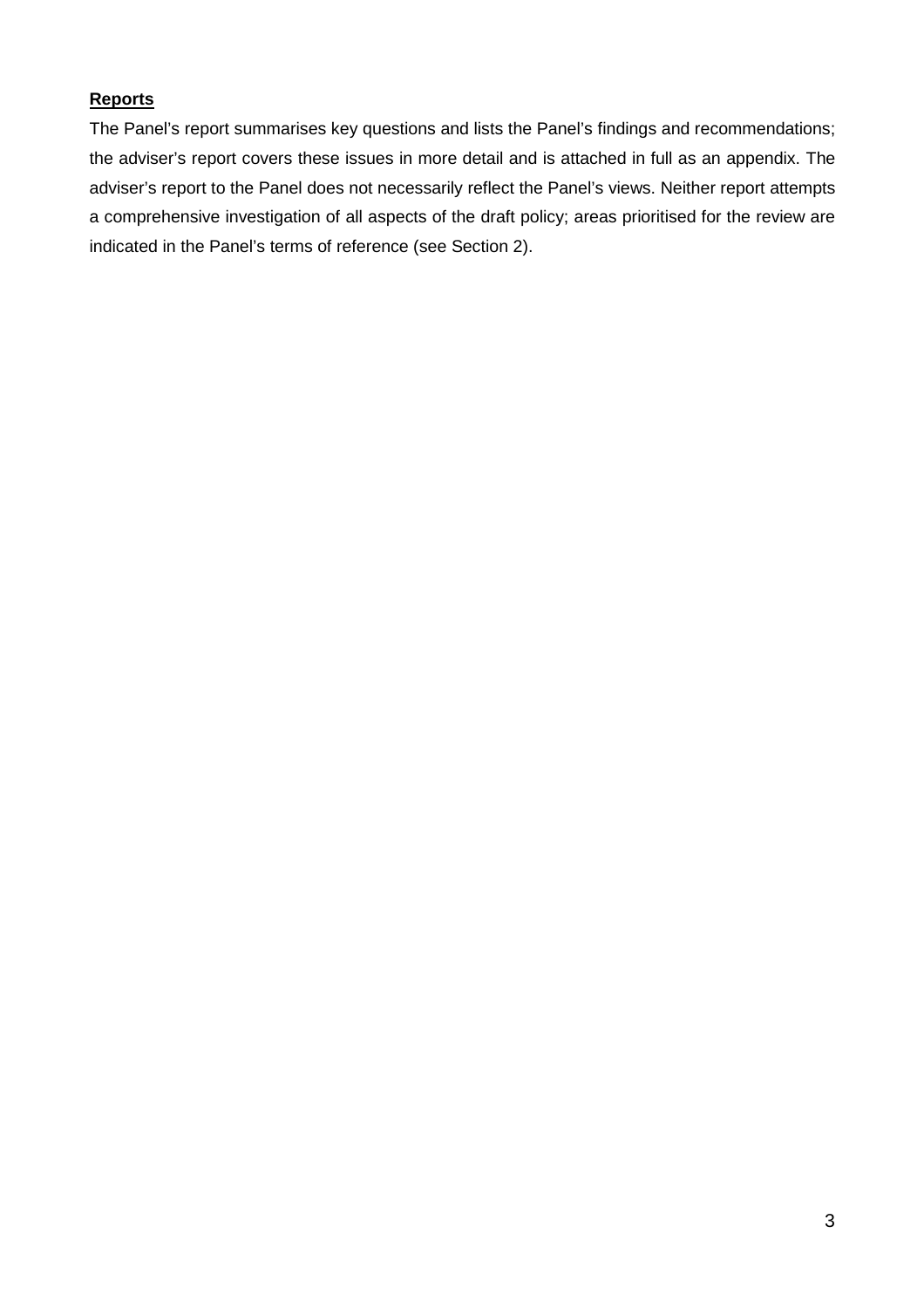# **2. Terms of Reference**

### **Environment Scrutiny Panel Pathway 2050: An Energy Plan for Jersey**

This review will examine the proposed policy of the Minister for Planning and Environment to provide for the Island's energy needs for the period up to 2050, presented in the consultation document entitled 'Pathway 2050: An Energy Plan for Jersey' published in October 2012.

The review will consider how the draft Policy addresses the future energy needs of the Island, together with its environmental, economic and social implications, and assess its suitability as a framework to meet the long term energy requirements of the Island in a secure, affordable and sustainable way.

The review will consider any significant issues within this scope which emerge from study of the draft Policy and stakeholder responses to it. However it is intended to concentrate on the adequacy and effectiveness of the actions proposed in the draft Policy to achieve its stated objectives. Specific attention will be paid to:

- 1. The institutional and regulatory framework, including the role and activities of the proposed new energy partnership and the future of existing energy bodies;
- 2. The adequacy of the proposed means to deliver the planned energy savings in the domestic and commercial sectors;
- 3. The prospects for large scale renewable energy sources and how Jersey should exploit them;
- 4. The roles of technology, logistics, behaviour and attitudes in transport energy use, and the interdependence of transport with other policy areas including spatial planning and economy.

The Panel will report its findings to the States.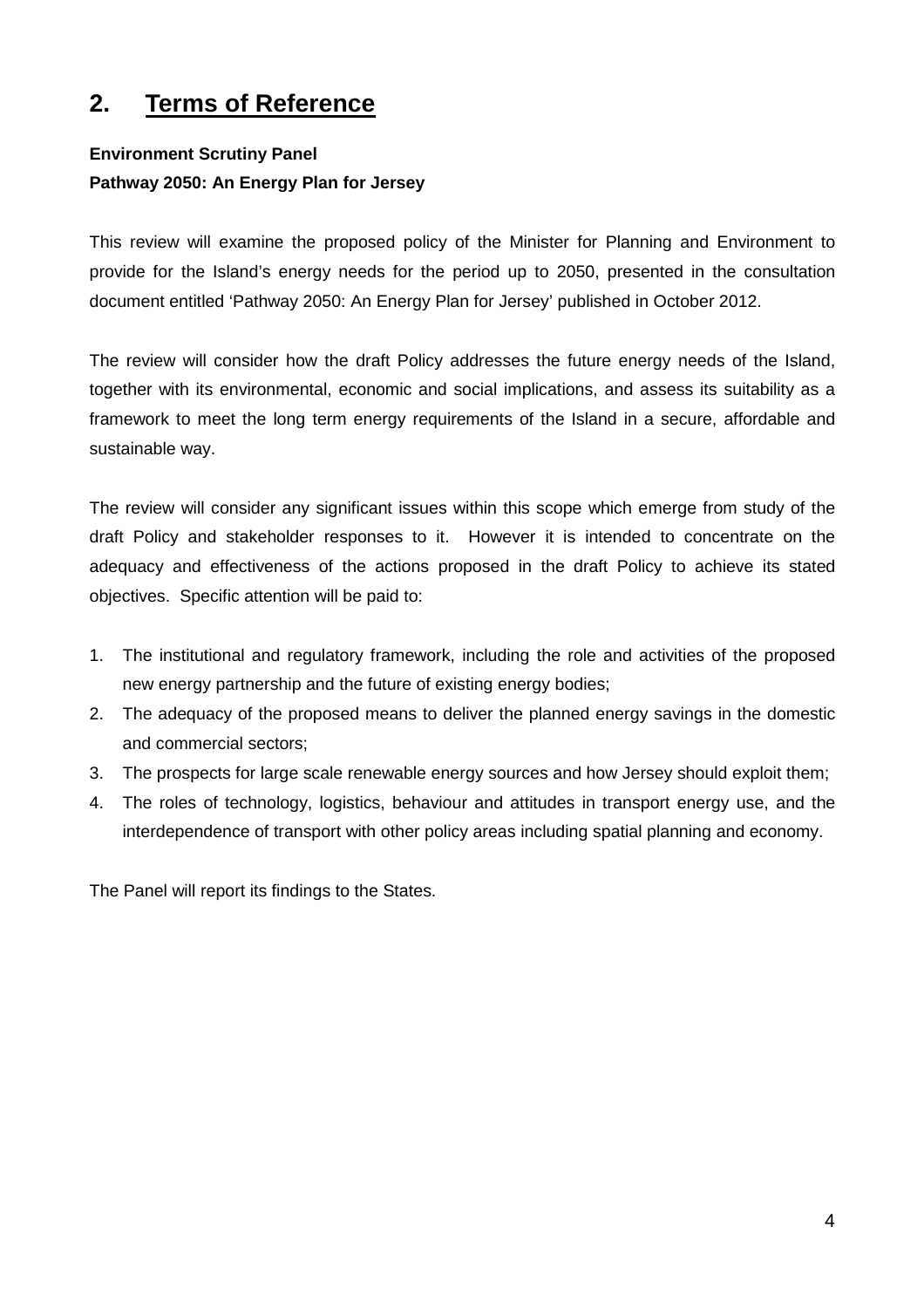# **3. Panel membership**

The Environment Panel is constituted as follows:

Deputy John Young of St. Brelade (Chairman)



Deputy Steve Luce of St. Martin (Vice Chairman)



Connétable Phil Rondel of St. John (Member)



Officer support: M. Orbell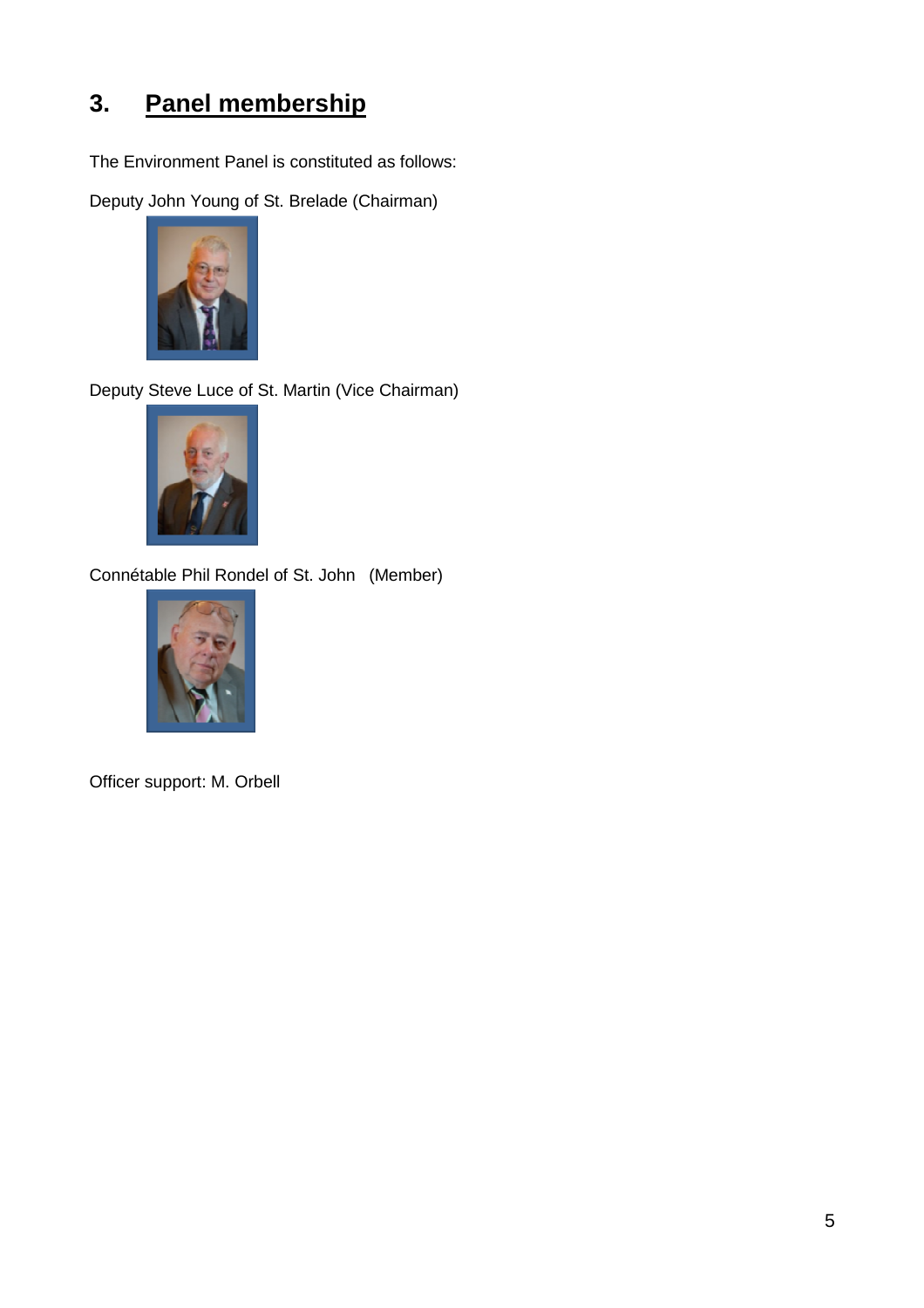# **4. Key Issues**

#### **4.1. Reducing carbon emissions**

The primary aim of the draft policy is to substantially reduce carbon emissions from energy use. Latest surveys suggest that there is now 97% agreement among scientists that human activity producing carbon emissions is having a major impact on the global climate. The first instalment of the Fifth Assessment Report (AR5) of the Intergovernmental Panel on Climate Change (IPCC), the 'Summary for Policymakers' was published on 27th September 2013. It reaffirmed the need for action to reduce carbon emissions, finding that there was unequivocal evidence of warming in the climate system and that concerted action will be needed to limit the extent of climate change.

'Continued emissions of greenhouse gases will cause further warming and changes in all components of the climate system. Limiting climate change will require **substantial and sustained reductions** of greenhouse gas emissions.'

#### (Thomas Stocker, Co-Chair of IPCC Working Group I.)

The policy target for an 80% reduction in Jersey's carbon emissions between 1990 and 2050 is consistent with both UK and EU policy. The Panel considers that given the level of international agreement, scientific consensus and the extent of evidence on climate change the policy is right to reject 'climate denial' arguments.

#### **4.2. Kyoto Treaty obligations**

Jersey is a signatory to the Kyoto agreement through the UK, and so is not strictly obliged to adopt the same reduction target. However, when the agreement was extended to Jersey it was required that the Island would 'introduce, where possible, and having taken into account local circumstances, policies in line with the objectives of the UK Climate Change Programme'. Other reasons for the Island to comply include:

- **Moral responsibility:** climate change is seen as potentially one of the greatest challenges to humanity, requiring a united response from all nations
- **Political solidarity:** matching the emissions targets of the UK and EU would demonstrate the Island's commitment to co-operation with its closest and most important neighbours
- **Access to economic opportunities:** UK and EU subsidies for low carbon energy and support for green technologies could potentially benefit Jersey, either directly (through co-operation or joint investment) or indirectly, through the creation of new energy-related business
- **Reputation:** energy policies which aim to reduce carbon emissions have become a mark of responsible governance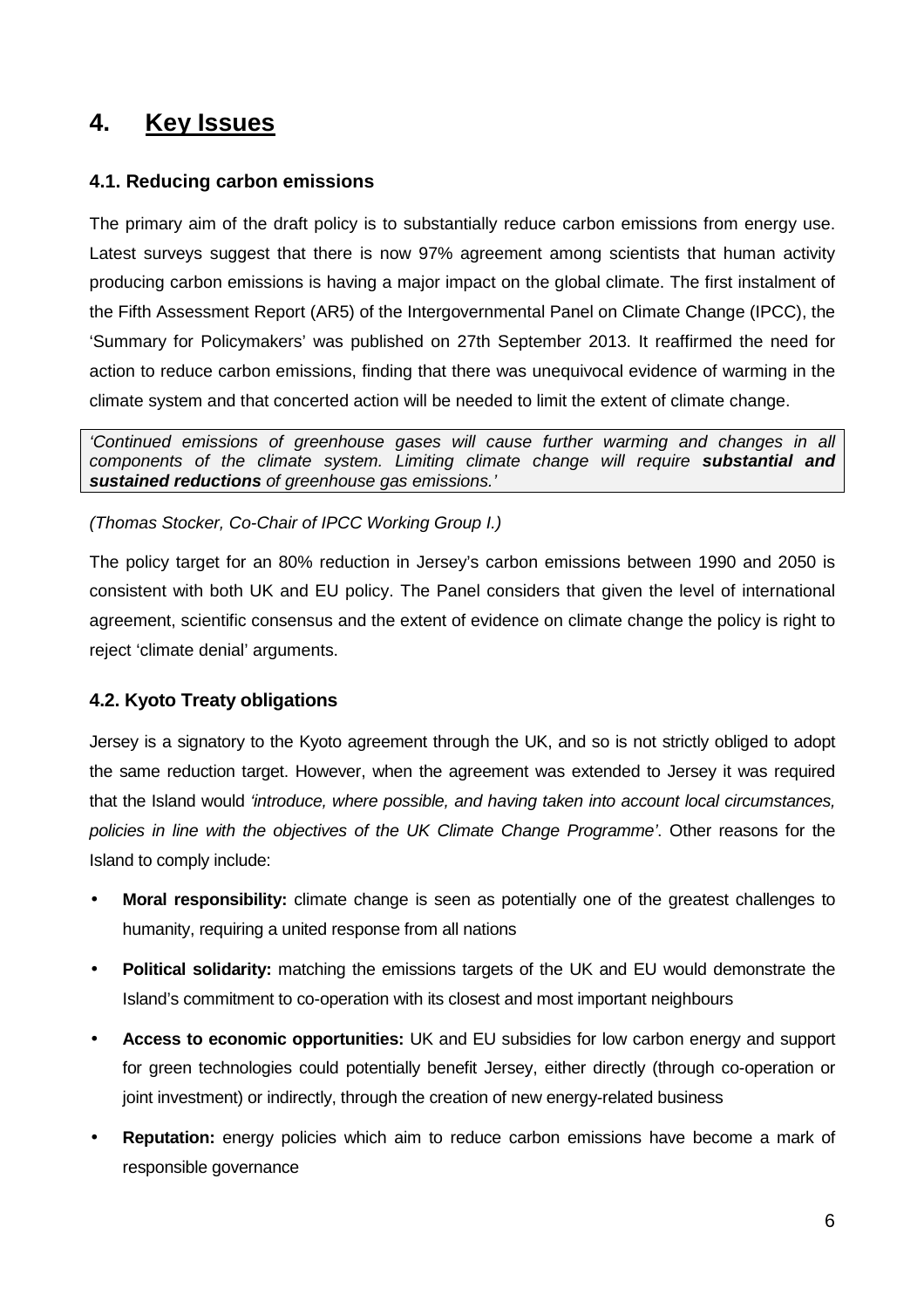• **Increased resilience:** the majority of Jersey's energy demands have been met in recent years by importing largely nuclear-sourced electricity from France. While this has been attractively priced and low-carbon, given the current state of economic uncertainty in parts of Europe and elsewhere a broader mix of energy sources could offer the Island greater energy security.

Jersey has the potential to do more with its energy policy than some other jurisdictions because of its unique advantages. As a relatively prosperous community with a high level of energy consumption, there is a greater opportunity for significant reductions, with measures to prevent hardship. The Island's sound financial footing also puts it in a good position to raise funding for energy initiatives, while the absence of heavy industry means that there is no structural dependence on fossil fuels to maintain production, which would make it harder to lower emissions.

One consequence of the Island's dependence on imported manufactured goods is that the emissions caused by goods used in Jersey are generated elsewhere. Standard carbon accounting methods tend to ignore this issue, but the Island's total carbon 'footprint' would probably be significantly greater than is currently reported if an appropriate allowance was made for the impact of manufactured goods imported to the Island.

#### **Findings**

- **1. The 80% carbon reduction target in the draft Plan is justified by climate science and consistent with many other jurisdictions**
- **2. Jersey has a responsibility to contribute to global efforts to combat climate change. Doing so will improve resilience to uncertain energy futures, and could potentially enable the Island to benefit from UK and European carbon reduction commitments**

#### **4.3. Energy efficiency measures in housing and other buildings**

The draft Plan calls for an 82% reduction in emissions from housing from 1990 to 2050. Most of these savings are expected to be delivered through further development of the existing Eco-Active Energy Efficiency Service, in particular extending this into the 'able to pay' sector. The policy also proposed introducing stricter 'carbon-neutral' standards for new homes through enhanced Building Bye Laws.

#### **Energy Efficiency Service**

The Eco-Active Energy Efficiency Service has been successful since its inception in 2009 in helping many householders on lower incomes to insulate their homes to improve energy and thermal efficiency. However, as yet it has no experience in the 'able to pay' sector, even though this is crucial to the successful delivery of the policy aims. Evidence from previous initiatives in the UK indicates that motivating people who can afford to make improvements to the energy efficiency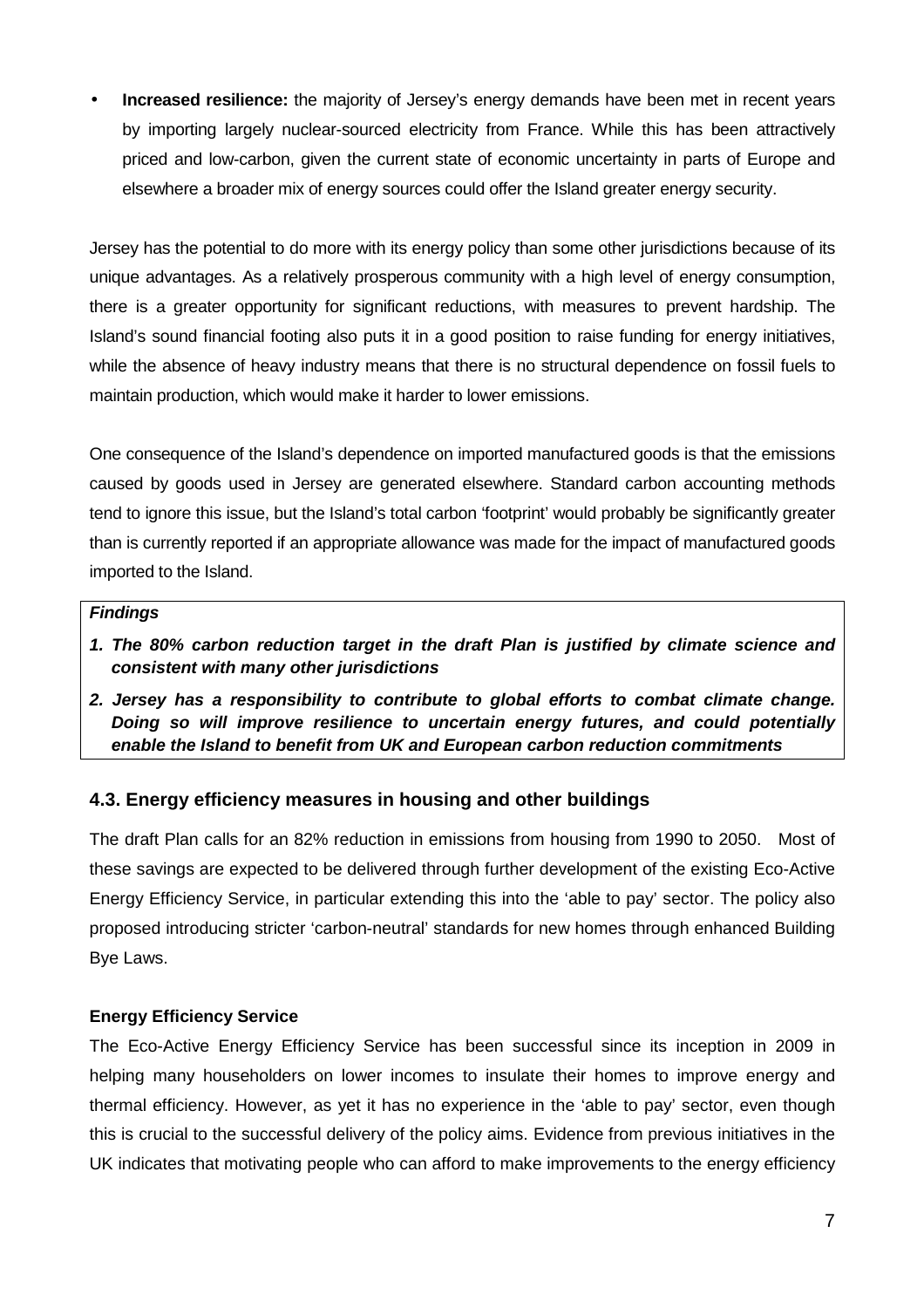of their homes is not easy, because the potential cost savings have often not been perceived as significant enough to justify the effort of planning and installing improvements.

Given the substantial sums in grant aid that have been applied so far under the Energy Efficiency Scheme (approximately £2.7m in direct grants for domestic and community buildings from 2009 to 2012), the Panel believes that it is important to take stock of how well this has been administered and consider future objectives very carefully before launching new initiatives. A cautious approach is therefore recommended. An audit of the scheme to date could provide useful information on whether the sources of funding are adequate and appropriate and how effectively the aid has been targeted. Extension into the 'able to pay' sector needs to take full account of the lessons that can be learned from experience in the UK and elsewhere, and proceed incrementally, preferably with piloting to test what works best in a Jersey context before significant changes are put in place.

#### **'Carbon neutral' buildings**

Compared with some other jurisdictions, Jersey's construction industry is relatively inexperienced in using the latest technologies for improving energy efficiency. While progress is being made, any attempt to change building standards to a strict 'carbon neutral' model in a short timescale would significantly increase the cost of new homes. The consultation process identified this as a problem and the Minister has now proposed amending the draft policy to reflect low carbon targets in the first instance, rather than aiming for carbon neutrality. The Panel considers that draconian measures should not be needed, but sustainable progress will require rising standards informed by consultation with industry to determine what can be delivered within realistic timeframes, together with sufficient flexibility to ensure that the benefits of fast-moving technology are not missed or excluded due to overly prescriptive bye laws.

Energy industry witnesses questioned during the review tended to advocate approaches to building regulations that would be advantageous to their own fuel. The Panel considers that rather than emphasising the benefits of one fuel over another, the primary focus of any new building bye laws should be on minimising the need for externally supplied energy, whatever the source.

#### **Findings**

- **3. Extending Eco-Active Energy Efficiency Service activities into the 'able to pay' sector should improve energy efficiency standards in existing buildings, but a careful approach will be needed to ensure that new initiatives are effectively targeted and provide value for money**
- **4. High profile public education/awareness-raising/motivational campaigns may assist in promoting energy saving behaviour**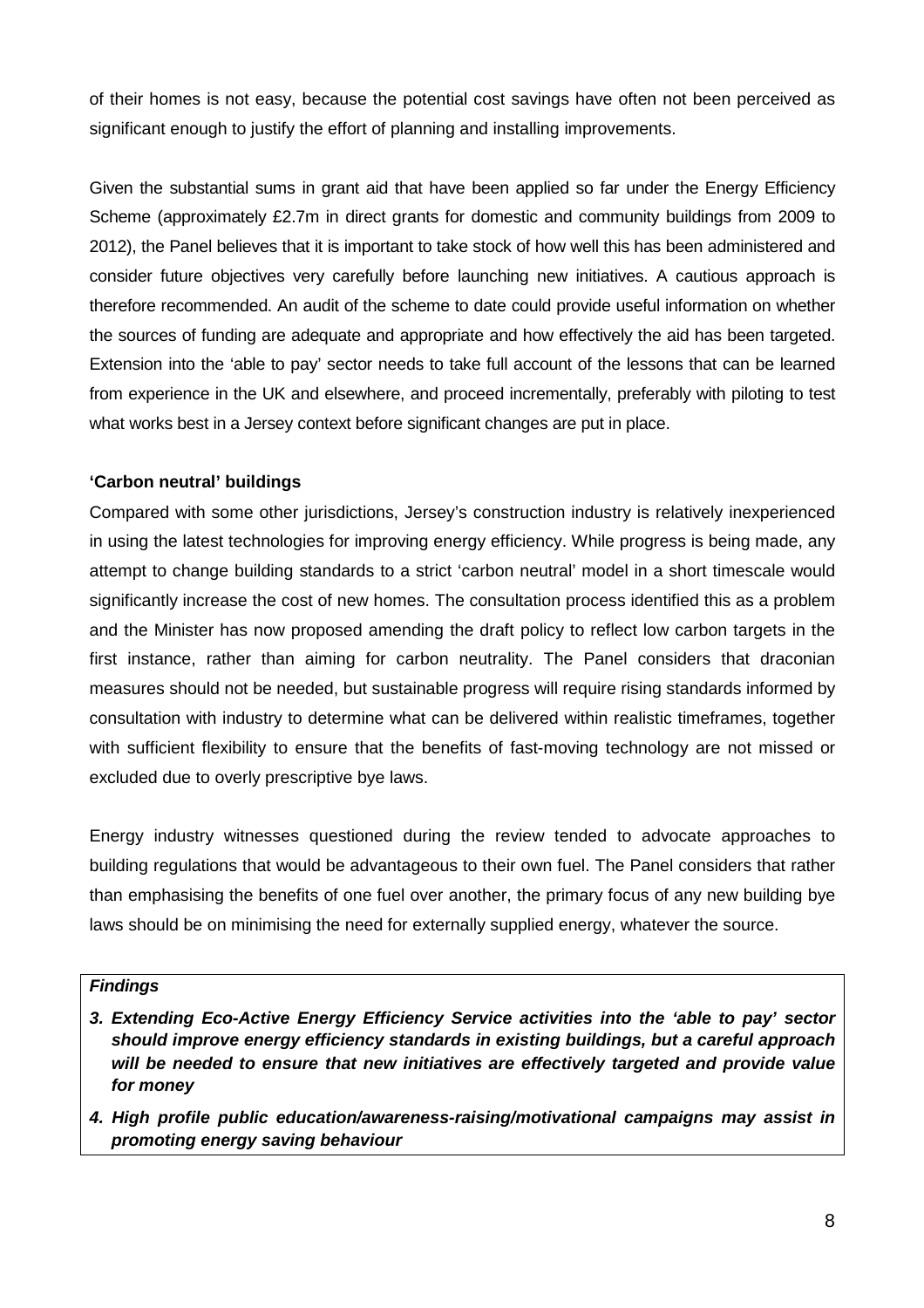- **5. More direct interventions are also likely to be needed to achieve the savings targeted in the policy. These could include direct grants or subsidies, 'smart tariffs' to reward energy saving, or other measures**
- **6. Continuing help for vulnerable households will still be needed. Care will be needed to protect the less well-off from the side-effects of energy policies, if these involve changes to existing tariff structures to discourage excessive energy consumption**
- **7. To meet the needs of the draft Plan, Jersey businesses will need to supply and install more energy efficient and renewable energy technologies. This should be encouraged through training opportunities and by accreditation of suppliers and installers**
- **8. Demanding standards for energy efficiency in new construction will be needed to drive improvements and raise expectations in the industry. However, a requirement for carbon neutrality is unrealistic in the short term**
- **9. New building bye laws should be framed in consultation with industry to ensure that objectives are realistic and sustainable. A flexible and pro-active approach to regulation will be needed to ensure that the Island's construction industry can employ new and innovative technological solutions without undue restriction**

#### **4.4. Transport**

The Plan sets a target for a 78% reduction in transport carbon emissions, through an anticipated 90% switch to Ultra Low Emission Vehicles (ULEVs) by 2050. This relies on the expectation that technical and market trends outside Jersey will make ULEVs attractive to buyers in the Island.

Improvements driven by EU legislation have greatly increased the efficiency and emissions performance of 'traditionally' powered cars and commercial vehicles, but the real opportunity may lie in Jersey's potential to encourage the adoption of electric cars.

#### **Electric vehicles**

Jersey's short distances and low Island-wide speed limits, together with relatively low cost and low carbon electricity offer ideal conditions for the take-up of electric vehicles. However, as in many jurisdictions uptake so far is extremely low. Possible reasons include the much higher purchase cost of electric vehicles compared with conventionally fuelled alternatives in Jersey. The cost of new electric cars is heavily subsidised in a number of jurisdictions (the UK has offered a government grant of up to £5,000 for qualifying vehicles since 2011 and other countries have similar schemes), but with starting prices frequently being £10,000 or more above the cost of petrol equivalents this is still a barrier. There is also likely to be concern amongst potential purchasers about investing in unfamiliar technology, and some might still feel more comfortable having a conventionally fuelled vehicle for off-Island travel.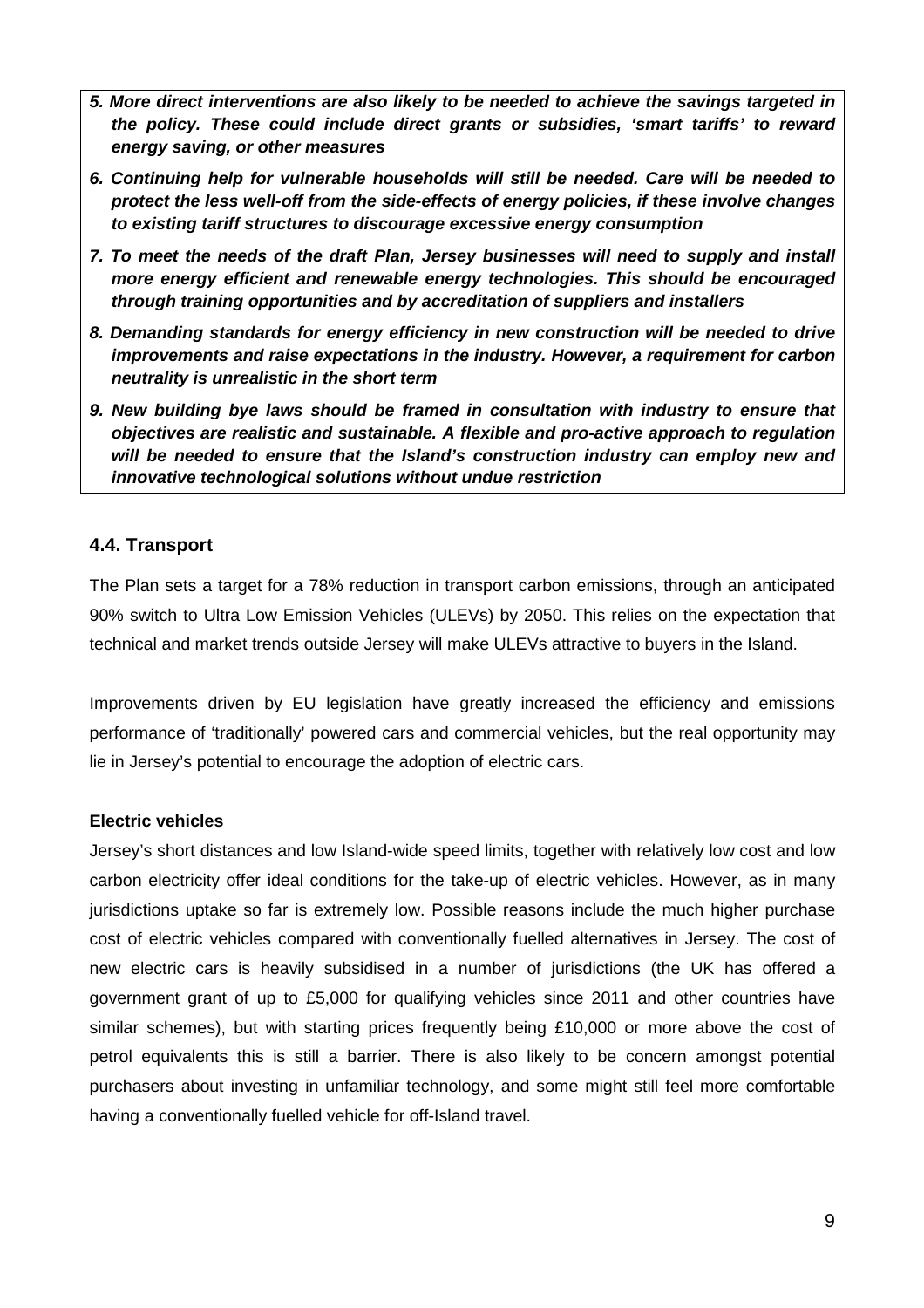Slow sales of electric vehicles elsewhere could provide a real opportunity for Jersey to assume a leading rôle in this field. A States-backed initiative to boost take-up, perhaps setting an example by changing a significant proportion of the existing departmental fleet to electric power, supported by financial and/or other incentives to encourage large scale adoption by the public could potentially open the door to a major manufacturer using the Island as a test-bed for further development and marketing purposes. Support packages could be negotiated with the manufacturer(s), while the States could also consider tax concessions or other incentives to give targeted encouragement.

Some leading manufacturers are only now beginning to advertise electric cars alongside their conventional ranges, while others already have a selection of pure electric and hybrid designs available. If Jersey is to seize this opportunity the window may only exist for a short time, before sales in bigger markets begin to grow in importance. To give an idea of scale, 'alternatively-fuelled vehicles' (AFVs) accounted for just 1.4% of all new UK registrations in August 2013, or 926 out of a total of 65,937 registrations, although the figure for AFVs was up by over 41% from the year before. $^1$ 

A major shift to electric vehicles would potentially benefit Jersey not just through reputation, as an innovative and responsible jurisdiction, but also environmentally, through reducing transport emissions in a much shorter timescale. Road transport generates over one third of the Island's total carbon emissions, and is also the key contributor to air pollution, with nitrogen dioxide (NO<sub>2</sub>) and particulates ( $PM_{10}$ ) from road transport presenting the greatest challenge in terms of improving air quality for residents. Outdoor air quality in Jersey is generally good, but there are known 'hotspots' where pollutants from vehicles are a health concern at times, and with increasing largescale development in areas such as the Waterfront there is a possibility that problems may spread. Road transport also accounts for over one fifth of final energy consumption in Jersey, so this sector could present a significant opportunity for efficiency gains as well.

To bring about significant modal shift to electric vehicles the Panel considers that a specific 'champion' would be needed, either an individual or a body committed to bringing potential stakeholders together. This would require active co-operation between TTS, Economic Development, the Chamber of Commerce, one or more major vehicle manufacturers, and other public and private interests.

A package of incentives or concessions together with some investment in infrastructure would be required to overcome public concerns about the high initial cost of electric vehicles, reassure potential owners about their reliability, and ensure the availability of convenient charging points in strategic locations. To be beneficial for carbon as well for air quality, the development would need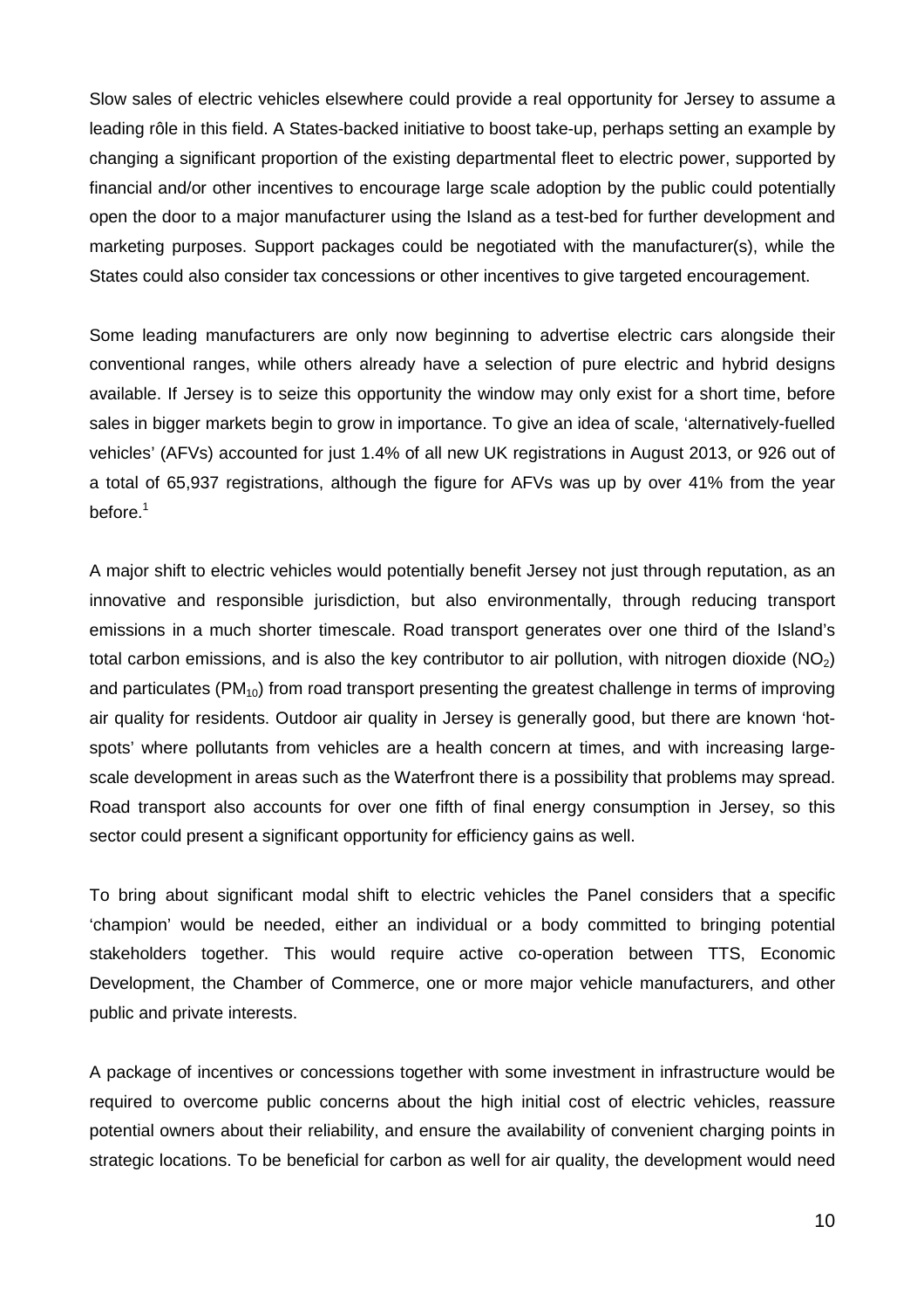to be balanced by an expansion in renewable electricity. A widespread uptake of electric vehicles would only reduce carbon emissions overall if they were charged using electricity from low carbon sources. With the right technology electric vehicles could help to facilitate the growth of renewable energy supplies in Jersey if their batteries were charged at times when supply exceeded demand, and used to feed power back into the grid when demand outstripped supply.

#### **Findings**

- **10. By virtue of its size Jersey has an opportunity to make a major shift to electric vehicles. The Island could potentially position itself as an example for other jurisdictions to follow if action was taken soon**
- **11. For this to be successful it would require dedicated support from an individual or group prepared to champion the change campaign and co-ordinate the efforts of relevant stakeholders, together with States support**

#### **4.5. Utility scale renewables**

Work to identify the potential for large scale renewables in Jersey has been in progress since 2008, firstly by the Tidal Power Group, later renamed the Tidal Power Commission and since 2011 the Renewable Energy Commission. As the earlier names indicate, much of the Commission's effort has been directed towards investigating possibilities for marine tidal power.

There was a marked difference of opinion between witnesses in respect of renewable energy options. Some felt that the combination of our wind and tidal resources, proximity to the European market and global demand for renewable power could offer a big economic opportunity for the Island, concluding that Jersey should take positive steps to secure this. Others pointed out that tidal power was still in its infancy, offshore wind had disadvantages, and that neither was yet near to achieving 'grid parity' (where the cost of renewable energy matches the current price of imported electricity).

Differences between these two positions reflect uncertainty over the amount of the renewable resource that can practicably and economically be harvested. This depends partly on how technology develops, but also on the price power can be sold for. Market supply and demand in Europe, the cost of connection to wider electricity markets, subsidy and support mechanisms in the UK and EU and Jersey's potential eligibility to benefit from them are all important factors that could affect the viability of our renewable resources. However, there is no doubt that Jersey has scope to exploit various renewable energy sources including tidal power, offshore wind, bio- and combustible wastes. A brief explanation of the potential for each of these follows. (This is based on information from various sources, which is subject to large uncertainties, and should be taken as a

 1 Statistics from Society of Motor Manufacturers and Traders (SMMT) website: www.smmt.co.uk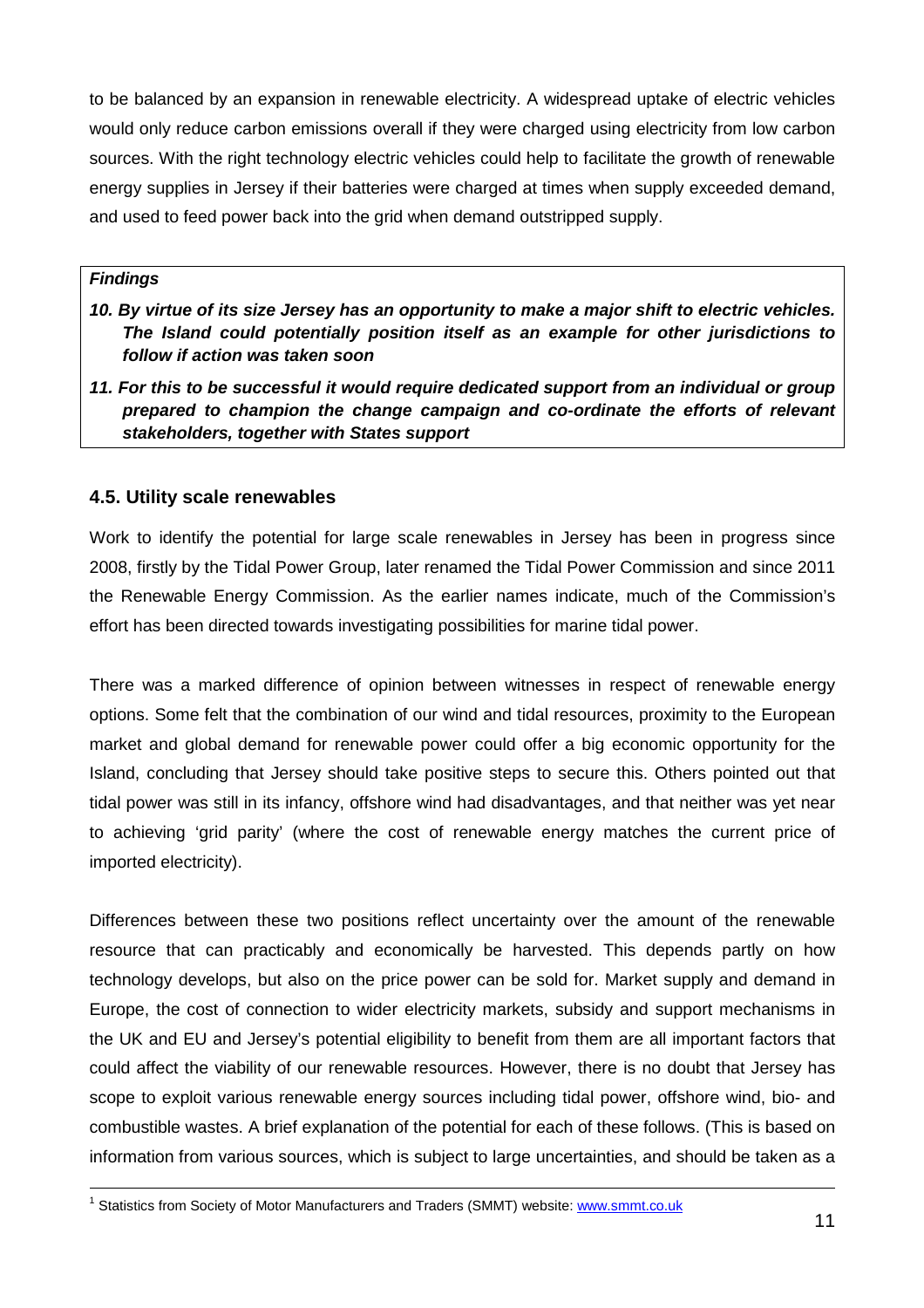rough indication of potential which would need to be verified by more detailed study. All estimates of potential generating capacity are averaged over a year; renewable resources such as tidal and offshore wind are intermittent.)

- **Tidal power** has been the subject of some detailed investigation, including offshore survey work in local waters to assess their potential. From information shared with the Panel<sup>2</sup> (not presently in the public domain) it appears that there is an exploitable resource, but estimates as to its size are subject to large variables. Despite the Island's considerable tidal range, there are limited locations where tidal currents run sufficiently fast for long enough to harvest the energy effectively with undersea turbines. Different calculations suggest that there could be enough potential to produce anything from about 9% up to 50% of the Island's current electricity consumption. Until more work is done, given the scale of the resource and the experimental state of most marine turbine technology it seems unlikely that this resource will be capable of being successfully exploited on a large scale for many years to come; nor would it be sufficient to support a major new energy export industry, unless technology and/or demand were to develop much more rapidly than now seems probable. However, depending on future demand there is a possibility that more sea areas around Jersey could become viable sources of tidal power.
- **Offshore wind** technology is much more mature than the Island's other major renewable alternative of tidal power, but has not so far been the subject of any detailed investigation on behalf of the States. The Panel was informed that from their own research, Jersey Electricity believe that there is sufficient wind resource available locally to generate up to about 6 times the Island's current total electricity consumption. Potentially this could provide a significant amount of energy for export, although the scale of offshore installations needed to harness this energy and the investment needed to construct them would be significant, at some £2-3bn for around 1GW of capacity, and therefore reliant on external and private investment. However, assuming Jersey Electricity's estimates to be accurate a project to produce the majority of Jersey's electricity from offshore wind within the next two decades would be technically feasible and could lead to a material source of new income as well as local employment opportunities. The Panel has not seen their research, but its adviser considers the figures discussed to be broadly credible and in line with other developments elsewhere. By way of comparison, construction work on the London Array (currently the largest operational offshore wind farm in the world) started in 2009, and its first phase was officially opened in July 2013. This is capable of generating a total of 630MW from 175 wind turbines, which is sufficient energy to power half a million UK homes and reduce  $CO<sub>2</sub>$  emissions by over

 2 Tidal Stream Energy Feasibility Study for the States of Jersey (report commissioned from IT Power by the Environment Department in 2010)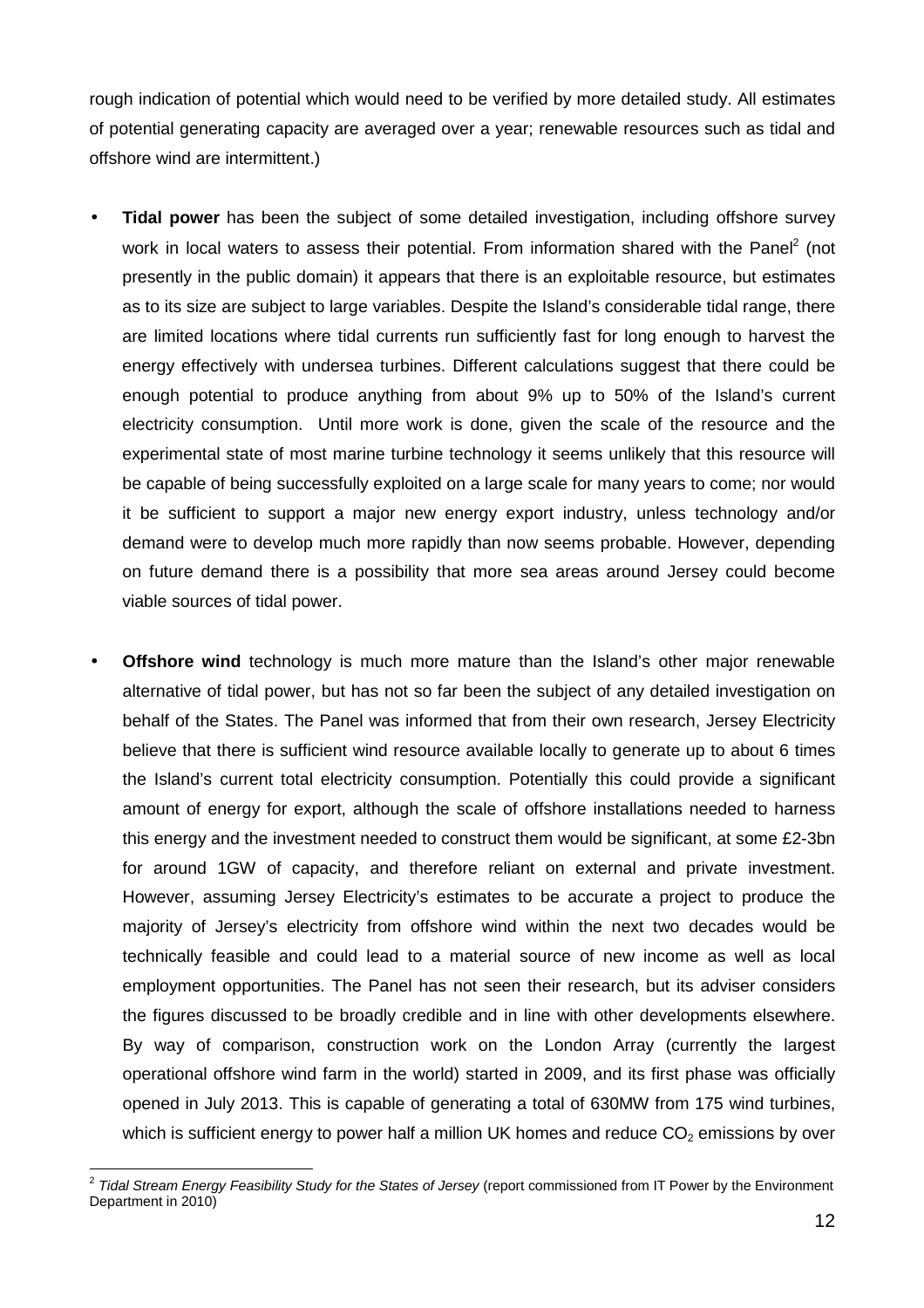900,000 tonnes per year. The Panel's adviser has calculated that assuming comparable conditions to recent UK offshore windfarms, Jersey's existing annual electricity demand could be met (on average) by some 64 wind turbines of the same 3.6MW capacity; such an array could cover a sea area of approximately 9 square miles, with turbines typically being installed about 750 metres apart to give optimum performance.

- **Energy from waste** is exploited through the EfW plant at La Collette, which is capable of generating in excess of 10MW of electricity when operating at full capacity. The Panel was informed by Transport and Technical Services that a significant amount of heat energy produced during power generation is wasted as residual heat, because seawater circulated through the machinery in the plant to cool it is simply pumped back into the sea after it has heated up. Scandinavian countries frequently use the hot water from energy from waste plants in community district heating schemes, which raises their overall energy efficiency to about 70% (from approximately 40%). The opportunity for a heat distribution network to use this wasted energy was considered at the design stage of the EfW plant. However, it was recognised that the economics of providing district heating in a mild climate location such as Jersey are very different to those of a cold Scandinavian country, and would have involved high capital costs for limited returns. For this reason the idea of a heat grid was not taken further, and the design of the plant was optimised for efficient electricity generation. This means that heat is released in the form of cooling water at low temperature (only about 30-  $40^{\circ}$ C) which is difficult to exploit cost-effectively. TTS are considering a study of what additional resources can be utilised and whether better use can be made of waste heat energy from the EfW plant in future. It is believed that a certain amount of process heat could be used in other ways without unduly impacting on the electrical generation capacity of the plant, but further investigation will be needed.
- **Micro-renewables** could include individual installations by home-owners as well as larger facilities in commercial buildings or new developments. These could incorporate a range of technologies such as small wind turbines, solar photovoltaic panels (PV), solar water heating, hydro-electric power, heat pumps and biomass. All of these together have the potential to usefully reduce consumption of power from the grid and thus Jersey's dependence on imported energy, even if individual savings are relatively small and will not necessarily coincide with times of high grid demand. Jersey's record of sunshine hours makes the potential for photovoltaic or solar water installations on a larger scale particularly interesting. The Plan's approach to micro renewables is essentially to offer advice and information to raise householders' awareness and encourage the take-up of new technology. When questioned the Minister for Planning and Environment argued against offering incentives to encourage people to install micro renewables, because he considered that they should be sufficiently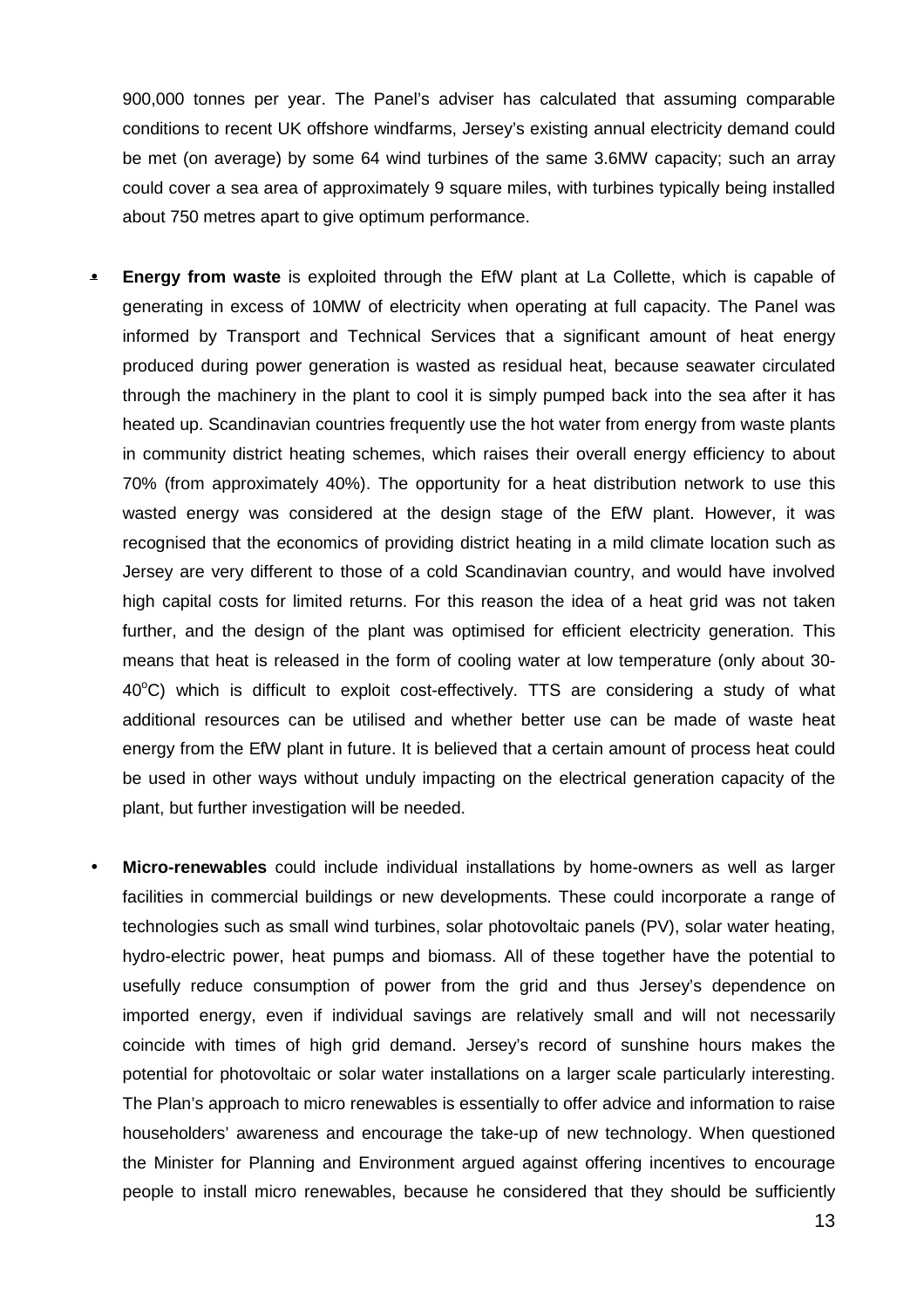persuaded by the ethical case for a transformation of behaviour. The Panel's view is that this is unrealistic; according to its adviser, evidence from past energy saving schemes in the UK strongly suggests that in the absence of more concrete support measures, encouragement alone makes little difference to consumer behaviour.

- **Anaerobic digestion** would require the collection of suitable input materials, potentially including animal slurries, farm wastes, restaurant and food industry wastes, kitchen and garden wastes, with provision for separation and storage. Digesters could provide biogas for use in on-site electricity generation and heating, or sale for off-site use. Commercial opportunities could include the sale of gas, electricity, heat, digestate and solid fibrous residues. While the likely generating capacity would be relatively small compared with other renewables, the advantage of putting existing wastes to better use potentially makes this an attractive idea. However, given the limited extent of agricultural land available locally, some safeguards might need to be considered to prevent crops being grown specifically for anaerobic digestion purposes to the detriment of food production, which has been recognised as a potential problem in some other jurisdictions.
- **Shale gas** was a subject of speculation for some witnesses, not only in respect of its increasing availability on world markets and the impact this might have, but also the possibility that deposits might be found in or around the Island. Increasing exploitation of shale gas around the world could have a significant effect on gas and other energy prices and lead to changes in market behaviour. This might be an advantage to consumers, but there would be negative consequences in terms of carbon emissions from any increased burning of fossil fuels. In the absence of any evidence that local reserves of shale gas exist, or whether they could be exploited without causing unacceptable harm to the environment, in the Panel's view the policy is right not to make any assumptions about shale gas as a local source of energy.

### **Estimated potential contribution of renewables compared with Jersey's current electricity consumption (averaged over a year):**

| <b>Source</b>              | Potential (shown as % of current consumption) <sup>3</sup> |
|----------------------------|------------------------------------------------------------|
| <b>Offshore wind</b>       | $100 - 600$                                                |
| <b>Tidal power</b>         | $9 - 50$                                                   |
| <b>Energy from waste</b>   | $5.5^4 - 22^5$                                             |
| Large scale photovoltaics  | $5 - 10$                                                   |
| <b>Anaerobic digestion</b> | $0.8 - 1.3$                                                |

**EXECUTE:**<br><sup>3</sup> For further information see the Panel adviser's report pp.10-14

<sup>&</sup>lt;sup>4</sup> Based on electricity generation at around the current levels of EfW plant operation

 $<sup>5</sup>$  Based on EfW plant operating at full capacity for 80% of the year, assuming successful recovery of a significant</sup> amount of heat energy from cooling water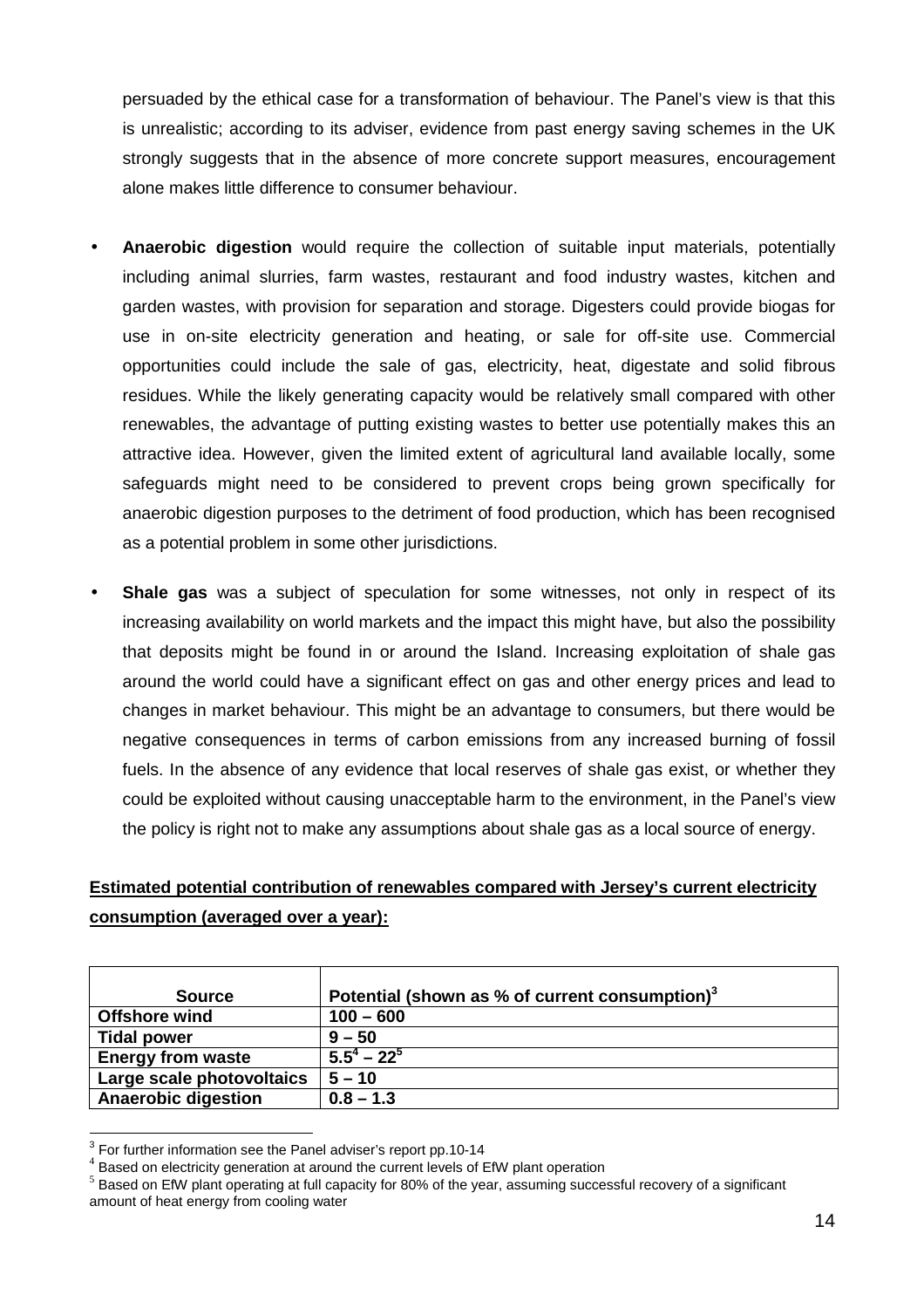#### **Findings**

- **12. The most promising potential source of renewable energy for Jersey is offshore wind, because of the scale of the resource and the availability of tried and tested technology**
- **13. The lowest estimate of potential for offshore wind is considerably greater than that for all other renewables combined, including tidal power**
- **14. Possibilities for exploiting offshore wind resources through licensing arrangements or commercial partnerships should include consideration of partnerships with other Channel Islands, France and/or other European neighbours. The EU currently has a need for more capacity to enable it to meet its 2020 targets, although opportunities may vary as technology and targets evolve**
- **15. Jersey should position itself as a 'fast follower' of tidal power technology, and be prepared to exploit tidal power as and when it becomes technically feasible and economically viable**
- **16. Electricity generation at the Energy from Waste plant at La Collette provides a useful resource, but the efficiency of the operation could be enhanced by exploring the potential to harness waste heat energy from cooling water**
- **17. Farms and other organisations should be encouraged to investigate anaerobic digestion facilities; while this would be expected to contribute only a modest amount of energy, it could generate extra income for owners while enabling productive use of wastes which would otherwise have to be disposed of elsewhere**
- **18. Positive measures such as grants, loans or the use of 'buy back' or similar tariffs would encourage the uptake of micro renewable technologies and reduce demand on the central electricity grid**

#### **4.6. Public sector energy use and emissions**

Jersey's public sector is a major local consumer of energy in its own buildings and transport. Witnesses to the review stressed the importance of the States leading by example. In this context the initial savings target in the plan for a 10% reduction in States energy usage is not very ambitious; evidence was presented indicating that some organisations coming new to energy management had achieved much higher savings in a short period.

An increase to target a 15% reduction in States energy use by 2020 through departmental action plans is seen as more appropriate, but even this should be regarded as a minimum. Suggested actions to help achieve this include installing solar water heating and photovoltaic panels on public buildings, and procurement of electric vehicles when replacing the existing mostly fossil-fuelled public sector fleet.

The Panel considers that co-ordination of over-arching measures to improve overall public sector energy efficiency could be enhanced if a States-wide 'champion' was nominated to take responsibility for this. Although individual departments should be encouraged to continue initiatives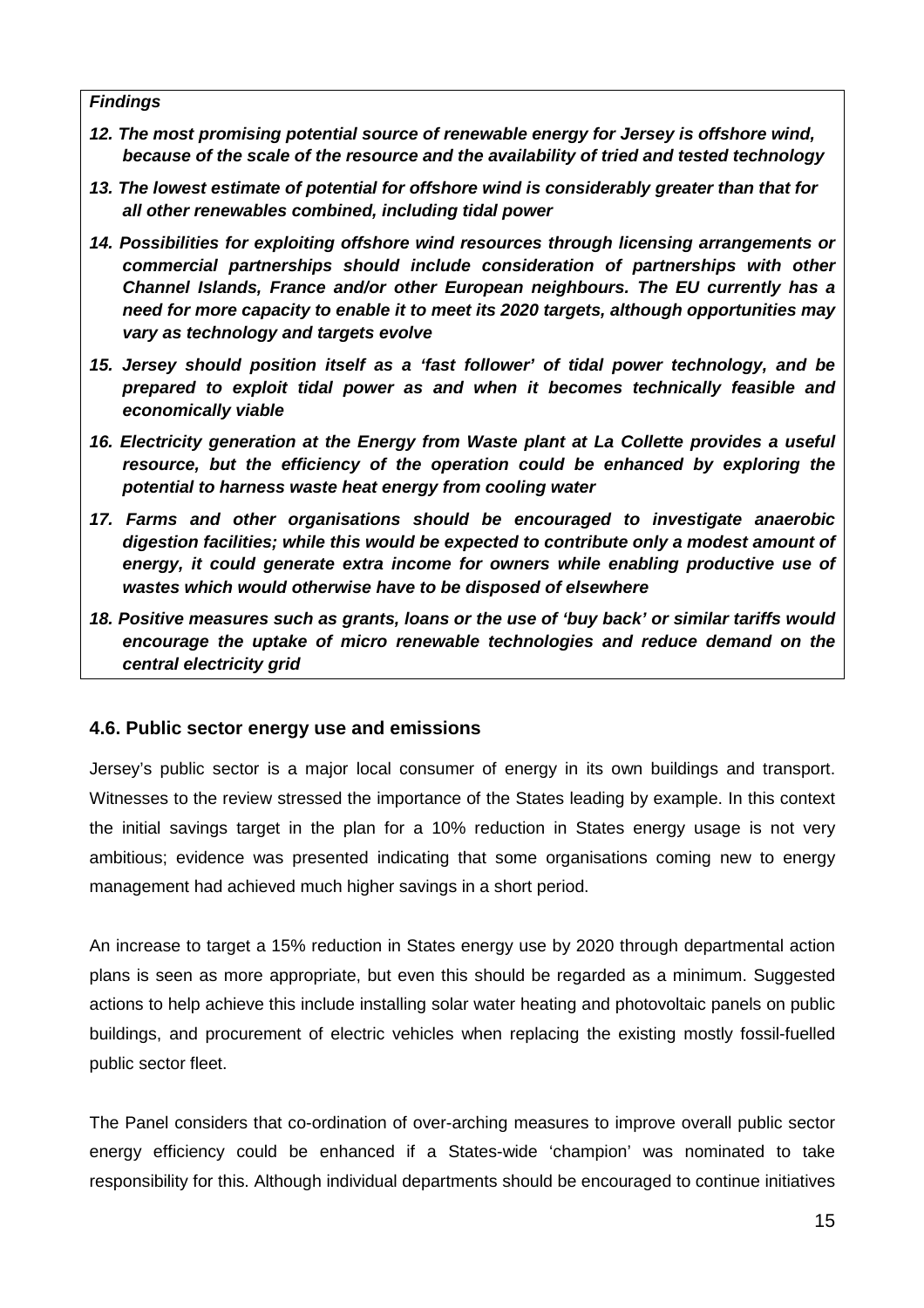appropriate to their own activities under the 'Eco-Active' banner, there is also a need for the States to be seen to be working together on such an important issue.

#### **Findings**

- **19. A corporate commitment to equip States-owned properties with energy-efficient technologies such as photovoltaic panels and solar water heating would reduce States energy bills, boost energy-related technology business activity by providing increased employment and training opportunities for suppliers and installers, and set a good example for private sector developers**
- **20. A States 'champion' for energy management should be nominated with overall responsibility for co-ordinating key initiatives across all departments**
- **21. A switch to electric vehicles within the States fleet would provide an example for increased modal shift within Island transport generally and should also help to raise manufacturer interest in a Jersey-based electric transport initiative**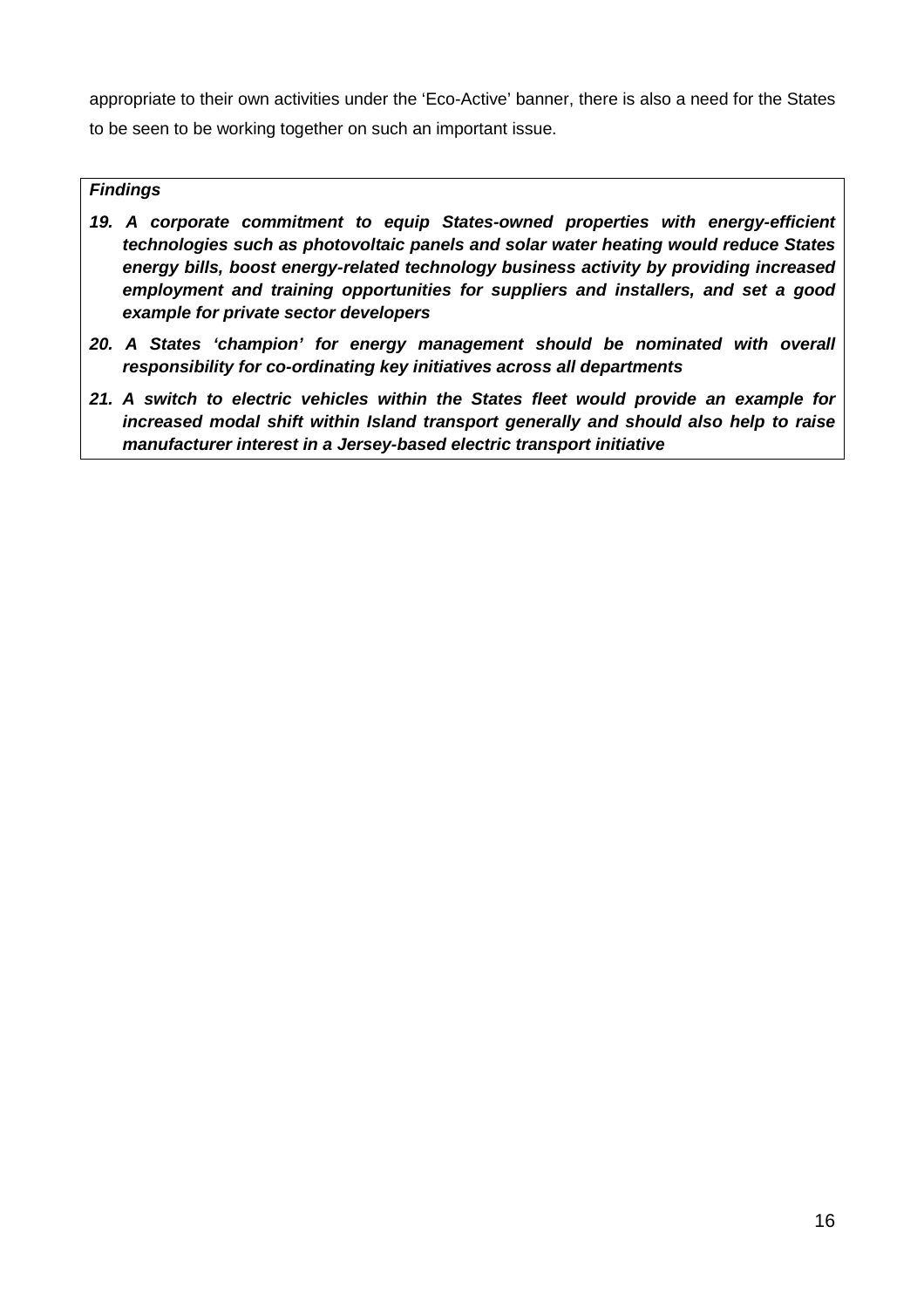# **5. The Energy Partnership**

The plan proposes the creation of a multisectoral 'energy partnership' to act as a coordinating body. It was argued by some witnesses that the lack of a coherent, coordinated approach across different States departments was an inherent weakness in Jersey. However, the Island has major opportunities for environmental, social and economic benefits if action can be effectively coordinated through a cross-Government structure involving all relevant departments, working in partnership with private and third sector organisations.

The proposals for an energy partnership in the plan are vague, and do not clearly establish the need or rôle for any one body. The Panel sees a need for co-operation at several different levels:

- the States need strong and co-ordinated internal energy management, to ensure that government meets or exceeds the standards it is setting for others, and takes an integrated approach to energy matters across all departments
- a need for interaction with private and third sector organisations, working pro-actively with stakeholders to achieve the aims of the energy plan and their customers to inform and encourage behavioural change
- an over-arching need for active co-operation, potentially joint investments and other actions, with other Channel Islands, France, the UK and/or the European Union

From evidence presented to the Panel it does not believe that current links and institutional arrangements are strong enough to achieve these aims. While a single partnership may not be the best way to undertake all aspects of this work, individual bodies such as the Renewable Energy Commission and Jersey Energy Trust cannot offer the coherent approach needed; some existing groups do not appear to meet very frequently, or have strong enough links to Ministers or departments to drive through change. The energy partnership needs to provide oversight, guidance and decision-making ability to deliver on the policy imperatives through close cooperation and involvement with key stakeholders in their fields.

#### **Findings**

- **22. The structure of the proposed Energy Partnership is vague and ill-defined but will be fundamental to achieving the aims of the draft Plan**
- **23. Existing advisory groups do not provide the best starting point for the Energy Partnership**
- **24. The Energy Partnership will need to provide a robust framework for delivery, political accountability and oversight of the policy**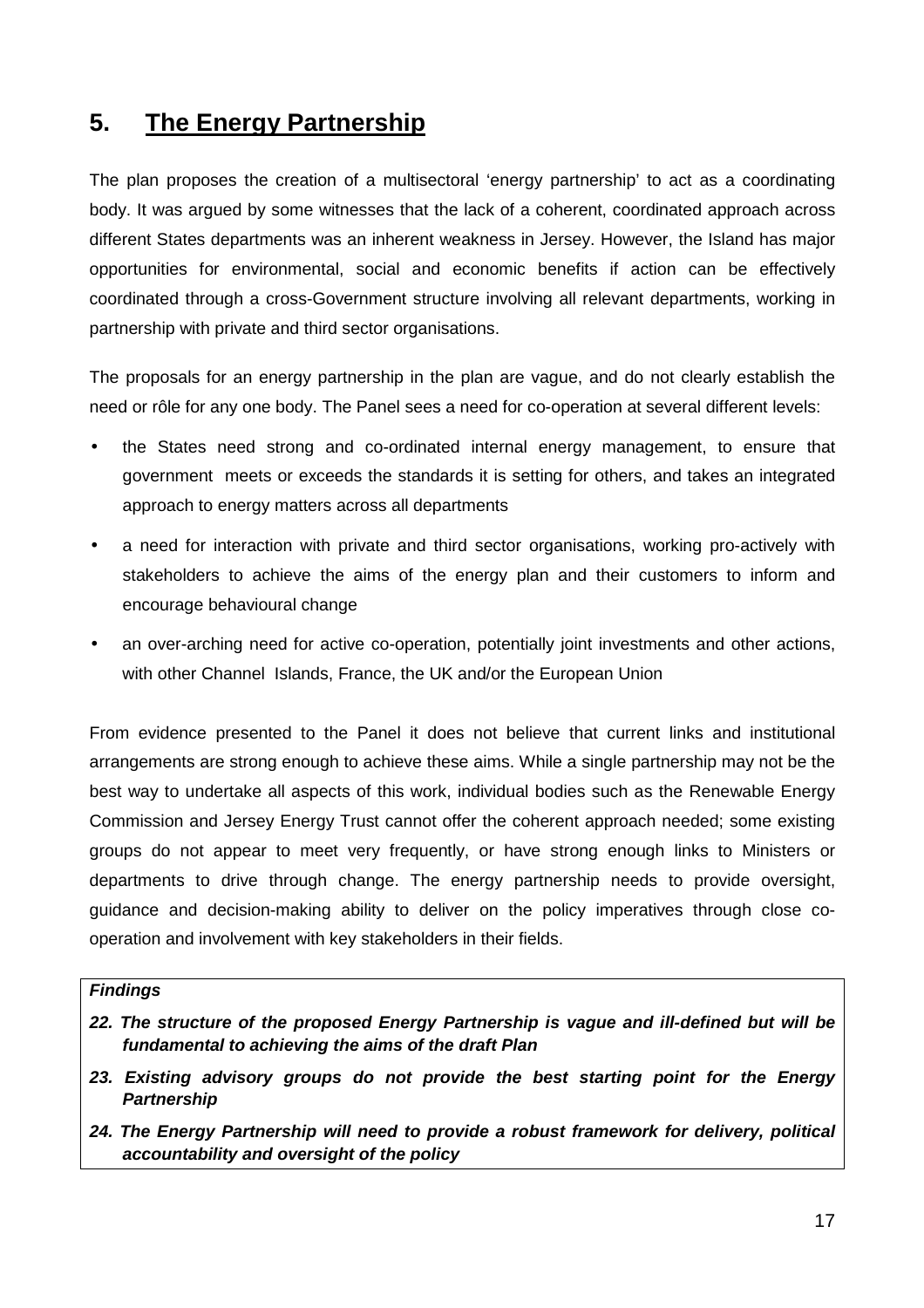## **6. Regulation**

The Panel heard from several witnesses that Jersey has managed well up to now without a sectorspecific energy regulator. The Minister for Treasury and Resources suggested that the possibility of regulation being brought in may have helped to ensure that Jersey Electricity operates fairly in the public interest, without the need for actual regulation. However, the increasing market dominance of electricity raises the question of how best to ensure that a near-monopoly supplier of an essential utility continues to act in the public interest.

Some witnesses, including Jersey Electricity, expressed strong reservations about regulation. The cost (which would typically need to be recovered from customers in the form of higher prices) was cited by the company as one factor. Experience from other regulated markets around the world suggested that an adverse effect on investments would be another factor. The Minister for Treasury and Resources was of the opinion that specialist sectoral regulation of the electricity market would cost upwards of £500,000-£750,000. (Jersey Electricity subsequently pointed out that there would be a need for regulated entities to recruit additional staff to manage regulation issues, which would add to the costs needing to be recovered.) It was also suggested that there was probably no compelling reason for traditional narrow price and consumer protection regulation, as a previous Jersey Competition Regulatory Authority (JCRA) enquiry found that Jersey Electricity was providing good value and service to consumers.

Where some form of regulatory input may become necessary is in the area of pricing and tariff structures in future. The draft Energy Plan says little about tariffs or regulation, but in the view of the Panel's adviser there will be an increasing need to look at innovative tariffs, differential charging or cross-subsidy between groups of energy consumers, to meet the policy objectives.

A variety of market-based tools could help to motivate and incentivise energy users by deliberately raising or lowering the price that certain groups of customers pay for energy. Methods that could be considered include:

- **'Rising block' tariffs:** these could ensure that domestic customers get essential energy at an affordable rate, but pay higher rates for luxury/discretionary consumption
- **Seasonal / time dependent tariffs**: customers would pay higher rates at times of peak demand, to encourage them to use energy at less intensive times
- **Interruptible tariffs**: customers would pay less per unit in return for allowing the supply to be cut some of the time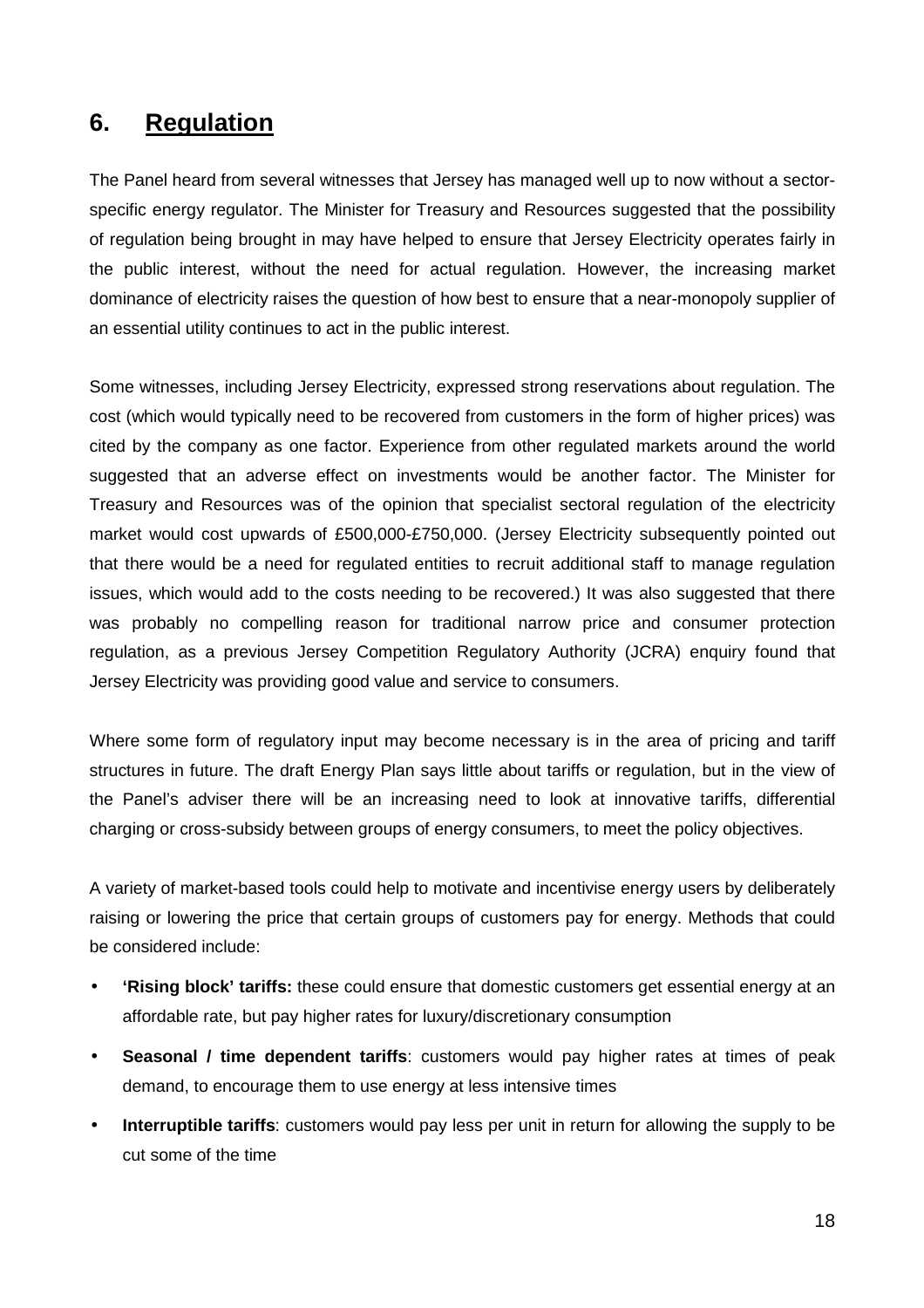- **Feed-in tariffs**: if customers with their own micro generation equipment (e.g. solar panels, wind turbines, anaerobic digesters) generate more electricity than they need, they could export the surplus back to the grid and be paid an agreed rate per unit
- **Social tariffs**: could give preferential terms or protection to particularly vulnerable groups

Use of these different types of tariff (and if necessary obligations on the supplier) could potentially encourage efficient use of energy and discourage waste. They could also help to tackle fuel poverty at the lower end of the scale, while giving higher users the incentive to change behaviour or consider installing more efficient technologies. However, designing and applying such schemes should not be left entirely to suppliers, whose interests are primarily to create a fair return for their shareholders and enable re-investment in the business.

A co-operative approach, where the proposed Energy Partnership (including representatives of energy suppliers) could establish goals that took account of agreed policy objectives and societal needs might be one way forward. However, if that proved impracticable, there might be a need for specialist sectoral regulation, which does not currently exist in Jersey. Design and implementation of such a scheme would require considerable technical expertise; the Channel Islands Competition and Regulatory Authorities (CICRA) could be asked to investigate the possibilities for new regulatory models, before coming to any firm decision.

The Panel's adviser suggested as an illustrative scenario a model that could give domestic energy customers a three step tariff:

- 1. a cheap rate for sufficient energy to provide for basic needs in an average house
- 2. a standard rate (similar to the current rate) for additional usage up to an 'average' household's normal consumption
- 3. a significantly higher rate for 'luxury' discretionary use above that level

Theoretically the 'basic needs' rate could enable a careful household to live in adequate comfort, while paying a lower rate than at present for energy; the cost to the supplier would be offset by the tariff applied to households paying for extra energy under the higher rate. For such a system to be fair to all it would require careful analysis to inform decisions about what constituted 'average' as opposed to 'luxury' use. Jersey Electricity told the Panel that they were happy to work with interested parties including the States of Jersey, JCRA, Consumer Council and Citizens Advice Bureau to consider and develop alternative tariffs to better meet customer needs.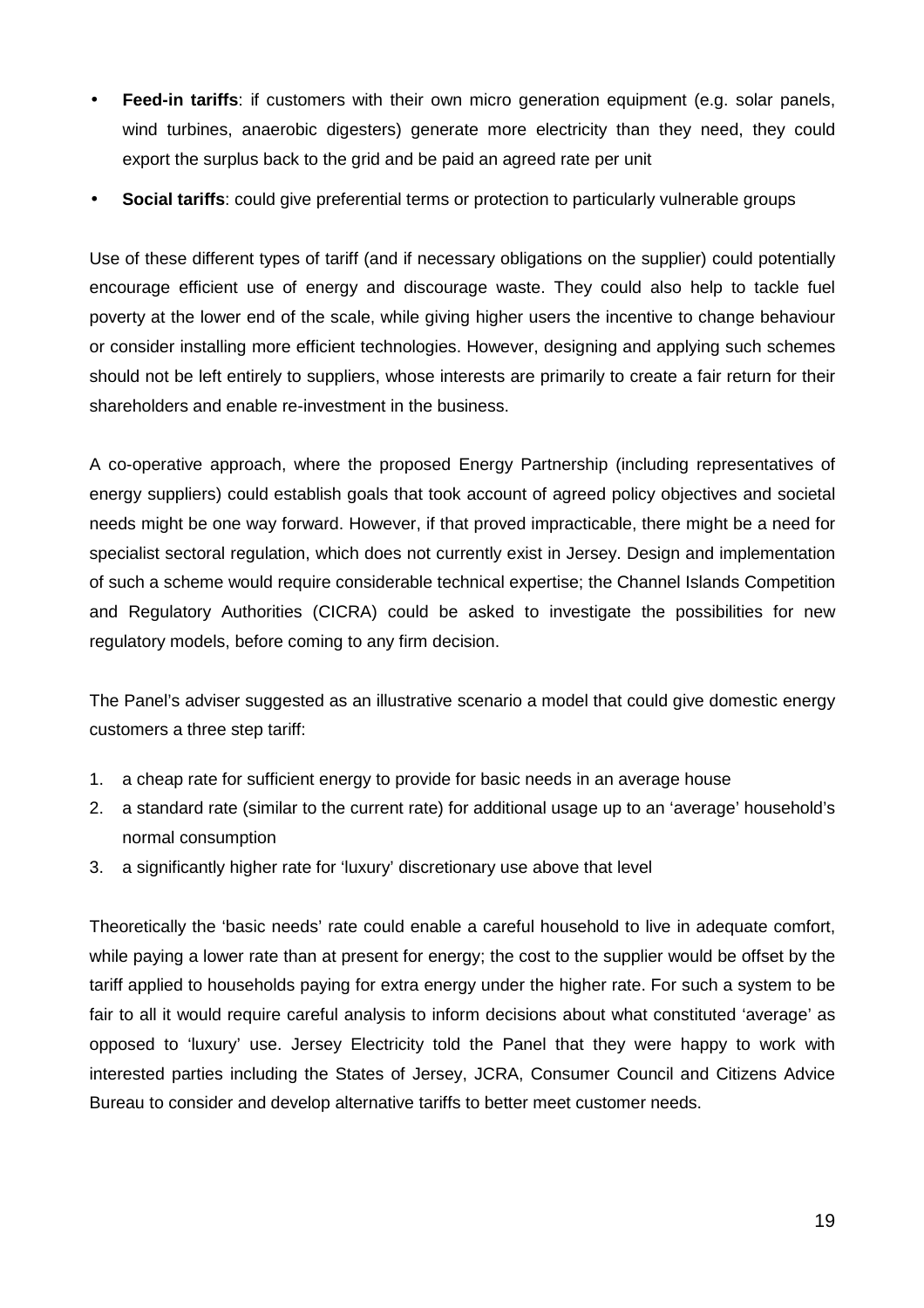Prior to publication of this report Jersey Electricity submitted further remarks regarding tariffs and regulation which were shared with the Panel's adviser. His observations are copied below:

"In subsequent representations JEC gave detailed comments on various potential smart tariffs. They pointed out that rising block tariffs '**were normally contemplated where energy suppliers offered discounts for higher consumption levels. Jersey Electricity does not offer these volume discounts, and therefore does not encourage excessive consumption in this way**.' This is true, but does not necessarily mean it would not be desirable to use a rising block tariff to give a disincentive for high consumption. JEC also said that rising block tariffs can '**disadvantage vulnerable customers who may in some cases consume more by virtue of them spending more time at home**.' This is of course possible, but could be addressed through, for example, giving higher allowances at the low rates to customers with special needs and energy inefficient homes, which would improve the commercial case for improving their insulation levels.

JEC stated that they already offer interruptible tariffs and '**tariffs that differentiate prices depending on time of day, and are working on new tariffs that more closely mirror the underlying cost structure and expect to develop this even further with the completion of their Smart Metering programme which will allow greater meter control**.' They also offer a buy back tariff which '**is presently set at a level which is cost neutral to the company**.'

JEC also pointed out repeatedly that if they were required to sell any power at less than cost price, or buy it at more than avoided-cost price, the resultant extra costs would have to be borne by other customers. This is true. But it does not necessarily follow that such requirements are not desirable or justified. Indeed there is no reason to assume that the pattern of energy prices that is best for Jersey's population and for contributing to States policy objectives will happen to be identical to JEC's costs of supply at particular times and places. These are in any case not objectively 'given', but depend on assumptions and accounting conventions applied to, for example, the apportionment of fixed costs and the depreciation of assets."

#### **Findings**

- **25. The prospect of sectoral regulation may be sufficient incentive to ensure that energy suppliers continue to act in the public interest**
- **26. To prepare for a possible future requirement for regulation, CICRA could be asked to investigate the potential for new tariff structures to assist in delivering the aims of the Energy Plan**
- **27. If that potential was confirmed, CICRA could be asked to look more closely at detailed design issues, ensuring the protection of vulnerable householders while providing fair and transparent tariff structures to deliver the policy aims**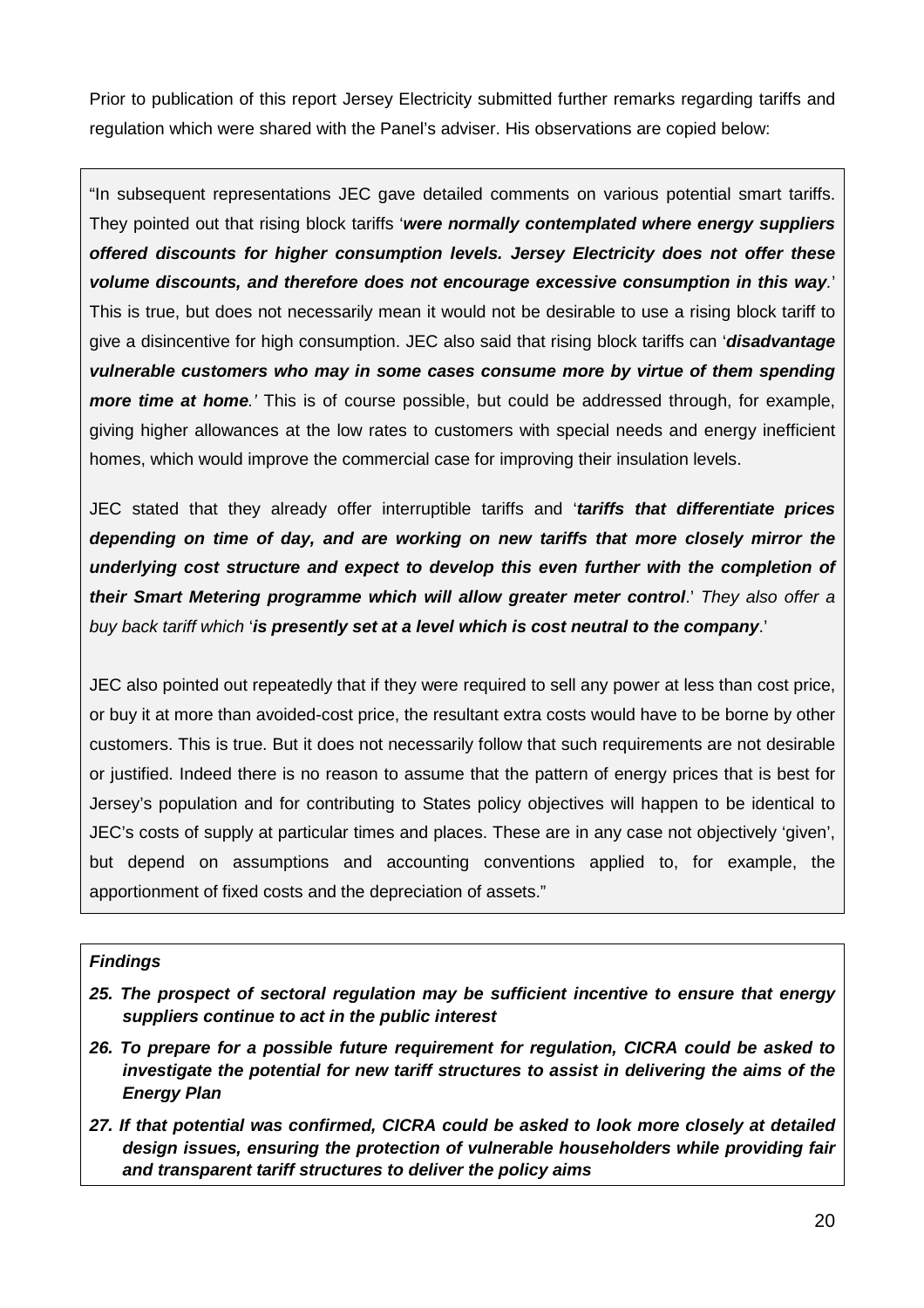## **7. Resilience**

Ensuring security of energy supply is fundamental to maintaining a successful economy and quality of life for Island residents. While Jersey has been fortunate to be able to access relatively inexpensive, low carbon nuclear-sourced electricity from France for a number of years, economic pressures across the EU and the risk of disruption to energy supplies from other parts of the world make it possible that suppliers might in future decide to sell their power elsewhere, potentially leaving Jersey with a problem.

As a relatively small consumer Jersey would under these circumstances have limited bargaining power. The JEC has the ability to generate enough electricity on-Island to provide for overall demand (as it has been doing recently owing to problems with the interconnector link to France), but to continue this for an indeterminate period would be both expensive and environmentally undesirable. It is therefore vitally important that action be taken to reduce Jersey's dependence on a single externally-controlled source of power, to increase the security and resilience of the Island's future energy supplies. Ideally Jersey should aim to become independent of outside energy sources. To this extent the energy policy needs to consider strategic issues as well as emissions and energy use.

There seems to be little doubt that there will be an increasing trend in future away from fossil fuels to a greater reliance on electricity for all forms of energy use, including transport. The convenience of electricity as a 'carrier' technology for energy that can be generated in many different ways makes it very flexible, with potential to support environmentally less damaging sources of power. Resilience can also be improved by minimising the dependence on energy, for example by designing buildings to minimise the need for artificial lighting, heating, ventilation and powered services, together with spatial planning and use of communication technology to reduce the need for business travel. However, as electricity becomes increasingly dominant in the market, unless new ways can be found to increase on-Island (including offshore) generation capacity this will lead to more, not less reliance on outside suppliers.

In discussion with gas and oil suppliers it was noted that there had been proposals in the past for a pipeline to pump hydrocarbon fuels to the Island, rather than relying on shipping as at present. Members were informed that a new gas pipeline had recently been installed between the Isle of Man and the UK mainland. However, taking into account the relatively low number of existing domestic gas installations in Jersey, the likely cost of construction and signs that consumption of both gas and oil is likely to reduce in future, the benefits of a new pipeline for Jersey would seem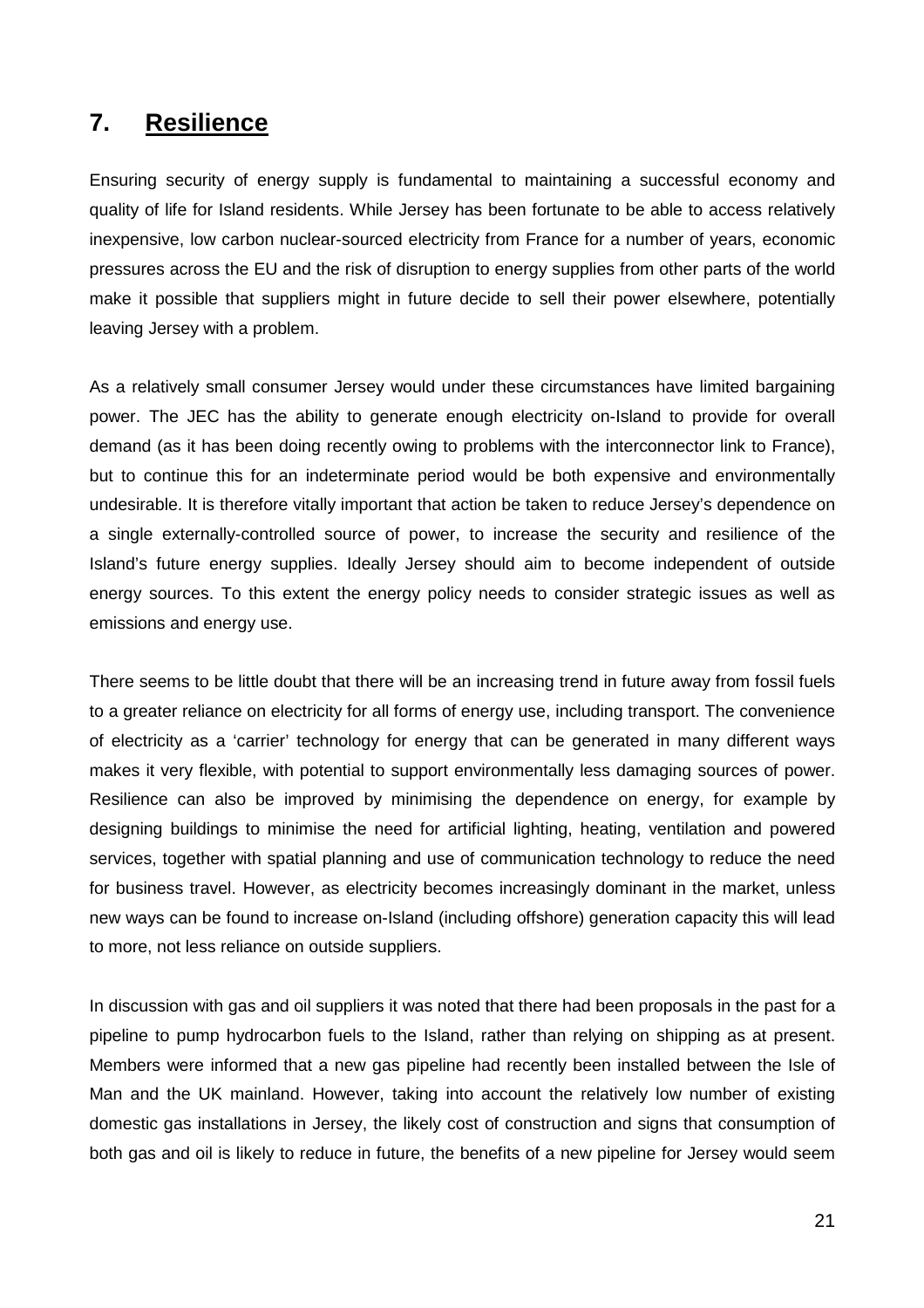to be limited. While not ruling out further discussion if suppliers were keen to invest in such a project, this is not seen as something that should be prioritised by the States.

#### **Findings**

- **28. There is a need for Jersey to diversify and expand on-Island generation capacity (including offshore development) to meet current and future demands and reduce dependence on external supplies**
- **29. New generating capacity should be from renewable low carbon sources**
- **30. Resilience will be improved by minimising the demand for energy through better design of buildings and reducing the need for business travel**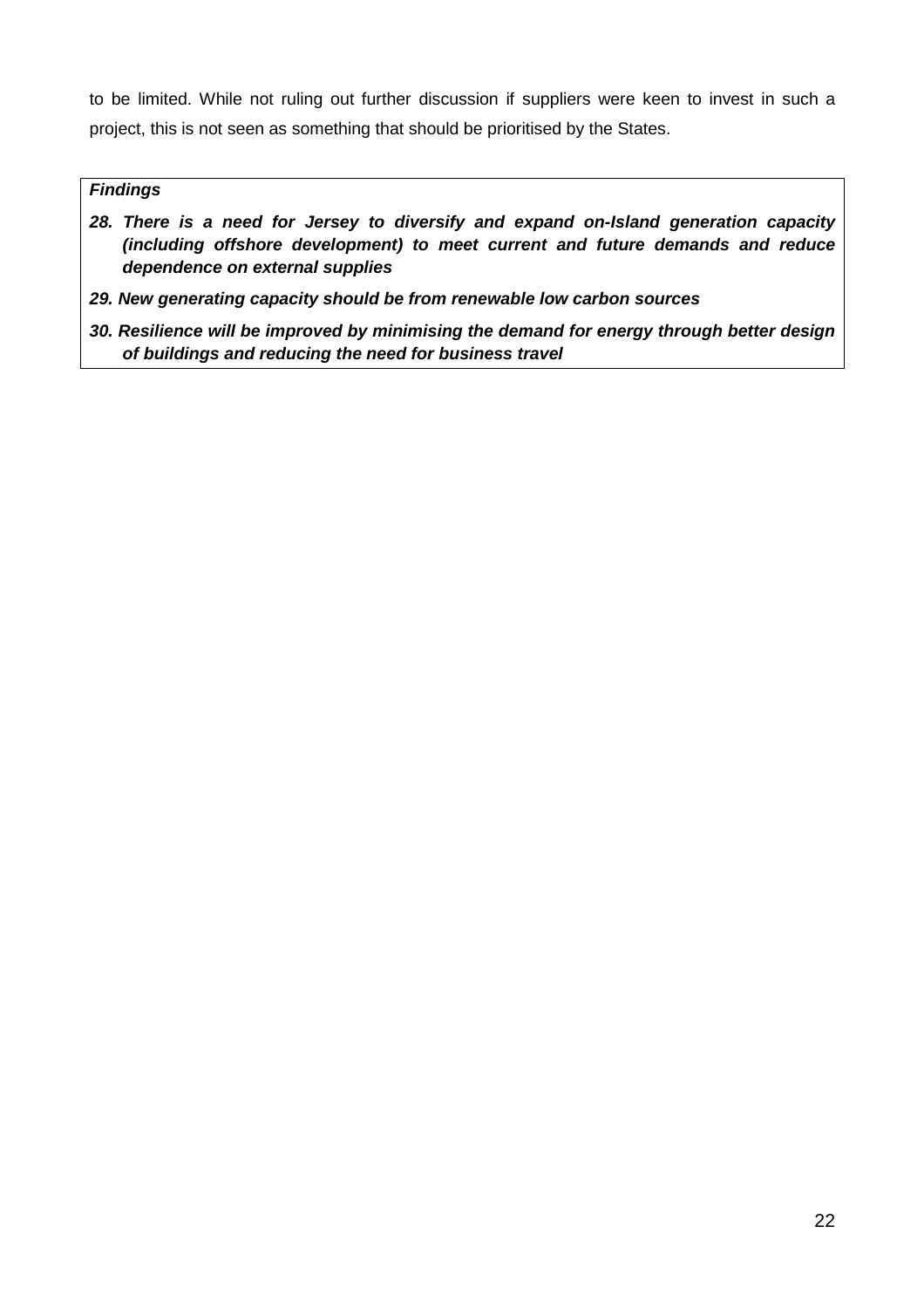## **8. Targets and measurement**

In the context of the Kyoto treaty and internationally agreed targets to reduce carbon emissions by 80% from 1990 levels by 2050, Jersey's switch a number of years ago to import most of its electricity from nuclear sources in France rather than relying on on-Island generation has given the Island a head start in meeting the required reductions.

However, carbon is not the only environmental issue the energy policy needs to address. Witnesses to the review generally agreed that the Plan should use energy as well as carbon measures, to give a better indication of the overall carbon and energy 'footprint' of Jersey's population and economy. This approach could encourage more energy efficiency and energy saving measures than a strict focus on carbon accounting, leading to greater economies and eventually lessening the Island's dependence on energy imports.

Standard accounting rules disregard the carbon emissions of our imported electricity, which is very low in any case because of the high proportion of nuclear generation. Introducing new renewable technology to the Island so that it can be more self-sufficient in energy will in the short term bring some increases in local carbon emissions. This may seem counter-productive. However, encouraging the development of new technologies and supporting energy efficiency measures should bring improved resilience, and an overall reduction in energy use in the Island, with significant economic and environmental benefits in the longer term. The Island may no longer have a 'free pass' based on current carbon accounting methods, but will be better able to demonstrate that it is taking full responsibility for its own energy use and carbon emissions.

#### **Findings**

- **31. While the Plan is right to focus on carbon reduction targets in terms of Jersey's commitments under the Kyoto Protocol, there is also a need to consider other forms of measurement, such as energy demand**
- **32. Broader measures of the carbon and energy 'footprint' of Jersey's population and economy could reasonably include consideration of energy and carbon emissions already embodied in imported goods and services (including electricity)**
- **33. Calculations of per capita carbon and energy footprint, as well as total figures could assist the States in making policy decisions about the impact of different possible future population scenarios**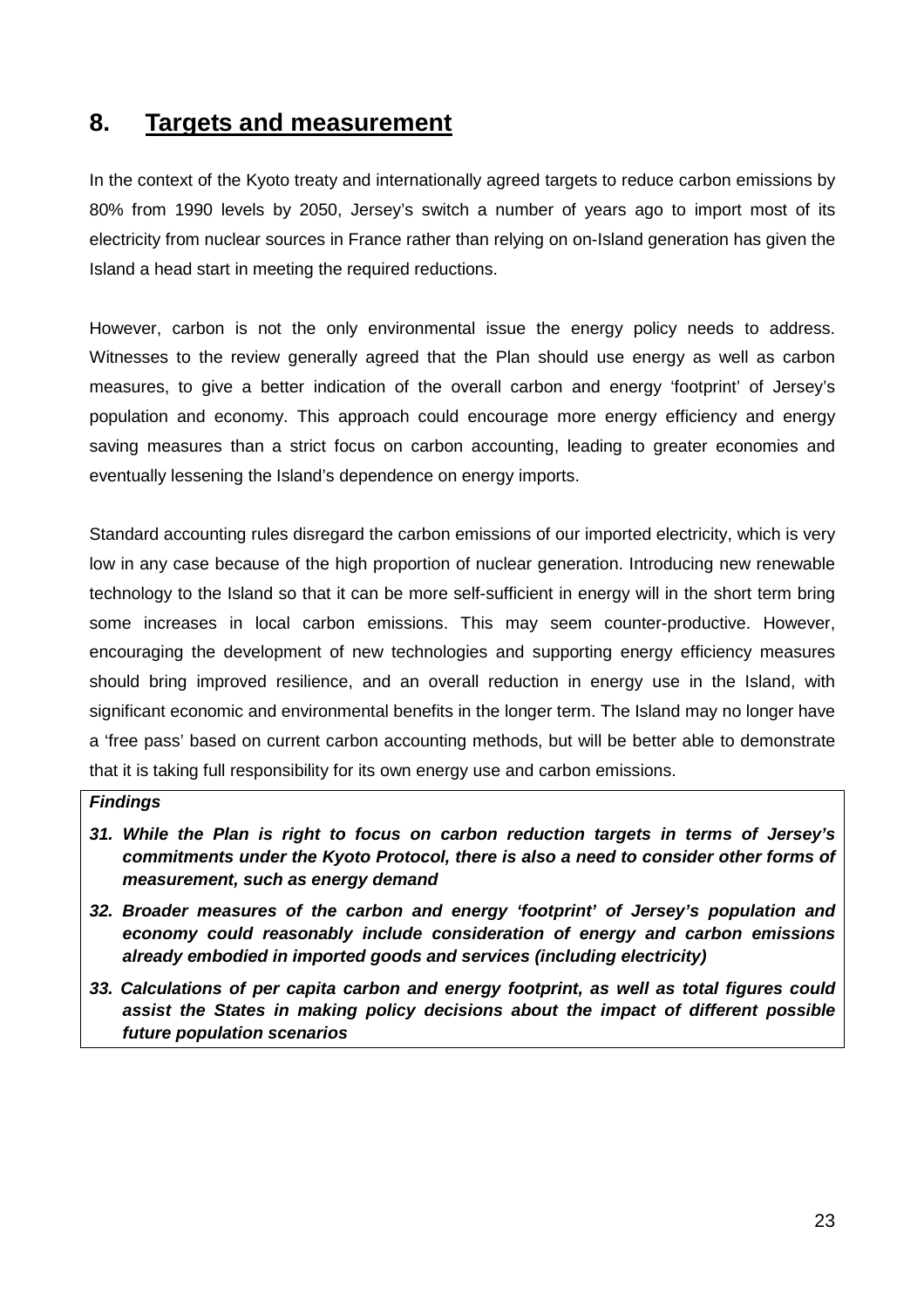# **9. Summary**

Measures included in the draft Plan to address carbon emissions will also bring benefits to the Island's population, economy and environment, as well as improving our long term security and enhancing Jersey's international image and reputation. Many, if not all of the priorities, aims and targets of the Plan, while fully justified by current climate science, also appear as sound common sense. There was hardly any opposition to the overall aims of the Plan amongst key witnesses to the review.

However, the Plan has flaws. The main problem seen by the Panel is that the draft is much stronger in aspiration than action. Actions outlined in the Plan are not considered to be sufficiently developed to enable Jersey to meet the demanding targets for 2050. There are numerous commitments to study and consider what further measures may be needed, but the actions are poorly defined, or commit only to short term 'easy wins', with no clear path to follow them up. Some amount to little more than predictions about future developments that it is hoped will work in the Plan's favour.

The Panel believes that stronger action will be needed in the following key areas of the plan:

- Energy-efficient retrofit of existing housing and other buildings
- Low-energy design in new housing and other buildings
- A major shift to electric and potentially other low-energy vehicles
- Micro renewables
- Utility scale renewables, especially offshore wind, anaerobic digestion and harnessing waste heat from the Energy from Waste plant
- Future potential for tidal power

'Soft' measures such as education, awareness-raising, and promotion will not bring about change on their own. Focused, results-oriented partnership working will be needed to achieve these aims. Many already have some understanding of the technologies now available to improve energy efficiency and reduce carbon emissions, but few have the means to become 'early adopters' of expensive new technology without some help. The Panel would support clear, decisive, pro-active programmes of action with specific targets to secure swift progress towards the Plan's goals. They are likely to require substantial investment, financial incentives and/or regulation as well as 'softer' measures. Care will also be needed to ensure protection for vulnerable groups so that measures are seen as fair, reasonable and politically acceptable.

To assist in delivering the necessary levels of investment, methods of incentivising/financing initiatives could include partnerships with private companies for large scale renewables or electric vehicles, revolving loans repayable out of savings for energy efficiency measures or micro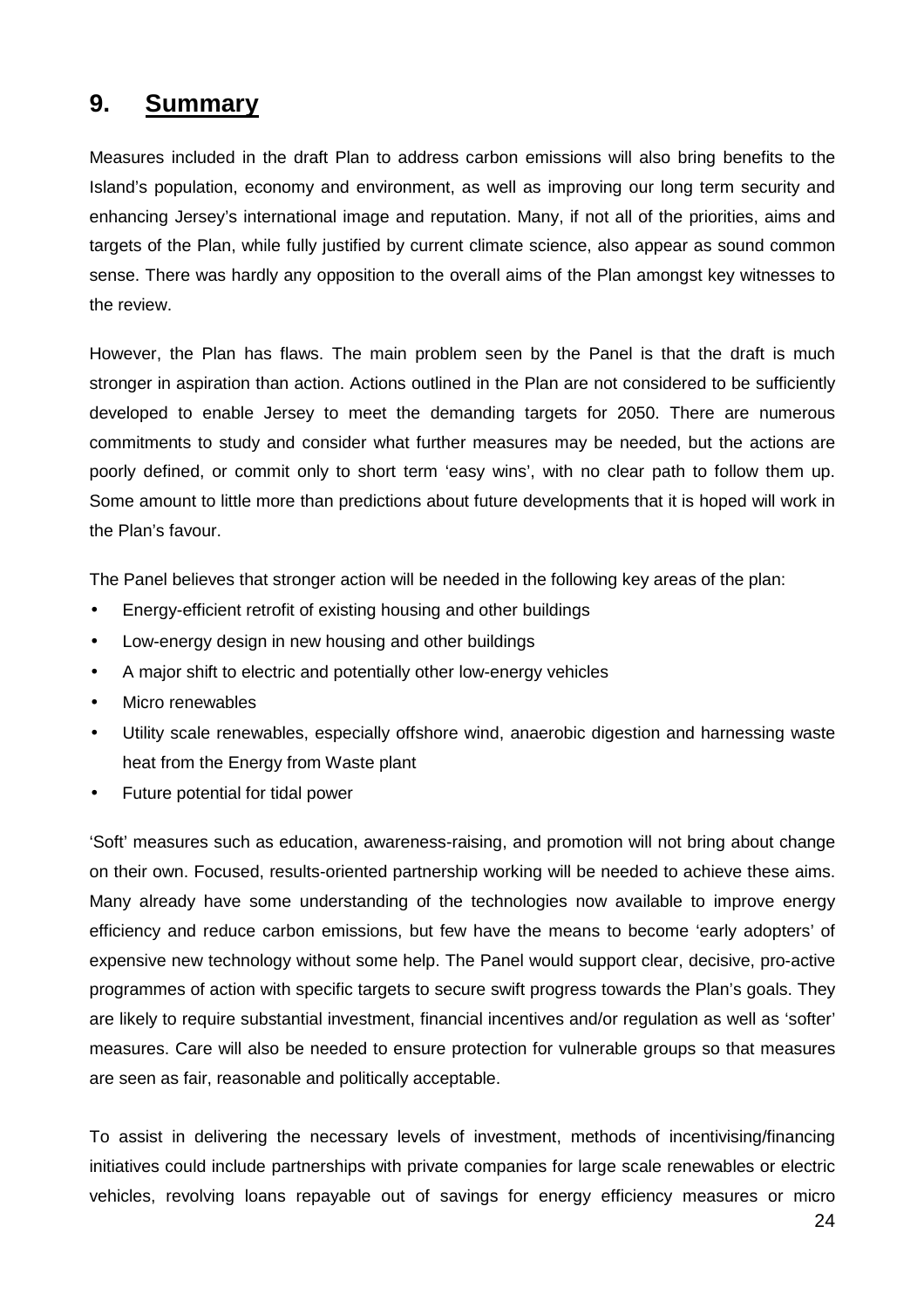renewables, new charges on energy use, cross-subsidy between different groups of energy users (through the use of smart tariffs) and hypothecation of taxes for energy-related activities, as for example the use of VED to fund the Energy Efficiency Scheme. Questions about fairness in applying new financing and tariff structures will require some form of public oversight and/or regulation of energy markets.

The Panel believes that it would be to Jersey's advantage for the principles of the draft Energy Plan to be adopted. There is very little in it which could be seen as not helpful, although there are some concerns about making commitments whose delivery is uncertain. While confident that there would be no significant downsides to adopting the Plan, the Panel considers that further and more positive action will be needed to flesh out and implement many of the initiatives contained in it if they are to have the desired result. The following are seen as priorities for the short term:

- A fully-functioning Energy Partnership structure (including subsidiary bodies as required), and relations with other energy co-ordinating bodies established
- A broader scope for the Energy Efficiency Scheme to encourage domestic energy efficiency and the take-up of micro renewables in the 'able to pay' sector, and 'spend to save' in public buildings
- Ownership of the seabed to be resolved, giving clarity on the potential for offshore wind and tidal power development
- Consultation with industry on revised building bye laws, taking account of the need for flexibility to support the introduction of new technologies
- A States initiative to accelerate Island-wide uptake of electric vehicles
- Discussions with suppliers and potential partners at a political level on the possibilities for offshore wind installations in local waters
- A study into possibilities for making use of waste heat from the Energy from Waste plant
- Consideration of the potential for local uptake of anaerobic digestion technology

An initial progress report on the above objectives could be provided to the States within 12 months, with further reports to be produced by the new Energy Partnership on an annual basis thereafter.

#### **Findings**

**34. Jersey has good opportunities for:** 

- **Exploiting renewable energy resources, especially offshore wind and possibly tidal power**
- **A significant shift to electric vehicles**
- **Reducing emissions in traditionally inefficient sectors such as buildings and road transport**

**As a small jurisdiction with control over its own energy policies Jersey could make swift progress in all these areas**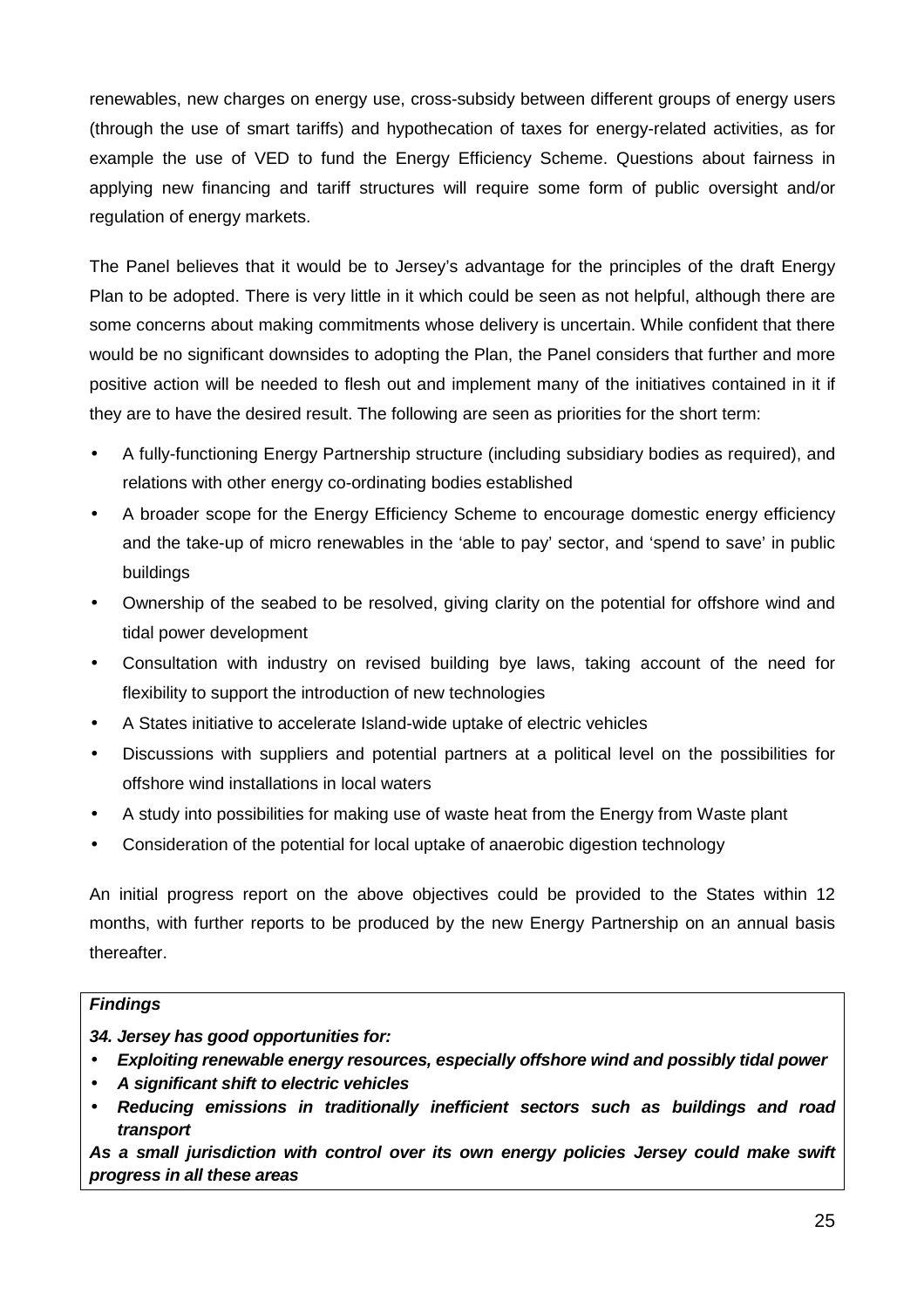# **10. Recommendations**

The Panel believes that 'Pathway 2050: An Energy Plan for Jersey' should be considered as more than a single departmental policy. It represents an important first step towards a co-ordinated, States-wide strategy to ensure the future sustainability of the Island, the greatest benefits of which will be felt by future generations. The Panel recommends that the Council of Ministers support the policy.

#### **Recommendations:**

- **1. The draft policy should be approved by the States. It offers many opportunities for environmental, social and economic benefit and will enhance the Island's reputation as a responsible jurisdiction**
- **2. Consideration should be given to the policy being proposed by the Council of Ministers, to demonstrate that energy policy affects the entire Island and should not be the responsibility of one department**
- **3. The States proposition should seek approval for the high level principles of the plan, rather than specific policy issues that have yet to be developed in detail**
- **4. The proposition should include a requirement for a detailed plan prioritising key actions that will bring benefits to be submitted to the States within 12 months of the policy being approved**
- **5. Priorities for action should include:**
- **1) creation of a new, strong cross-Government partnership to replace existing bodies and work alongside energy stakeholders, co-ordinate the energy strategy, set targets and monitor and report on progress**
- **2) improved construction standards for housing and commercial buildings to be produced in consultation with industry, ensuring sufficient flexibility within any new bye laws to respond to emerging technologies**
- **3) revision of the policies and objectives of the Energy Efficiency Scheme to broaden its scope and expand into the 'able to pay' sector**
- **4) clarification of ownership of the seabed and independent investigation of the potential for developing wind and tidal energy schemes**
- **5) exploratory discussions at a top political level with relevant French and/or other authorities on the potential for co-operative exploitation of offshore wind resources in Jersey or nearby waters**
- **6) a States initiative to promote the uptake of electric vehicles**
- **7) an assessment by the Channel Islands Competition and Regulatory Authorities of potential tariff structures to encourage energy efficiency and the uptake of renewable energy technologies, whilst avoiding future fuel poverty**
- **8) investigation of options to make use of waste heat energy from the Energy from Waste plant**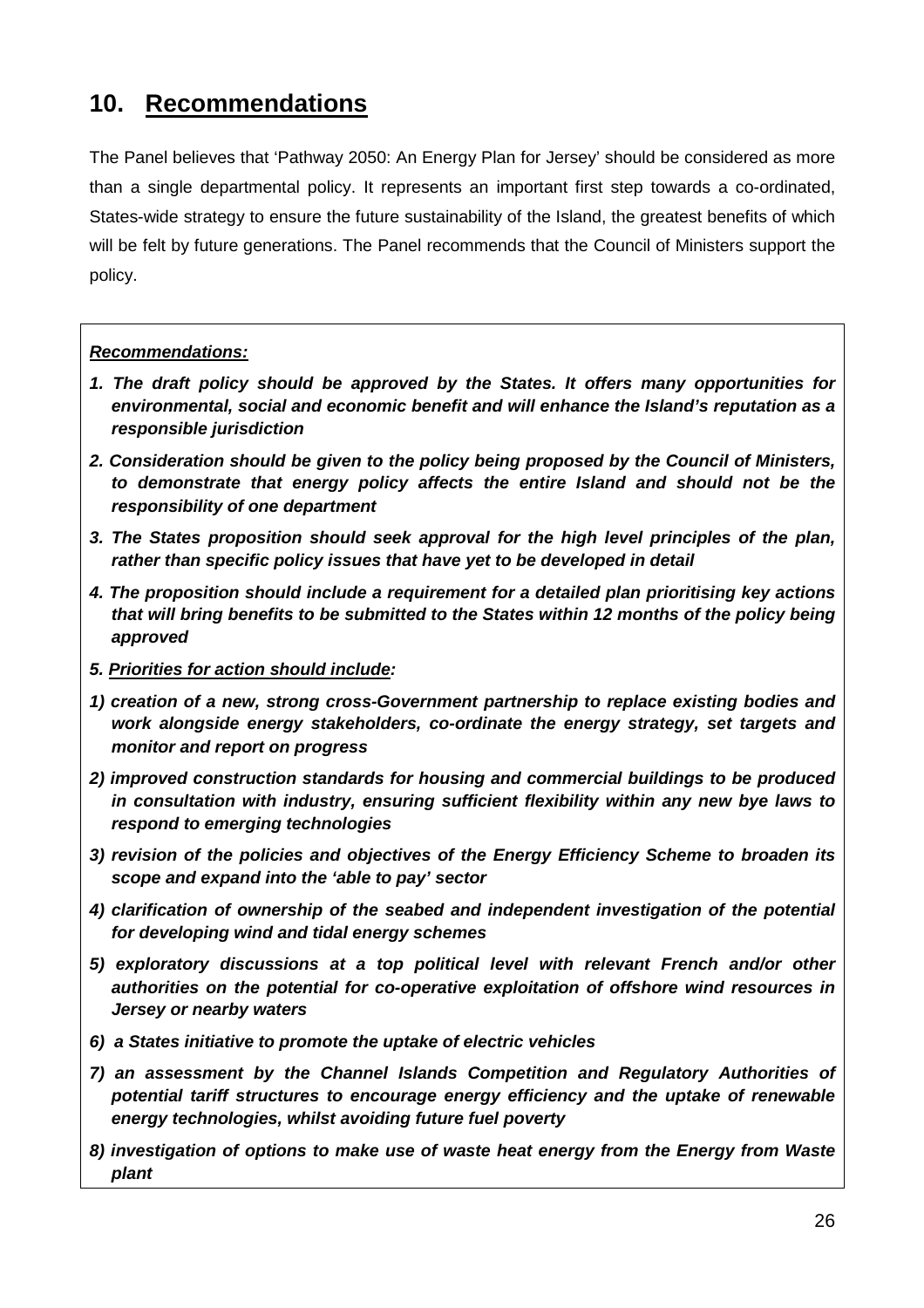# **Appendices**

#### **Public hearings: list of witnesses and hearing dates**

#### **Tuesday 21st May 2013**

Mr Mark Forskitt (Jersey Climate Action Network) Sir Nigel Broomfield (Jersey Energy Trust)

#### **Wednesday 22nd May 2013**

Mr Jim Hopley (Jersey Chamber of Commerce) Mr Mike King (Chief Officer, Economic Development Department) Mr Tony Nicholls and Mr Neil Shaw (Jersey Gas) Mr Andrew Riseley and Mr Michael Byrne (Channel Islands Competition and Regulatory Authorities)

#### **Tuesday 11th June 2013**

Minister for Transport and Technical Services (Deputy Kevin Lewis) Mr Chris Ambler and Mr Ian Wilson (Jersey Electricity) Mr Ian Wilson (Jersey Construction Council)

#### **Wednesday 12th June 2013**

Mr Arnaud Havard (Fuel Supplies CI) Mr Mike Liston

#### **Tuesday 9th July 2013**

Minister for Treasury and Resources (Senator Philip Ozouf) Minister for Planning and Environment (Deputy Robert Duhamel) Mr Chris Ambler (Jersey Electricity)

#### **Thursday 25th July 2013**

Chief Minister (Senator Ian Gorst)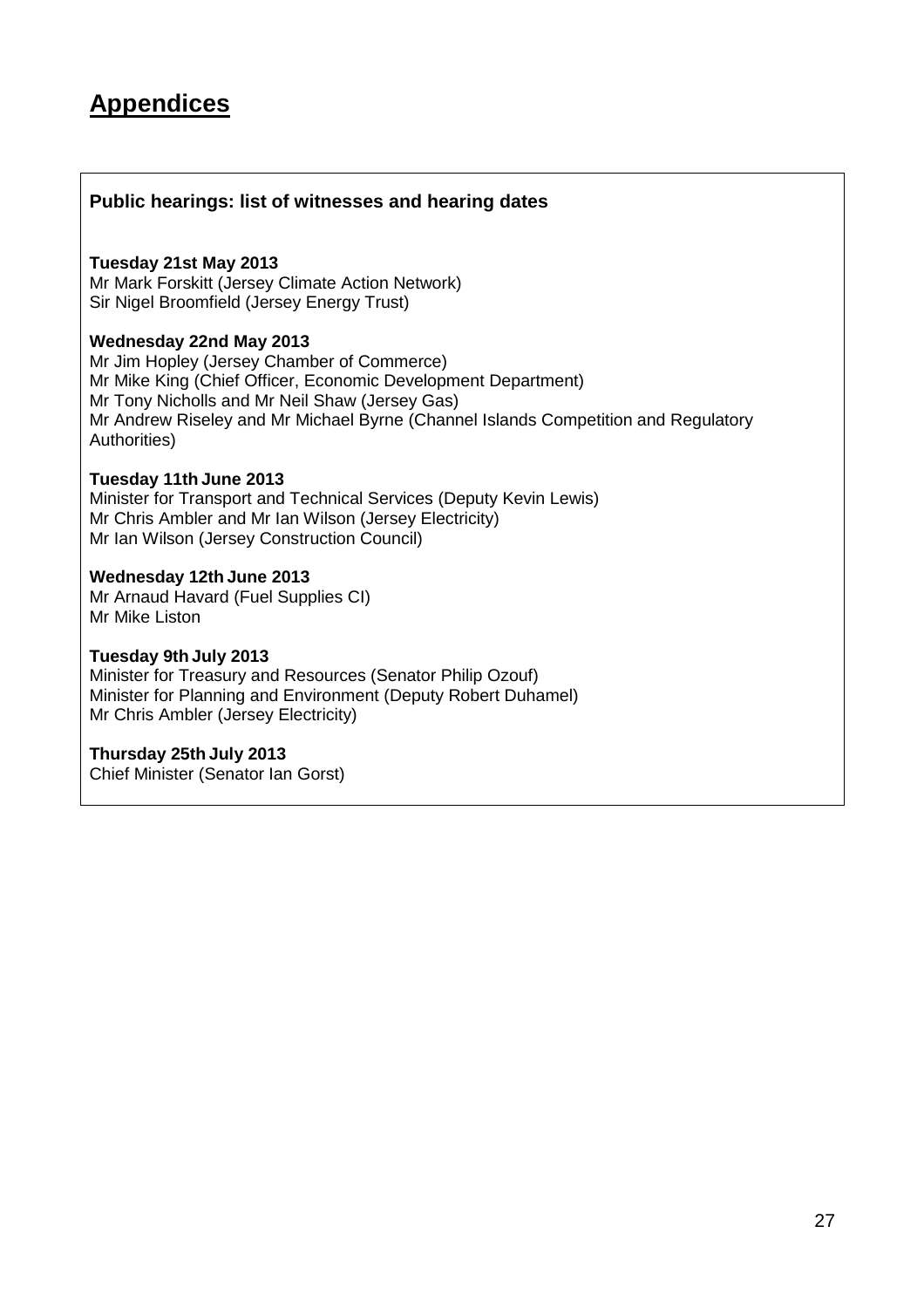# States of Jersey Environment Scrutiny Panel

# Review of Draft Energy Policy: Adviser's report

# Roger Levett

# Partner, Levett-Therivel Sustainability Consultants

+44 (0)117 973 2378 roger@levett-therivel.co.uk 39 Cornwallis Crescent Bristol BS8 4PH UK

30 October 2013 2013

#### **Introduction**

#### **The review process**

The Jersey Minister for Planning and Environment's draft Energy Plan (Pathway 2050: An Energy Plan for Jersey; Draft Energy Plan 2012 for consultation, States of Jersey, November 2012, referred to as 'the draft Energy Plan' or just 'the Plan' for brevity) was published for consultation between November 2012 and January 2013. This followed a long gestation, including consultation on an earlier draft in spring 2011 which was not finalised before being overtaken by the 2011 States elections.

The States of Jersey Environment Scrutiny Panel (referred to as 'the Panel') decided to carry out a review of the Plan in spring 2013. After reviewing the consultation responses the Panel held public hearings with 15 individuals and organisations in June and July 2013. These included four States Ministers and representatives of the Island's energy industries and relevant third sector bodies. (The full list is at Annex 2.)

This report draws out lessons and conclusions. It must be emphasised that this is the Adviser's report to the Panel and does not necessarily reflect the Panel's views. (Annex 1 outlines the Adviser's credentials and role in the review.)

#### **Overview of the Plan, and priority topics for the review**

The Plan is driven by an overall target of reducing carbon emissions by 80% from 1990 levels by 2050. Section 1 of this report below considers the justification and appropriateness of this target.

This target is underpinned by three principles: sustainability, affordability and security. These are explained in detail in Chapter 2 of the plan. They informed the Panel's questions in the evidence sessions, and run through this report.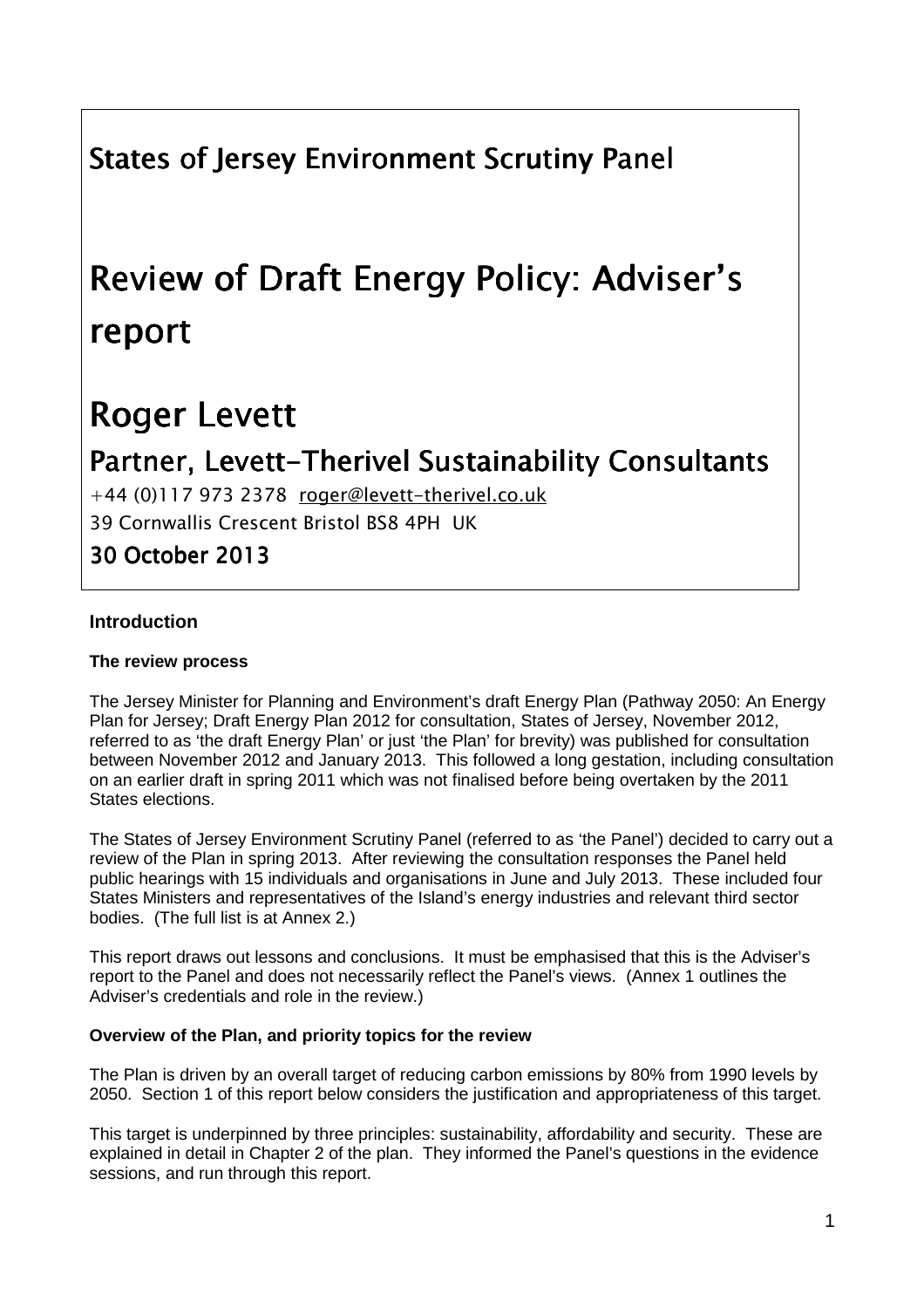The draft Plan sets ambitious targets for energy saving and low carbon energy. The review concentrated on three areas of energy use particularly important for its success:

- Energy efficiency improvements in existing and new housing (and other buildings);
- Transport, especially a shift to ultra-low emission vehicles (eg electric cars) and reduction in private car use;
- Development of renewable energy sources such as utility-scale offshore wind and tidal power, anaerobic digestion, use of waste heat and micro-renewables.

These are discussed in turn in sections 2 - 4 below.

Energy management within the public sector was only touched on in public hearings, but officials responded to written questions; this issue is discussed in section 5 below.

The review also explored institutional, financial and regulatory issues raised by the Plan:

- The proposed Energy Partnership
- The potential for 'smart tariffs', levies, loans, subsidies and such like to help deliver the Plan's targets, the issues of fairness, motivation and design and implementation these raise, and the possible need for sector specific regulation;
- What resilience entails and how it should be promoted
- The framing of carbon and energy targets and performance measures.

These are discussed in sections 6 – 9 below.

This report ends with conclusions and recommendations (section 10).

#### **1 Climate change and its implications for Jersey policy**

#### **The issue**

The Policy is driven by the aim of substantially reducing carbon emissions from energy use in order to reduce the risk of dangerous climate change. The justification for the plan depends on the validity of this aim.

#### **The draft Plan**

The draft Plan says:

1.1: 'There is overwhelming evidence and a scientific consensus that accelerated climate change is occurring and Jersey will not be immune to its effects ... Regardless of the levels of their own emissions, all jurisdictions will feel the effects of climate change through impacts on society and the economy. This is a global problem that requires a collective solution …

'… current European Union targets for reduction in carbon emissions … require an 80% reduction on 1990 levels of GHGs by 2050.'

#### **Evidence**

The Plan quotes conclusions of the Intergovernmental Panel on Climate Change (IPCC) to the effect that it is very likely that human greenhouse gas emissions have caused most of the observed rise in global temperatures, and that to reduce the risk of damaging change, reductions in emissions are now urgently necessary.

The Summary for Policymakers, the first instalment of the latest IPCC report, the Fifth Assessment Report, was published on 27 September 2013. As expected, this paints an even bleaker picture than earlier reports, and implies a need for even faster and deeper emissions cuts. The IPCC's press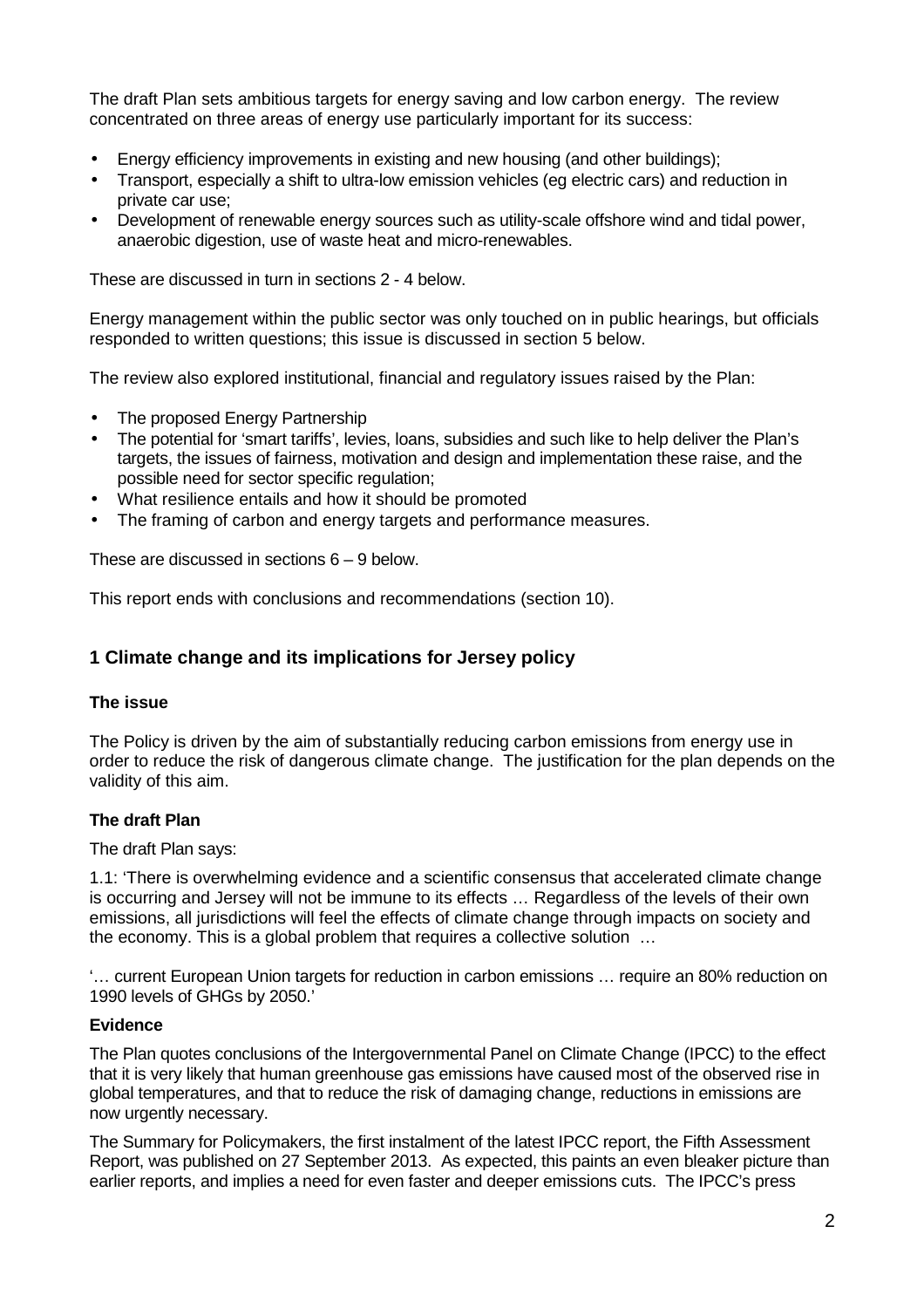release (http://www.ipcc.ch/news\_and\_events/docs/ar5/press\_release\_ar5\_wgi\_en.pdf) summarises the conclusions as follows:

'It is extremely likely that human influence has been the dominant cause of the observed warming since the mid-20th century. The evidence for this has grown, thanks to more and better observations, an improved understanding of the climate system response and improved climate models.

**Warming in the climate system is unequivocal** and since 1950 many changes have been observed throughout the climate system that are unprecedented over decades to millennia. Each of the last three decades has been successively warmer at the Earth's surface than any preceding decade since 1850, reports the Summary for Policymakers of the IPCC Working Group I assessment report, Climate Change 2013: the Physical Science Basis, approved on Friday by member governments of the IPCC in Stockholm, Sweden.

"Observations of changes in the climate system are based on multiple lines of independent evidence. Our assessment of the science finds that the atmosphere and ocean have warmed, the amount of snow and ice has diminished, the global mean sea level has risen and the concentrations of greenhouse gases have increased," said Qin Dahe, Co-Chair of IPCC Working Group I. Thomas Stocker, the other Co-Chair of Working Group I said: "Continued emissions of greenhouse gases will cause further warming and changes in all components of the climate system. Limiting climate change will require **substantial and sustained reductions** of greenhouse gas emissions." '

#### **Discussion**

The Policy accurately reflects the overwhelming consensus of qualified scientific opinion. The proposed target of an 80% reduction in Jersey's emissions between 1990 and 2050 is consistent with UK and EU policy and is in line with the requirements agreed at the time that the UK's ratification of the Kyoto Protocol was extended to Jersey that the Island would 'introduce, where possible, and having taken into account local circumstances, policies in line with the objectives of the UK Climate Change Programme'.

None of this legally obliges Jersey to adopt the same 80% reduction target or indeed any carbon target. Arguments for doing so include:

- Moral responsibility. Climate change is among the greatest challenges to human security and welfare (many would say the single greatest challenge): it can only be averted by consistent action by all human societies; Jersey should take its share of responsibility.
- Political solidarity. The UK and the EU, Jersey's most important neighbours and trading partners, are in the forefront of global efforts to respond to climate change, and have set targets to reduce emissions by at least 80% by 2050.
- Access to economic opportunities. UK and EU policies are creating economic opportunities through subsidies for low carbon energy and support for green technologies. Jersey, and Jersey based businesses, could potentially greatly benefit from these. Being outside the UK and EU, Jersey would have to negotiate access to them, and is unlikely to succeed without embracing the policy objectives that justify these subsidies.
- Broader reputation. Almost all nation states, and many regional and local authorities worldwide, have active energy policies with emphasis on carbon reduction. This is becoming increasingly a sign of good governance.

Indeed a case can be made that Jersey could and should go further and faster than other jurisdictions because of:

• Relative prosperity, bringing high energy consumption, big opportunities for painless reduction, and ease (at least compared to many other jurisdictions!) of raising resources;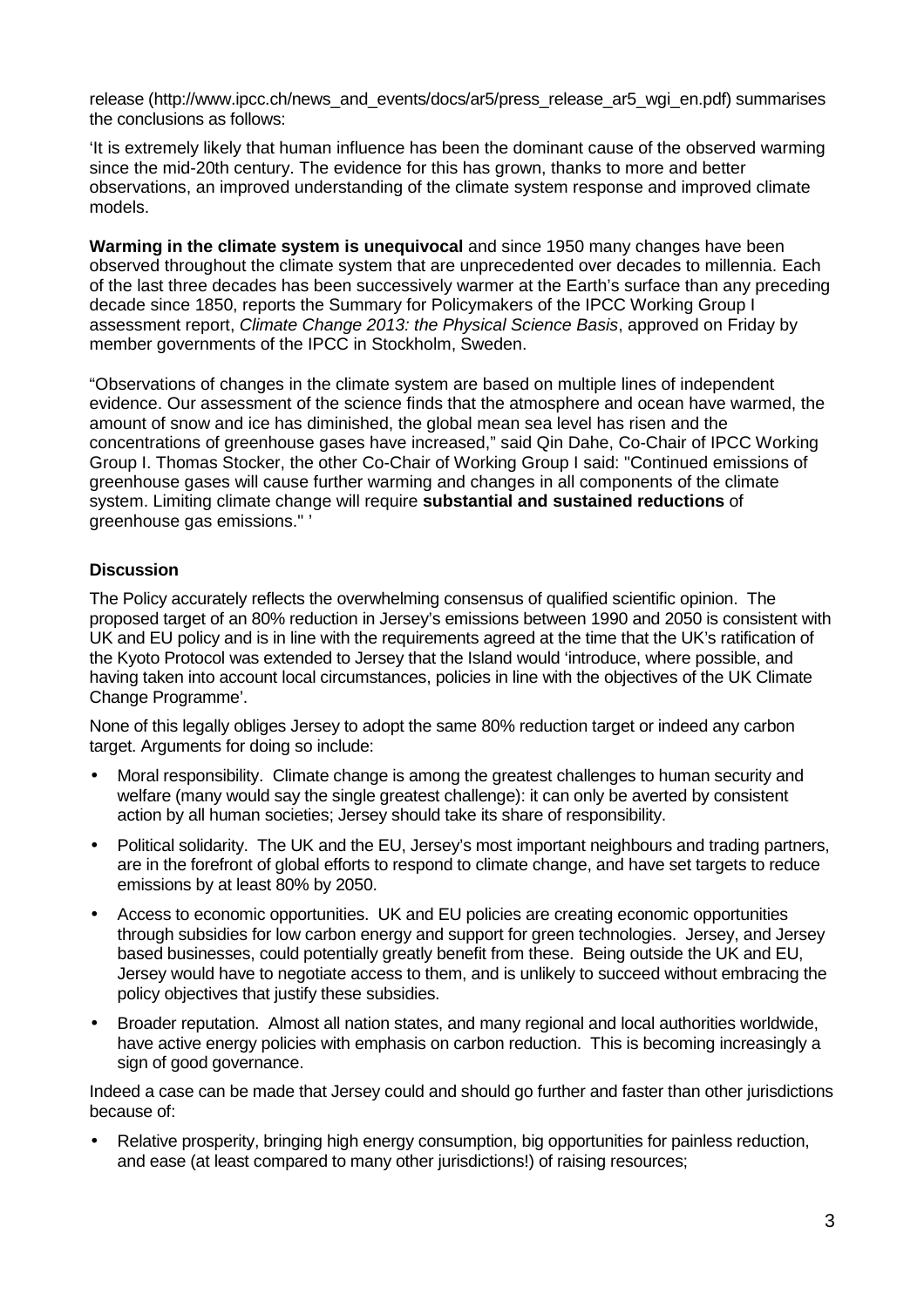- Freedom from structural problems such as economic dependence on fossil fuel extraction or heavy manufacturing industry which hamper efforts to decarbonise in many places;
- High dependence on imports and low primary production and manufacturing which mean that the energy use and carbon emissions which Jersey is responsible for (ie the Island's carbon and energy 'footprints') probably greatly exceed the on-Island figures as reported according to standard international reporting conventions. (This is one of a number of problems with standard carbon accounting which are discussed in section 9 below);
- Good opportunities for offshore wind and (potentially) tidal power, for a major shift to electric vehicles, and for reducing emissions in currently inefficient sectors, notably buildings and road transport;
- The potential a small jurisdiction, outside many international agreements and with extensive control over domestic policy, has for nimble, coordinated administration.

#### **Conclusions**

The 80% carbon reduction target is justified by climate science and consistent with other jurisdictions' commitments. Adopting it would show Jersey taking its share of responsibility in a global challenge, be good for Jersey's reputation and image, improve the Island's future resilience and reduce vulnerability to future energy uncertainties, and help position the Island to benefit economically from UK and European carbon reduction commitments.

#### **2 Energy efficiency measures in housing and other existing buildings**

#### **The issue**

The Plan depends very heavily on achieving large reductions in energy use, and carbon emissions, from buildings.

#### **The draft Plan**

The draft Plan calls for an 82% reduction in emissions from housing from 1990 to 2050. This is a larger reduction than any other sector except power stations (where 2010 emissions were already more than 80% lower than 1990 because of the switch to French nuclear electricity.) These reductions make up 30% of the total to be achieved.

The bulk of these saving are expected to be delivered by expanding and diversifying the Eco-Active Energy Efficiency Service. About this, the draft Plan says:

'To begin to deliver this action, the EES will develop a revised delivery mechanism and help to put in place the infrastructure that will assist in the take up of these energy efficiency measures. One of the requirements is for an increased number of installers and energy auditors, in order to respond to the potential increased roll-out of these measures. Preliminary assessments have indicated that there is the potential to create up to 70 employment opportunities, sustained for the next two decades to undertake the energy audits and efficiency installations outlined. See Supporting Document B for details of this assessment. Further intervention may also need to be assessed, including the requirement to investigate a number of finance options for able-to-pay householders including low interest options, pay as you save models etc. A watching brief is being undertaken with regards to the UK 'Green Deal' policy; lessons from the Green Deal will be used to inform the future development of policy interventions in Jersey.'

The draft Plan also proposed introducing a 'carbon-neutral' standard for new homes through Building Bye Laws.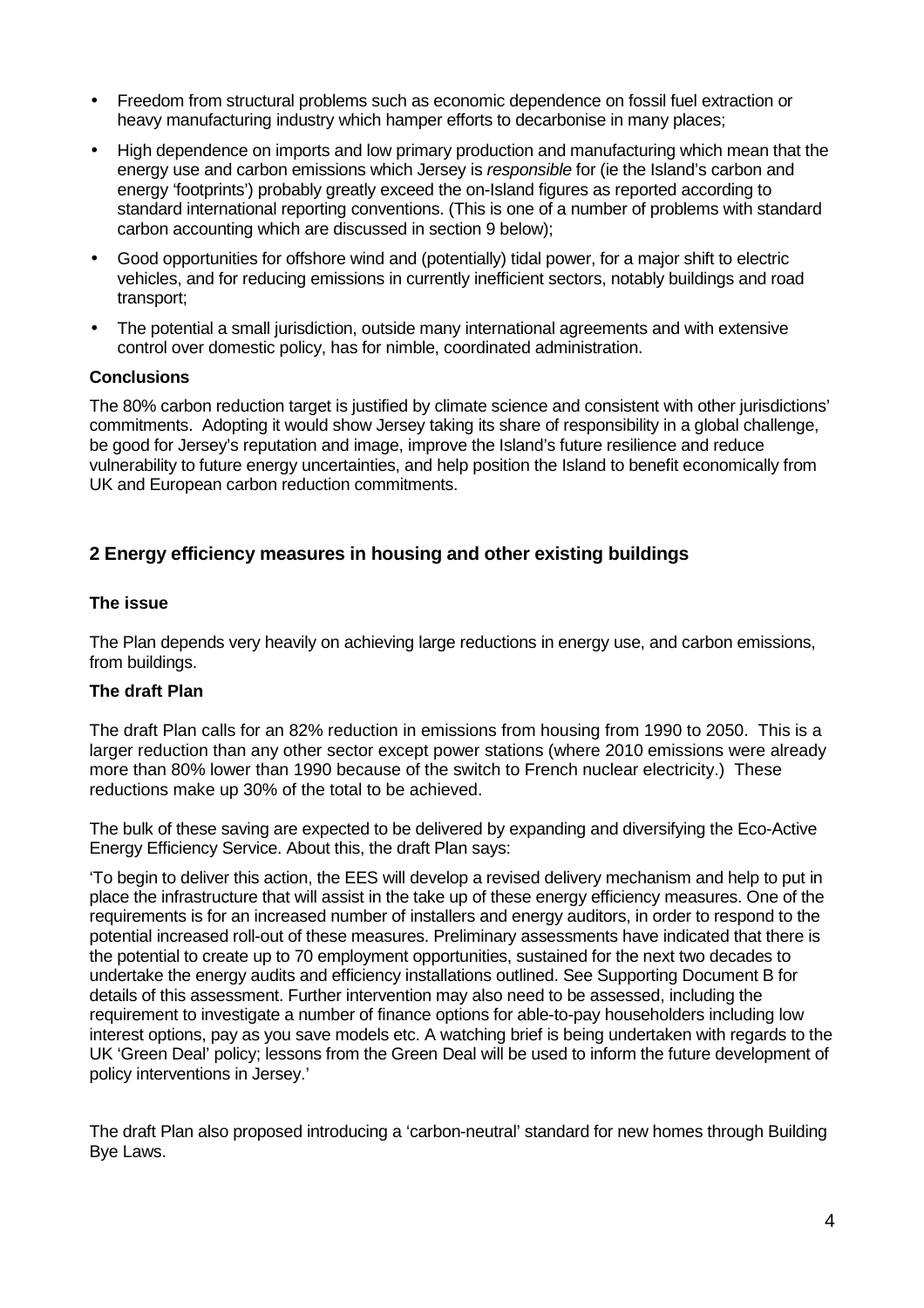The Plan's approach to micro renewables is to offer advice and information for householders ready for the future: 'In the long term we expect to see market ready solutions that will deliver energy autonomous housing and communities that will contribute to the affordability and security of supply'.

#### **Evidence**

Sir Nigel Broomfield expressed the Jersey Energy Trust (JET)'s enthusiasm, indeed impatience, to move in to the 'able to pay' sector and described a range of initiatives they would be ready to carry out as soon as the Plan gave them a remit. However he did not offer any evidence (from either Jersey or elsewhere) that these could generate the level of savings the Plan envisages. The kinds of actions he described have been tried in various ways in the UK and, while generally valuable, have tended to achieve low uptake and not reach the sort of savings the Plan assumes for Jersey.

The UK has had a variety of energy saving incentive schemes for both poor and non poor households since the early 1980s. Overall experience is that they have effects, but take time, never achieve more than partial penetration, achieve much more modest and incremental efficiency improvements than the 80% envisaged even in households that take them up to the full, and much of this is taken up as comfort improvements (or lost in carelessness about energy use) rather than reductions in energy use.

Andrea Cook (in written evidence) argued from extensive experience in the UK and elsewhere that either substantial incentives or tough regulation would be needed. Other witnesses emphasised the need for public education and awareness raising, notably the Minister for Planning and Environment who in his verbal evidence appeared to be arguing that rational incentives and appeals to self interest were undesirable because they could distract from the ethical case for a transformation of behaviour. Some also called for more training and accreditation of suppliers and installers of energy efficiency and renewable technologies (especially heat pumps) for three reasons: to avoid incompetent installations giving green technologies a bad name, to enlist plumbers, electricians etc as ambassadors and advocates, and to maximise the economic benefits to the Island.

#### **Discussion**

The ability of the Eco-Active Energy Efficiency Service to deliver very substantial savings is pivotal to delivery of the Policy as it stands. Established in 2009, it has been highly successful in helping people on lower incomes, especially those in fuel poverty, improve their energy efficiency and access to affordable warmth.

However it has no track record in the 'able to pay' sector where, as the Policy acknowledges, motivations and behavioural triggers are completely different.

Action Statement 3 says 'Uptake assumes that energy efficiency measures are NPV (Net Present Value) positive, that able-to-pay sector have access to finance, and that decision making is rational even with long payback periods.' These are optimistic assumptions, especially the last. In particular, providing free or subsidised energy surveys relies on the assumption that, once they are informed about the actions they can take and the costs they can save, consumers who can afford to do so will instal energy saving measures. Experience shows that disappointingly few people behave 'rationally' in this way. Most fail to implement even measures with short paybacks for a variety of reasons, including feeling the hassle is not worth it, anxiety about commissioning work they are not confident they can judge, being overcharged or given inappropriate or ineffective work, and sheer inertia. However there is 30 years of evidence from the UK that moral exhortation on its own makes little difference to behaviour either.

On new buildings, there was general consensus among witnesses that tough regulation of energy efficiency of new construction is necessary. However, concerns were raised that going rapidly to a strict 'carbon neutral' standard would impose disproportionate extra costs, which would ultimately be paid by house buyers; that it would not be the most cost effective way to achieve the final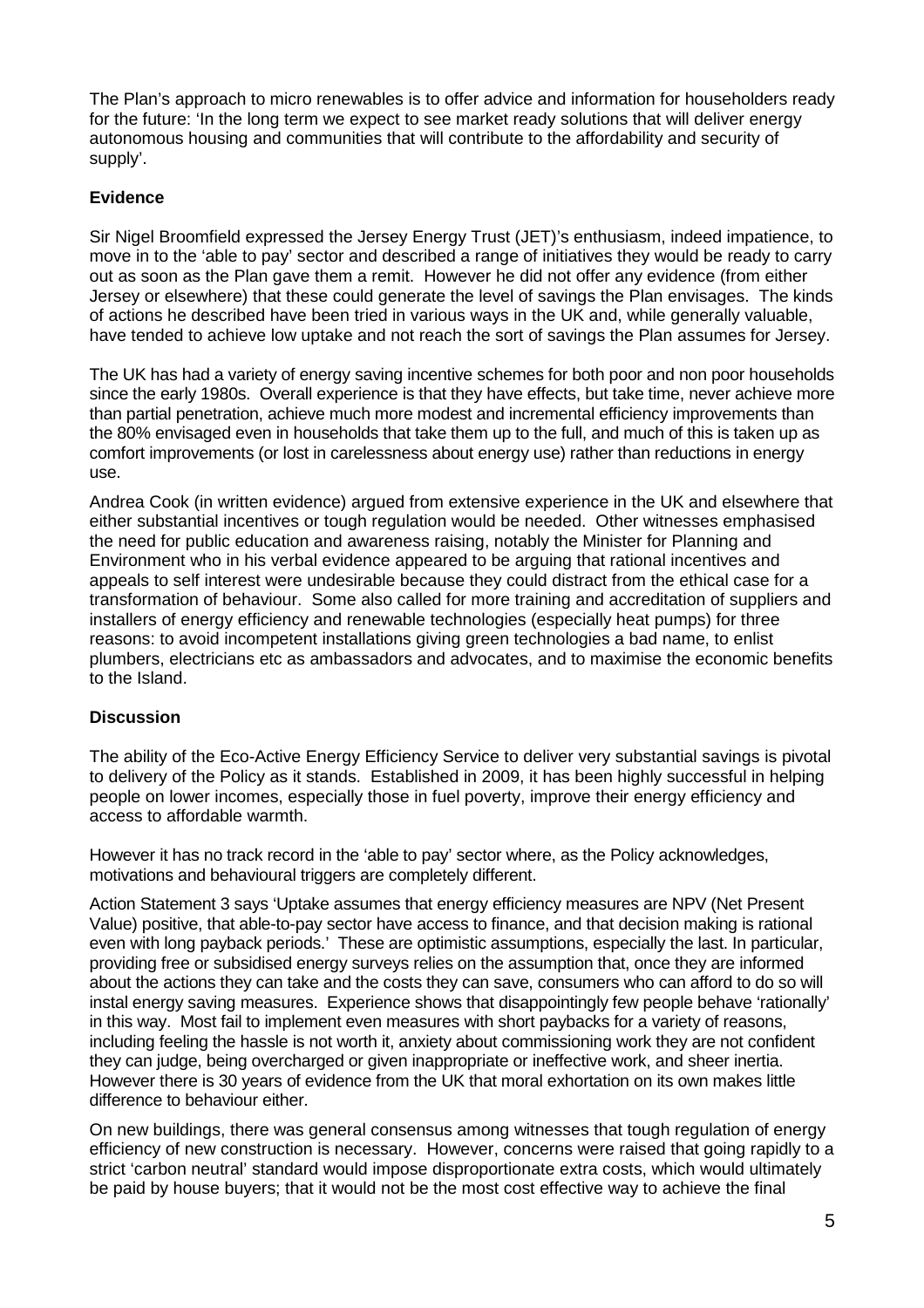increments of energy saving; that Jersey's building industry was not yet skilled and equipped to deliver buildings of this standard; and that the (probable) resulting teething difficulties risked giving extremely low energy construction a bad reputation which would be counterproductive.

Not surprisingly, energy industry witnesses each advocated approaches to building regulation advantageous to their own fuel: an emphasis on carbon emissions from Jersey Electricity, emphasis on energy efficiency of building fabric regardless of fuel and its carbon intensity from Jersey Gas, ability to use carbon offsetting to meet targets from Rubis. Issues arising from these are picked up elsewhere.

#### **Conclusions**

The Eco-Active Energy Efficiency Service should be enabled and encouraged to extend its activities into the 'able to pay' sector forthwith: this is a 'no regrets' action. However more directive interventions are very likely to be needed to secure the savings targeted in the Plan. Ministers should consider starting work on developing these now.

Possible components include:

- High profile public education / awareness raising / motivational campaigns (though experience from the UK and elsewhere shows that these have little effect in isolation so should only be implemented together with 'harder' measures;
- Grants or subsidies. High levels of subsidy (eg at least 33% of costs of measures) are proven effective, but the political acceptability of that level of public funding for people who could afford to pay is moot;
- Revolving funds providing loans to be repaid out of energy savings (though it will be important to learn from the UK 'green deal', which appears to have got off to a very disappointing start because of high interest rates, complexity and householder resistance to long term obligations);
- Rising block, feed-in and other 'smart tariffs' to reward energy saving and renewable generation (discussed more fully at C below);
- Energy efficiency standards for existing buildings, for example by extension of Building Bye-laws energy efficiency standards to existing housing when renovated or extended.

Piecemeal, these can be ineffectual, unfair, onerous and even counterproductive. They need to be implemented as coordinated packages. The possible role of Jersey Energy Trust in helping design and coordinate such packages, as well as overseeing delivery on the ground, needs to be considered in the context of broader institutional machinery including the proposed Energy Partnership. This is discussed below.

Help for vulnerable households needs to continue, and care needs to be taken to protect vulnerable households from unwanted side-effects of broader energy policies. (Rising block tariffs, discussed in section 7 below, could potentially simultaneously help address fuel poverty and provide a stronger incentive to able-to-pay households to reduce energy use).

Jersey businesses need training to specify, design, supply and install energy efficiency and renewable energy technologies (including heat pumps) and to act as advocates / ambassadors for green energy. The States Economic Development Department should work with business organisations to maximise the economic benefits from this to the Island

Tough and increasing standards for energy efficiency in new construction are needed to drive improvement and upskilling in the construction industry. As part of the consultation process the Minister for Planning and Environment acknowledged that a 'carbon-neutral' standard would be problematic and has proposed that 'AS 2 to be amended to be an aspiration to introduce a 'lowcarbon' targets for new homes through the building byelaws in recognition of experiences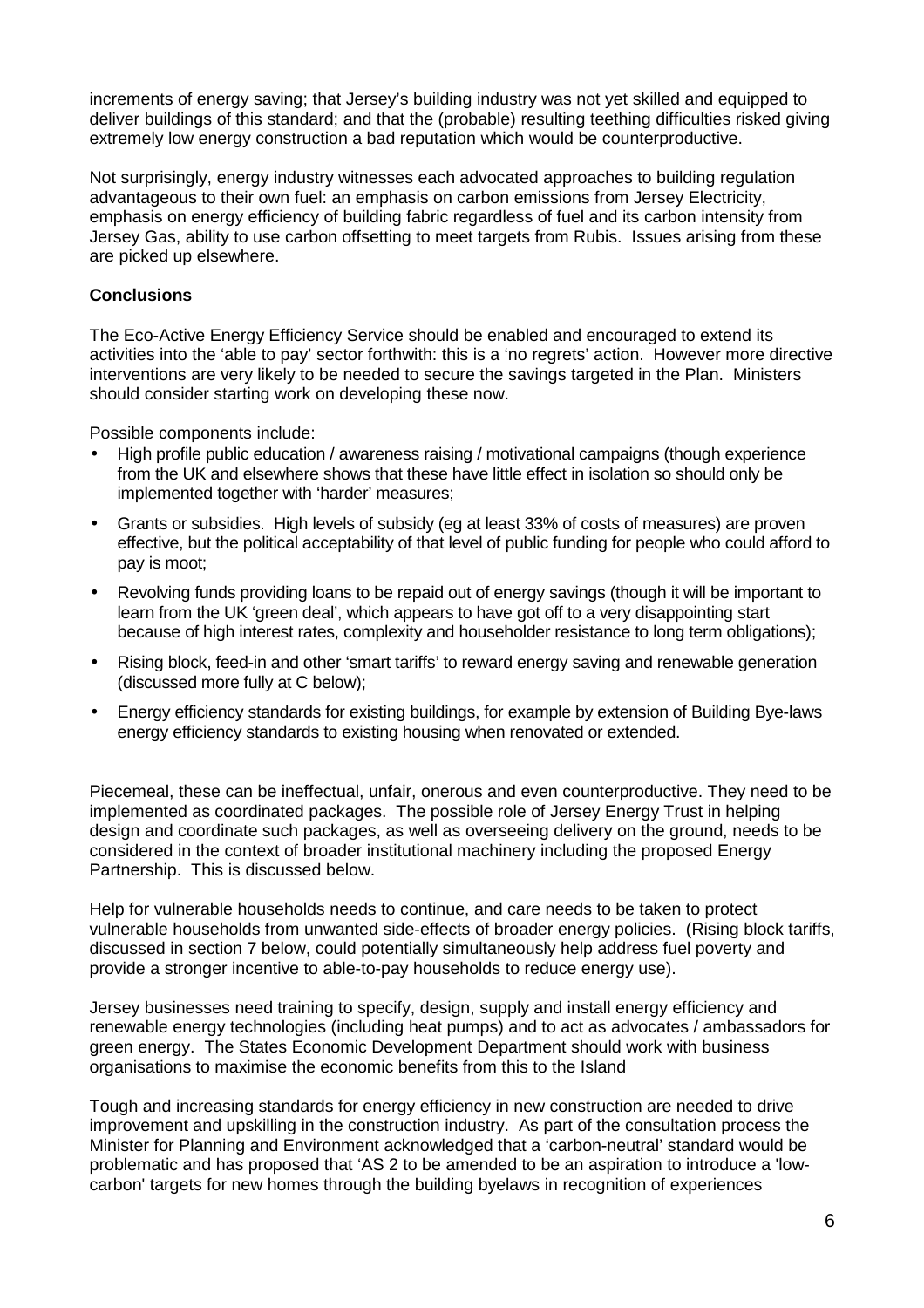elsewhere in achieving 'carbon neutrality'. However to keep up momentum it would be desirable for the Department to set a pathway towards carbon neutrality with commitments to explicit and quantified standards by specified dates.

The primary focus of standards should be on minimising the need for externally supplied energy. The framing of the current Building Bye Laws is good for this because it concentrates on maximum heat loss/gain from buildings. Any change, for example to target carbon emissions specifically, must avoid diluting the pressure on reducing energy use, and must avoid perverse effects such as allowing less energy efficient fabric if using a (currently) low carbon energy source.

The Department needs to commit enough skilled resource to ensure fair and comprehensive enforcement.

#### **3: Transport**

#### **The issue**

The plan calls for a very large reduction in emissions from transport.

#### **The draft Plan**

The Plan sets a target for a 78% reduction in transport carbon emissions. Most of this is intended to come from a 90% switch to 'Ultra low emission vehicles' (ULEVs) by 2050. ULEVs are defined as having very low emissions at the point of use.

Action Statement 13 says 'The Minister for Planning and Environment working with the Minister for Transport and Technical Services through the Sustainable Transport Policy (and its subsequent revisions) will support a modal shift towards Ultra Low Emission Vehicles (ULEVs) to meet the following targets [rising to 90% of new cars registered by 2050 being ULEVs].

An assumption underlying the target is that 'ULEVs will achieve market parity with petrol and diesel cars and ultimately become the vehicle of choice in Jersey'. Thus achievement of the reduction targets depends entirely on hoping that technical and market trends outside Jersey will make ULEVs attractive to consumers.

The draft Plan states (p62) that 'The relatively short journey lengths and the availability of low-carbon imported electricity makes Jersey well placed to make use of electric vehicles or other ultra low emission vehicle technologies.'

#### **Evidence**

Many different witnesses agreed that Jersey's short distances, Island-wide speed limit and low carbon electricity offer ideal conditions for a rapid shift to electric vehicles. Several witnesses reported being very impressed with electric vehicles they had tried, on or off -Island. Several had had promising discussions with vehicle or fuel suppliers or potential investors, either as part of their official duties or just as interested citizens. These conversations had been going on piecemeal, without knowledge of each other, and so far inconclusively: none had brought together enough pieces of the jigsaw to get near to agreeing action.

The Government has already taken two valuable steps to encourage electric vehicles: provision of public charging points, and cheaper parking for ULEVs in St Helier. However, uptake is still very low. Reasons witnesses identified include the much higher purchase cost (£10k per vehicle), image, and sheer inertia. Residents wishing to use their vehicles in Britain or continental Europe might also reasonably be concerned about charging and range elsewhere.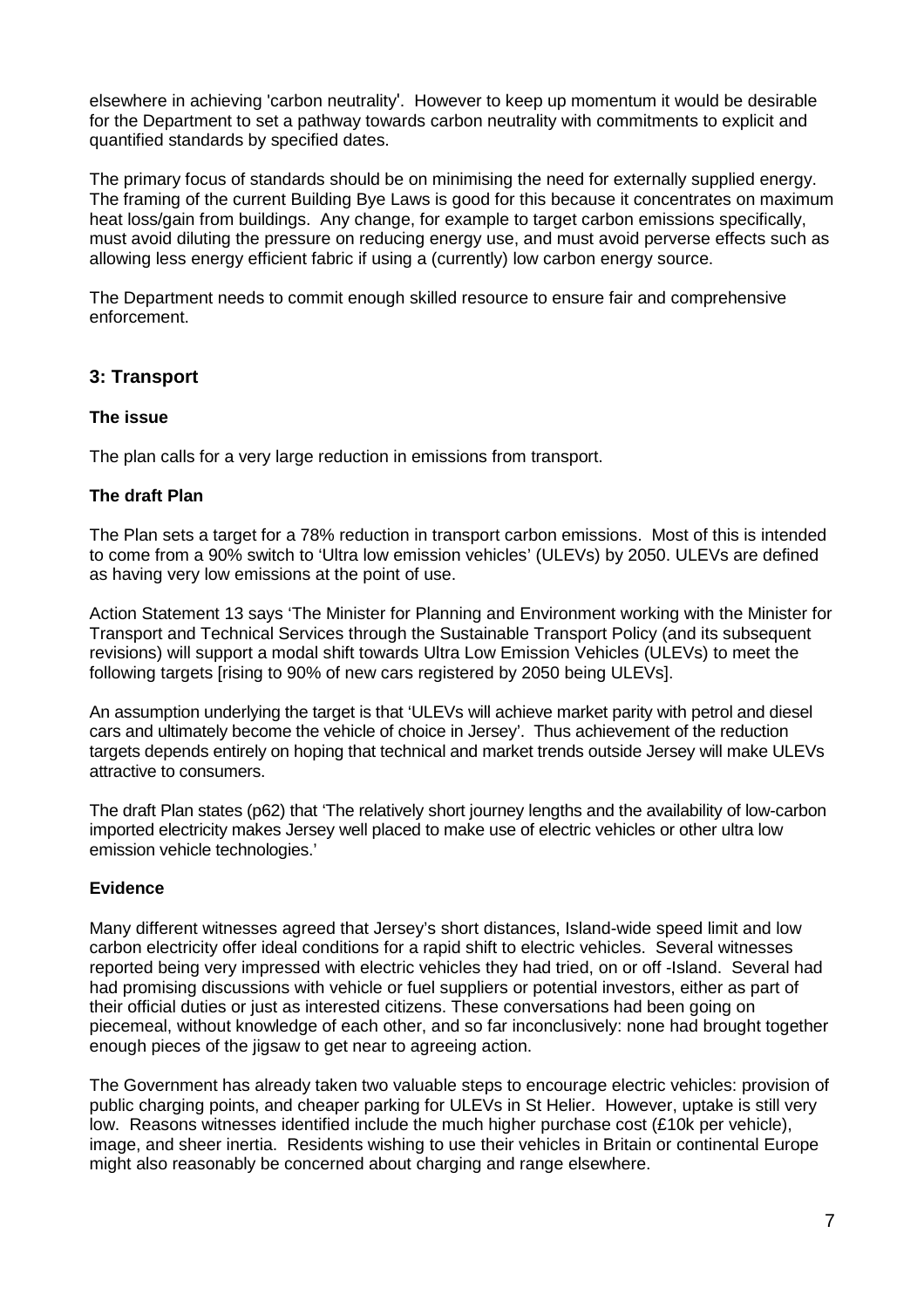Witnesses were supportive of the Sustainable Transport Policy. It was recognised that some significant measures, such a big improvement in the Island bus service, had only recently happened and would take time to show results. However it was also recognised that really significant reductions in car use would be hard to achieve.

#### **Discussion**

There was a striking consensus among witnesses that Jersey is ripe for a major switch to electric vehicles, which the Island's particular conditions make particularly easy to achieve.

The much higher capital cost of new electric vehicles compared to conventional ones is a significant barrier. As several witnesses said, it would be hard to justify a public subsidy on a similar scale to the £5000 currently offered in the UK, for people by definition wealthy enough to contemplate buying a new car. However, it might be possible to negotiate a package including, potentially, concessionary prices from a vehicle manufacturer interested in a large scale exemplar, an electricity supplier (probably, though not necessarily, JEC) keen to expand their market, and one or more major employers keen to demonstrate environmental responsibility. This could potentially leave a much smaller funding gap to be bridged by Government support. This in turn could include measures such as further parking concessions and other benefits and conveniences for ULEV users which, as public policy provisions available to anyone using a low emission vehicle in particular circumstances, would be politically easier to justify than direct subsidies to individuals to buy vehicles.

Inertia is another barrier. Many vehicle users will be reluctant to be guinea pigs for what is still new technology and untried support infrastructure, so there is a chicken and egg problem.

This presupposes that electric vehicles are beneficial. Clearly they eliminate air pollution and greatly reduce noise where they are used. But electricity is only a carrier of energy, not a source, like wind or tides, so using electricity to power vehicles is only as green as the source of the power carried by the electricity. (The same applies to hydrogen, the other main potential ULEV technology.)

Electric vehicles only reduce carbon emissions overall if they run on low carbon electricity which is generated additionally rather than displaced from other uses. If they were fueled by grid electricity without any new generation capacity being created as a result, there would only be a carbon benefit if the carbon footprint of the electricity generated to power them was lower than the carbon footprint of the petrol or diesel they replaced. This may well not be the case, since the last marginal units of electricity generated on the European grid for use in Jersey at peak times will be the most expensive to generate, and often the highest carbon.

However, as the Plan points out, electric vehicles could facilitate growth of renewable energy supplies in Jersey if their batteries could be charged at times when supply exceeded demand, and used to feed power back into the grid when demand outstripped supply. This would depend on smart metering and tariffs that would give vehicle owners an incentive to co-operate, with reassurance that they would not be faced with a flat battery just when they needed to use their car. (Hydrogen can be stored compactly simply as a gas under pressure, but hydrogen vehicles and supporting systems are not yet well enough developed for it to be prudent for policy to assume they will be practicable.)

#### **Conclusions**

The Sustainable Transport Policy is valuable and supportive for the draft Energy Plan, especially in its emphasis on reducing use and reliance on car travel. It is not discussed in detail here since it is not part of the Energy Plan and responsibility for it lies with a different Minister. However, the Planning and Environment Minister should give all possible support to its implementation and further development, since the Energy Plan depends partly on its success.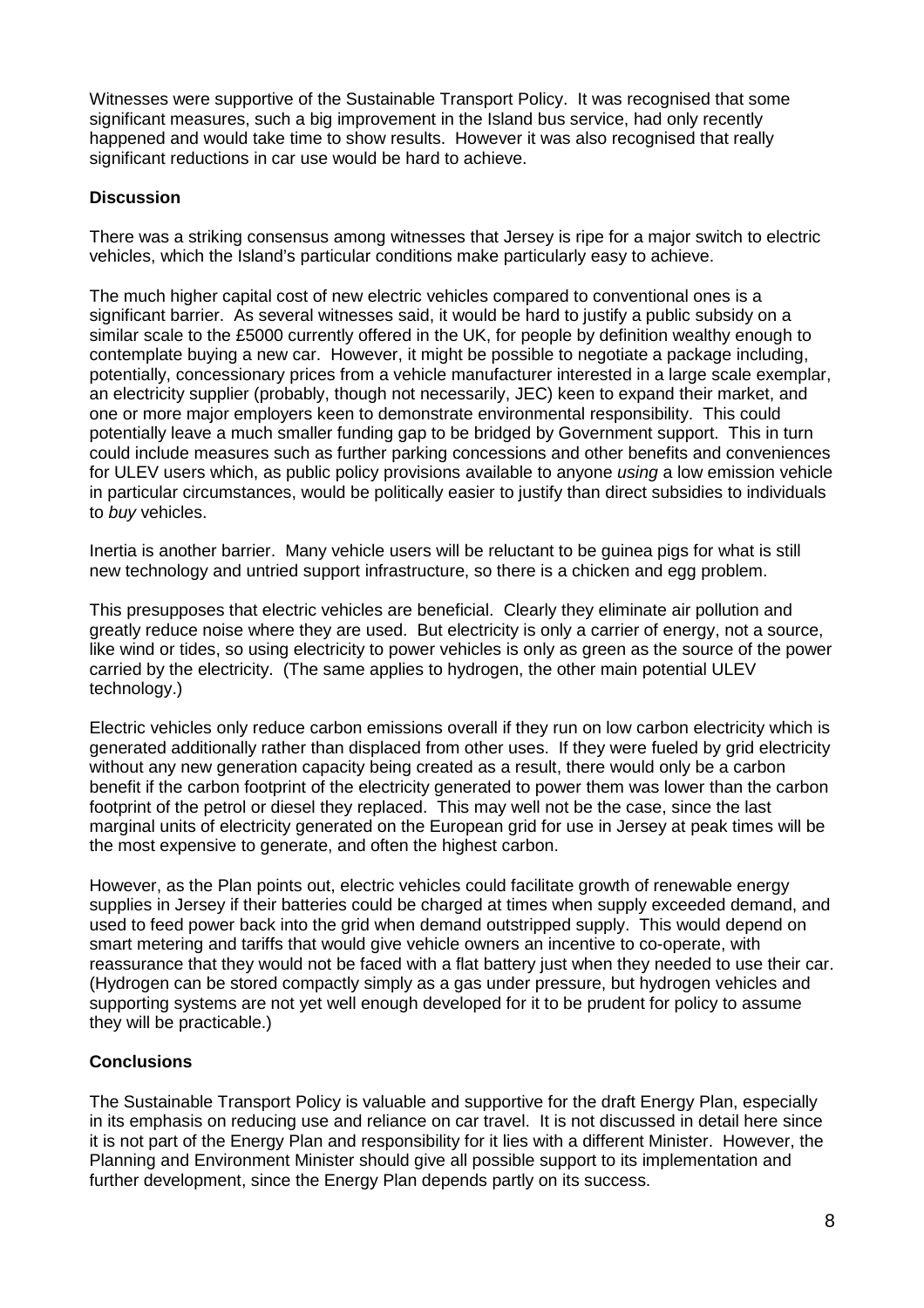Coordination between spatial planning, service delivery, transport services and fiscal policy is needed to reduce the need to travel (for example by facilitating teleworking and encouraging the closest possible match between employment locations and housing likely to be attractive to those employed, provide alternatives to the private car for as many journeys as possible, and improve energy efficiency in all transport modes.

Jersey is clearly well placed to make a big switch to electric vehicles, and could easily become a world leader and exemplar to many other jurisdictions. However this is only going to happen if some individual or organisation takes on the role of proactively championing the delivery of a step change.

This champion would need to bring all the current conversations and potential stakeholders together to construct a deal to surmount the obstacles. This will need active co-operation between TTS, Economic Development, the Chamber of Commerce, one or more vehicle manufacturers, and other public and private interests. It will need to marshal a package of incentives / concessions to overcome the (current) extra capital cost of electric vehicles, provide reassurance about their reliability and convenience (including charging) and ensure their development is coordinated with an expansion in renewable electricity (perhaps through combination with microgeneration and use of car batteries for storage.)

Ministers should consider how this should be organised. A specific task group might be best, though there is a need to consider how it would operate and relate to any wider partnership or other new arrangement (see section 6 below).

#### **4: Utility scale renewables**

#### **The issue**

Jersey has considerable scope for large scale renewables including offshore wind, tidal, biowastes and combustible wastes.

#### **The draft Plan**

The Plan proposes continuing the work already carried out by the Renewable Energy Commission to establish a framework ready for investors to develop wind, and potentially tidal, power. Key elements include clarification of ownership of the seabed, possibilities for gaining access to EU subsidies, partnership with fuel industries, investors, other Channel Islands, France, the UK and the EU.

#### **Evidence**

Reports commissioned by the Department have identified considerable physical opportunities for offshore wind and tidal power generation around Jersey. The draft Plan states:

'There is good physical potential for exploiting off-shore wind and … the technology is commercially ready and proven in many locations globally. But, electricity generated by off-shore wind farms is currently more expensive than the electricity purchased from the French Grid … In the EU, developments are being supported by incentive funding for capital development costs and premium tariffs for electricity produced coupled with an obligation on energy suppliers to supply a minimum percentage from these sources … for off-shore wind developments in Jersey's waters to be economically viable (at least in the short term) it will be essential for Jersey to be able to gain access to EU subsidies by selling renewable energy generated in Jersey waters into the European grid. This strategy would also overcome the problem of intermittency of supply which could be problematic if Jersey wanted to consume the electricity from this local source itself.'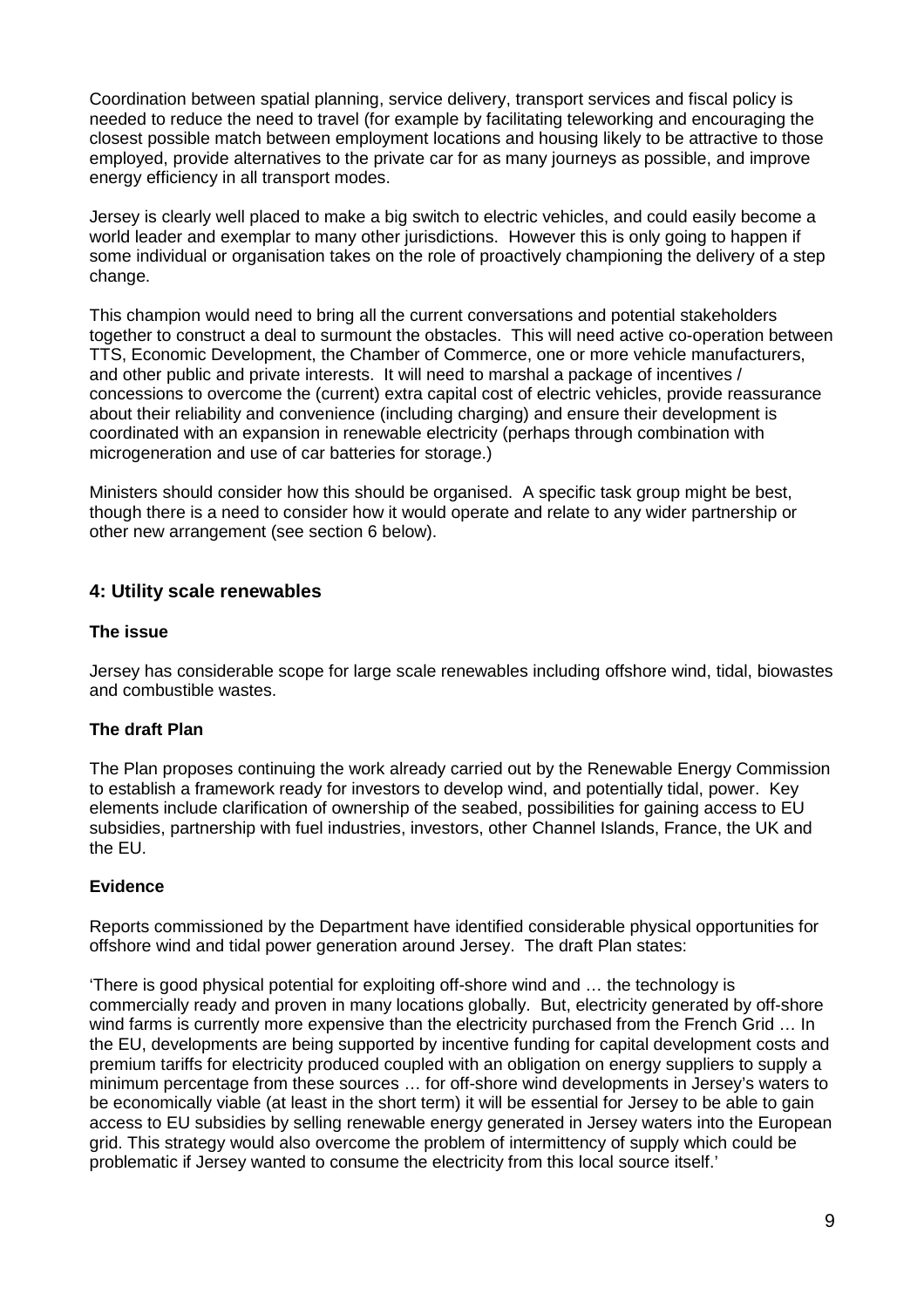'Jersey's very large tidal range, high tidal stream velocities and shallow seas, makes it attractive … It is considered that the harvesting of energy from tidal stream turbines is seen as potentially one of the best routes for Jersey to exploit its natural energy resources in the long term when these technologies reach commercialisation over the next decade.'

Some witnesses argued enthusiastically that, given the combination of potentially huge wind and tidal resources, a vast neighbouring European market, and global trends creating increasing demand for renewable power, Jersey should take bold and decisive action to secure renewable energy as a big economic opportunity. The Chief Officer, Economic Development Department reported potential interest from a sovereign wealth fund in collaborating with Jersey over tidal research and development.

Other witnesses pointed out that tidal power technology was still problematic, wind had environmental downsides, and that neither was yet near 'grid parity' (ie ability to match the current price of imported electricity), and argued that the current approach of the renewable energy commission – to ensure that the 'building blocks' of clear legal ownership of seabed and regulatory consents was in place and be ready to do deals with developers as and when they came forward – was more prudent. In this vein the Treasury Minister argued that Jersey should be a 'fast follower'.

So how much resource potentially is there? The following estimates draw on a variety of sources. It must be emphasised that they are all subject to very large uncertainties of various kinds, should not be taken as more than rough indications of potential, and need more study.

**Offshore wind:** Jersey Electricity estimate the total deliverable energy from Jersey's offshore wind to be up to 6 times their current supply of 650 GWh / year, ie up to 3,900 GWh / year. The relationship between the installed *capacity* of a windfarm  $-$  that is, the rate it can generate electricity, measured in megawatts or gigawatts – and the total amount it actually produces over a year, measured in megawatt or gigawatt hours – depends on how much of the time the wind blows, how strongly and steadily, and how much is lost from breakdowns, maintenance, stoppage during excessive wind, sheltering and turbulence between turbines, as well as the ability of the grid to accept and use power at the times it is produced.

If any detailed modelling has been done for Jersey offshore wind, it is not in the public domain. The following published data on some relatively large and recent UK offshore windfarms may provide some indication of what a Jersey wind farm might entail:

| <b>Site</b>           | Capacity (MW) | Output 2012<br>(GWh) | GWh per MW | <b>Turbines</b> |
|-----------------------|---------------|----------------------|------------|-----------------|
| Thanet                | 300           | 822                  | 2.7        | 100             |
| Lynn & inner Dowsing  | 194           | 551                  | 2.8        | 54              |
| Walney 1              | 184           | 581                  | 3.2        | 51              |
| Robin Rigg            | 180           | 522                  | 2.9        | 60              |
| <b>Gunfleet Sands</b> | 172           | 522                  | 3.0        | 48              |
| Kentish Flats 1       | 90            | 257                  | 2.9        | 30              |

(sources: http://www.lorc.dk/offshore-wind-farmsmap/statistics/production/annual?sortorder=desc&tab=4&sortby=Y2011Sort and http://en.wikipedia.org/wiki/List\_of\_offshore\_wind\_farms)

All these were commissioned since 2005 and use either 3MW turbines with a rotor diameter of 90m or 3.6MW, 107m ones. Six larger windfarms (from 300MW up to the London Array at 630MW) are operating in northern Europe, four more are under construction, and a dozen larger still (>1000MW) ones are proposed and have 'at least some of the formal consents required'.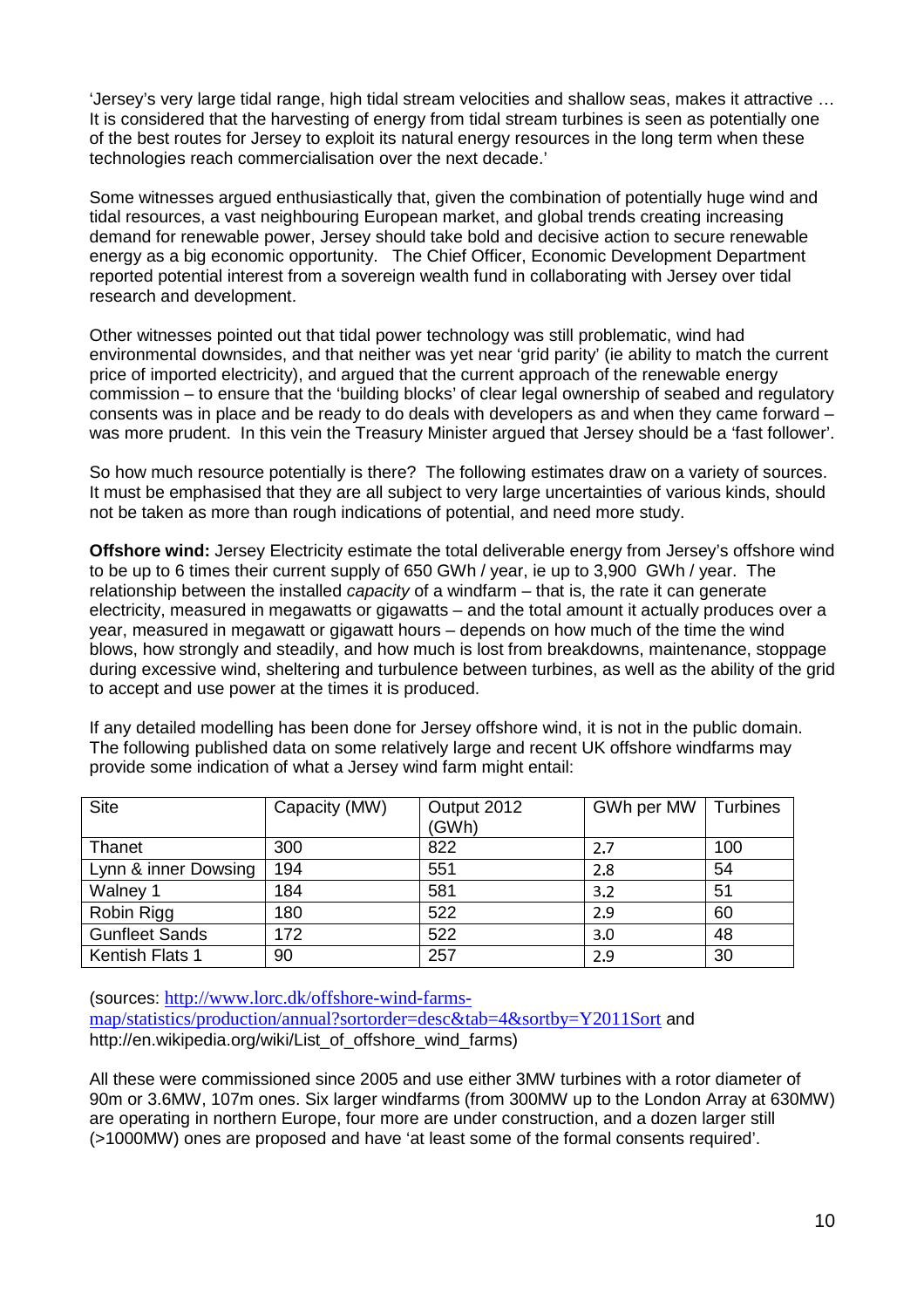**Tidal power: T**he Panel was given sight of a Tidal Stream Energy Feasibility Study for the States of Jersey commissioned from IT Power by the Environment Department in 2010. The report itself is not in the public domain because of commercial confidentiality but the Panel has been authorised to publish the following comments based on it.

The most promising site for tidal power generation is the Ruau Channel off the North East coast between Bouley Bay and the group of islands of Les Dirouilles and Les Écréhous. The IT Power report and survey work estimates the total energy from tidal flows through this channel to be about 360GWh/yr. If 30% of this is extractable, the total usable energy would be about 110GWh/year. 110 GWh/year is about 5% of the Island's total energy consumption of 2,300 GWh/yr, or about 20% of the Jersey's electricity supply of about 650 GWh/year.

However IT Power report that two other, reputable and relatively recent, studies estimated the total resource as 282GWh/yr and 820GWh/yr. Moreover the 30% extractable ratio is only an estimate: the previous studies used 20%, and IT Power modelled everything between 5% and 50% in sensitivity analyses. The 110GWh/year figure should therefore not be treated as anything firmer than a plausible middling estimate in a range that could easily be anywhere between 56 (20% of 282) and 410 (50% of 820), ie between 9% and 50% of Island electricity consumption, and possibly even higher or lower.

The report identifies one other potential tidal site, south of the Island between St Helier and Plateau des Minquiers. This site is less promising because of lower tidal speeds and higher connection costs because it is further offshore. It is therefore not modelled in detail. However, as the report points out, 'as tidal stream energy matures and devices become cheaper, the southern site will become increasingly more economically attractive.'

**Waste incineration:** TTS officials informed the panel that the Energy from Waste plant at La Collette could run at up to 10.5MW electrical output. If the plant ran at full capacity about 80% of the time, this would mean about 73GWh per year of electricity, or 11% of total supply This would however depend on enough waste of high enough calorific value being available, and reliable trouble free operation. The actual amount of electricity supplied to JEC in 2012 was around half this theoretical maximum, 36 GWh (source: JEC Report and Accounts 2012) or about 5.5% of JEC's total supply, and TTS officials believe this is a more realistic figure to assume on the current waste arising.

When generating 10.5MW of electricity the plant also produces 24MW of heat. This is currently wasted as cooling water returned to the sea. This is potentially a large additional energy resource, but there are big difficulties to making effective use of it. When the plant was being designed, it was judged that investing in a distribution grid to use the heat would not be cost effective in Jersey's mild climate (unlike Scandinavian countries where this is standard practice.) Accordingly the plant was designed to maximise efficiency of electricity generation. As a result the heat is released in the form of cooling water at only 30 to  $40^{\circ}$ C. This is too cool to be worth pumping round a grid, or to be useful for many purposes.

It would be theoretically possible to use a heat pump to 'concentrate' the heat, but doing this would require power. It would also be possible to take heat off at a higher temperature, but only at the cost of reducing the electrical output. A major rebalancing of the plant's output towards heat would require substantial investment in a different turbine; this is very unlikely to be cost effective so early in the plant's life.

**Anaerobic digestion:** The UK Anaerobic Digestion Strategy and Action Plan (DECC and DEFRA 2011) states: 'It is not possible at this stage to give a definitive growth potential for AD. However, based on current information available, and assuming that the real and perceived barriers are overcome through the actions undertaken, an estimated potential for AD deployment for heat and electricity could reach between 3 and 5 TeraWatt Hour(s) (TWh) by 2020.' Prorating by population this would mean between 5 and 8 GWh per year for Jersey, or around 0.8% - 1.3% of total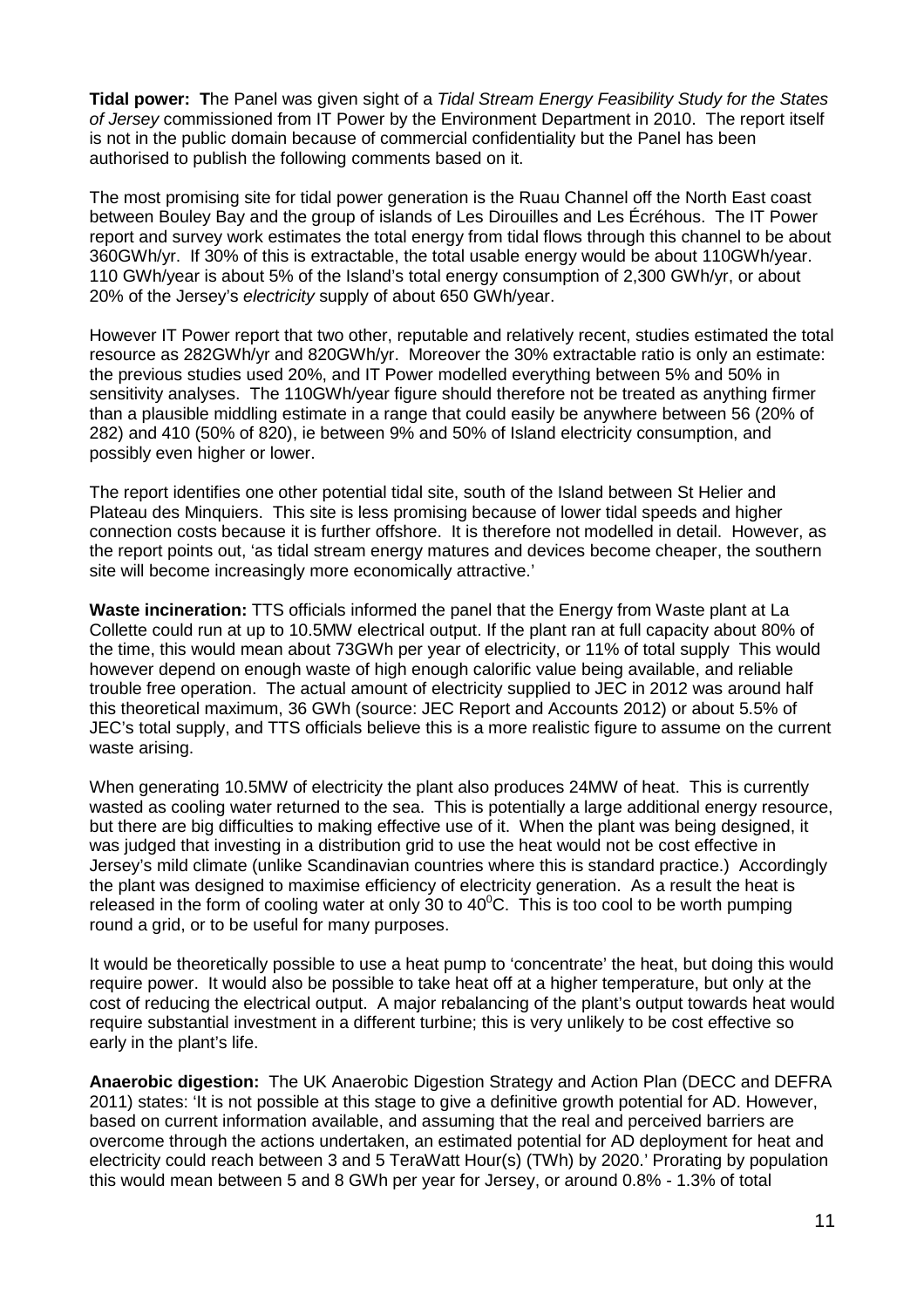electricity consumption (assuming that the profile of feedstocks and practicalities of capture, processing and use of energy were broadly similar).

It is interesting to compare all these figures with a back-of-the-envelope estimate of the potential yield of **photovoltaics**. Suppose that 10,000 of Jersey's 44,000 households were both physically suitable and willing to install PV and installed an average of 20 square metres (m<sup>2</sup>) each, this would amount to 200,000 m<sup>2</sup>. Jersey Electricity expect the 37.5 x 3.2m ie 120 m<sup>2</sup> on their Powerhouse to generate up to 19,000 units [kWh] per year, ie 160 kWh per year per  $m^2$ . (Source: http://www.jec.co.uk/latest-news/jersey's-largest-solar-panel-array-unveiled/. This is the same yield as a Cambridgeshire domestic example in Sustainable Energy Without the Hot Air, and but double that of http://www.windandsun.co.uk/information/solar-power/calculating-pv.aspx. 200,000  $m^2$  x 160kWh = 32,000,000 kWh or 32 GWh, or about 5% of total electricity consumption.

Installation on public and commercial buildings could greatly increase this area. By way of rough illustration, the States building appears on Google Maps to have a roof area of about 1,500 m<sup>2</sup>, and Fort Regent about 10,000  $m^2$ . If it were possible to cover half of the Fort Regent roof with solar panels this could alone produce 800 MWh per year or over one thousandth of Jersey's current electricity consumption. If the central urbanized area of St Helier is taken to be about 1 km<sup>2</sup> then if 20% of this is building rooftops and half of these could be used for PV, this would add  $100,000m<sup>2</sup>$  to the 200,000 estimated from housing If the same area of non domestic rooftops were available across the rest of the Island, the total area of PV would rise to 400,000m<sup>2</sup> or 10% of total electricity consumption.

#### **Discussion**

The very differing views witnesses gave the Panel reflects wide uncertainty which remains despite some high quality technical research. The amount of the reserve that can practicably be harvested will depend not only on how technology develops but also on the price power can be sold for. This in turn depends not only on market supply and demand over the whole of Europe, but on the scale and structure of subsidies and support mechanisms in the UK and EU, Jersey's eligibility for them, the costs of connection to larger electricity markets and how far these can be shared with other uses and users. All these factors are uncertain and sensitive to a range of influences outside Jersey's control. Assumptions and expectations about them can legitimately vary.

If Jersey conditions proved broadly similar to those in the UK examples above, a windfarm to provide for all of Jersey's current electricity consumption (balanced over a year) would need a capacity of about 230 MW. This would require about 64 3.6MW turbines (the largest currently in common use.) At a typical spacing of 750m they would occupy a square of sea roughly 5 x 5km (3 x 3 miles.)

The upper JEC estimate of 6 times current electricity consumption would imply about 380 such turbines occupying about 14 x 14km or 9 x 9 miles. (Of course they would not have to be in a square, or even in one block.) It is moot whether this scale of development could be accommodated within Jersey's territorial waters without unacceptable impacts on ecology, shipping, fishing or aesthetics.

The need for EU countries to secure sufficient capacity to meet tough targets for renewables by 2020 presents a particular opportunity (though there may well be further market-driving targets after that date.)

The best available current research indicates that tidal power could provide an order of magnitude less power, later, and with bigger uncertainties. If technology develops better and faster than currently seems likely, and world energy prices rise considerably, a great deal more tidal resource could become technically and economically exploitable than currently appears likely. However the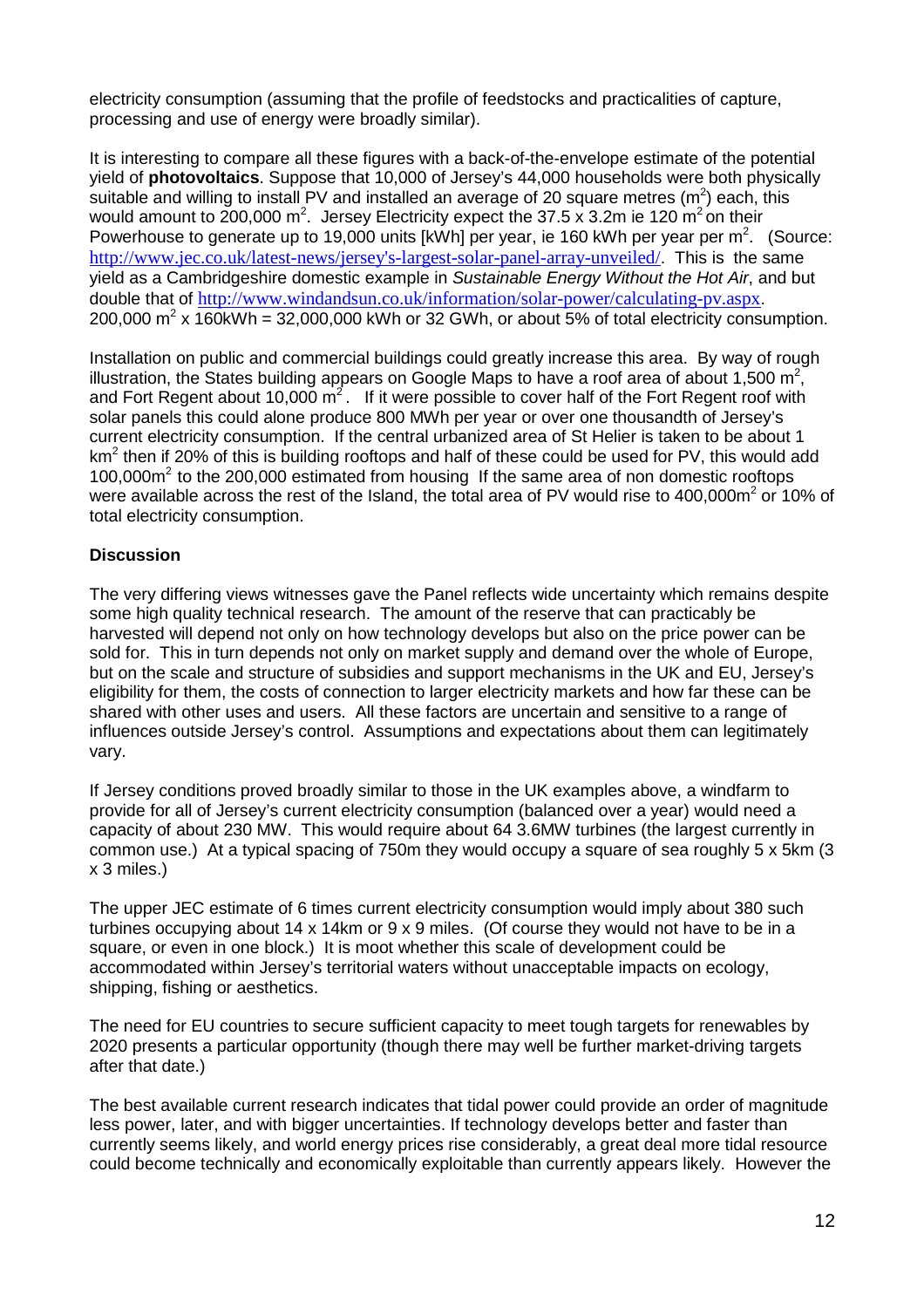uncertainties are so great that it would be misleading to try to put numbers on it, and unwise to make any assumptions in planning.

Micro renewables, anaerobic digestion and energy from waste are all potentially beneficial, and have smaller and more manageable technical risks, but will not make more than a few percentage points difference to Jersey's overall energy balance.

Anaerobic digestion has potential, especially when the multiple benefits of sanitary disposal of potentially polluting and food farm wastes and sewage and production of useful liquid fertiliser and solid soil conditioner are considered as well as the energy benefits. As with so many energy resources, the whole system of supply, processing and consumption needs to be considered, planned and implemented in a coordinated way. For anaerobic digestion this would include:

- Collection of suitable inputs including animal slurries, other farm wastes, restaurant and other food industry wastes, kitchen and garden wastes, with provision for separation and storage;
- Digesters, either small and local or large and centralised (each has advantages)
- Provision for use of biogas for electricity generation, heating and/or sale for off-site use (piped or pressurised and bottled);
- Commercial arrangements for sale of gas, electricity, heat, digestate and solid fibrous residues.

Heat from the La Collette Energy from Waste plant is currently wasted. The decision taken, in the different energy policy climate of the time, to design the plant to maximise efficiency of electricity generation means this heat is released in cooling water at low temperatures. This is unlikely to be exploitable in significant quantities without major capital investments which are unlikely to be cost effective so early in the life of the current plant, though TTS's intention to study the options is welcome and should be progressed.

The panel were told of speculation that Jersey could have significant shale gas reserves. Even if such reserves were confirmed, and could be exploited commercially without significant risks of unacceptable local environmental damage (which currently appears unlikely given experience of fracking elsewhere, although this could change over time), the decisive fact remains that to have any likelihood of averting catastrophic climate change, humankind will need to leave much of the already known reserves of hydrocarbons in the ground.

The only environmentally sustainable and responsible exploitation of shale gas would therefore be to substitute for even dirtier hydrocarbons. Since currently shale is generally dirtier and riskier to extract than gas, oil or indeed much coal, and there is no mechanism for negotiating let alone enforcing international agreements to sterilise existing reserves in return for opening up new ones, this currently seems too remote a possibility to be worth considering. The Plan should continue not to make any assumptions about the possibility of Jersey exploiting shale gas. (Jersey's response to the possibility that exploitation of shale elsewhere will make cheaper gas imports available is considered in section 8.)

#### **Conclusions**

The estimates above of the relative potential of different renewables can be summarised as follows:

| <b>Source</b>       | <b>Indicative potential</b> as % of Jersey's current electricity |
|---------------------|------------------------------------------------------------------|
|                     | consumption                                                      |
| Offshore wind       | $100 - 600$                                                      |
| Tidal               | $9 - 50$                                                         |
| Waste incineration  | $5.5 - 22$                                                       |
| Photovoltaics       | $5 - 10$                                                         |
| Anaerobic digestion | $0.8 - 1.3$                                                      |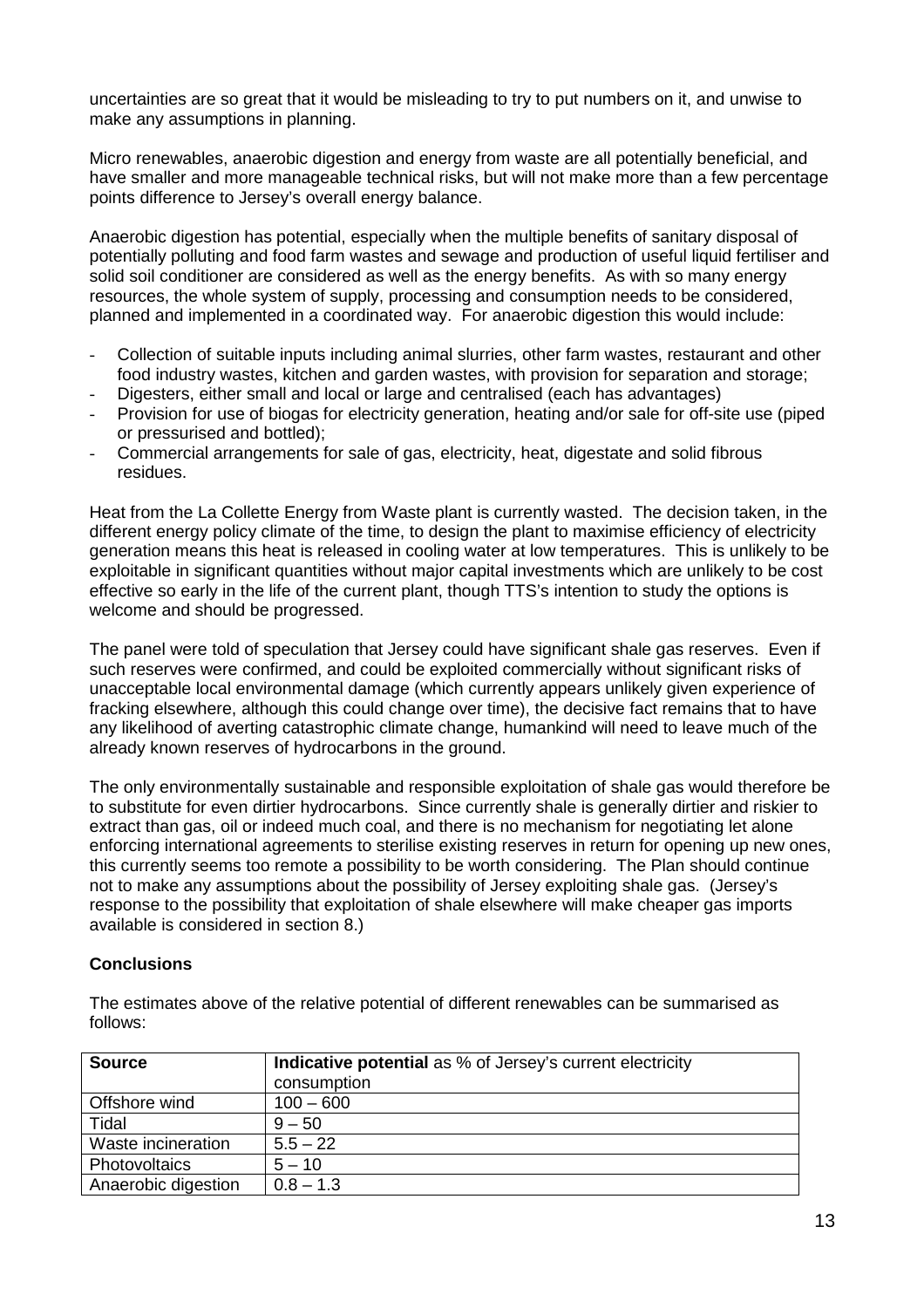It must be stressed again that these estimates are all subject to multiple and varying uncertainties, all depend on interconnections and selling / buyback arrangements to cover for intermittency, and there may well turn out to be environmental, regulatory, commercial or aesthetic reasons barriers to exploitation.

However the relative sizes of the numbers are interesting. Subject to all these caveats it is striking that even the lowest estimate of the potential for offshore wind is comfortably larger than the highest estimates for all the other renewables considered added together. Offshore wind has potential to supply all Jersey's electricity (averaged over a year) plus significant exports. The technology is mature, European Union policies and targets create demand, and prices are getting closer to grid parity. The Renewable Energy Commission's approach of establishing a framework is right, but it should be pursued with more proactive energy, and involving all potential partners including JEC, other energy companies and renewables companies.

Tidal power appears a smaller and less certain resource, less technically developed, and further from grid parity. Jersey should prepare to exploit this as and when viable, but this should not distract attention from other renewables whose viability is clearer and earlier.

Both anaerobic digestion and use of heat from the La Collette Energy from Waste plant present significant potential opportunities for the Island to reduce carbon emissions, increase resilience and 'add value' to wastes. Providing the institutional muscle to ensure that such opportunities are thoroughly considered and exploited where possible should be a high priority for the proposed new energy partnership. This is discussed in section 6 below.

It is also notable that the aggregate potential for solar electricity is comparable to that for waste incineration and several times that for anaerobic digestion.

#### **5: Public sector energy use and emissions**

#### **The issue**

The public sector is itself a major consumer of energy in its own buildings and transport, so needs to contribute to Island wide targets and set a good example.

#### **The draft Plan**

The draft Plan states (p52) that 'The States of Jersey has an overall energy consumption reduction target of 10% from 2012 to 2015' and outlines the measures being taken to achieve this. It adds: 'In order to achieve the emissions reduction targets required, the States will need to increase this target to 15% reduction in energy use by 2020. The Environmental Action Plans generated by departments and services within them will need to reflect this target. This target is challenging, it is expected it will be achieved through a combination of improved energy efficiency e.g. insulation, behaviour change; improved and upgraded technology e.g. boiler replacement, use of low carbon fuels and possibly micro-renewables; and reduced / realignment of office space through the office accommodation strategy. Consideration will also be given to the energy demand and location of IT servers.'

#### **Evidence**

Property Holdings provided detailed written answers to questions on the progress of the Eco-Active States programme: these are available on the Scrutiny website. These added to the material already available in the published Eco-Active States Annual Report 2012.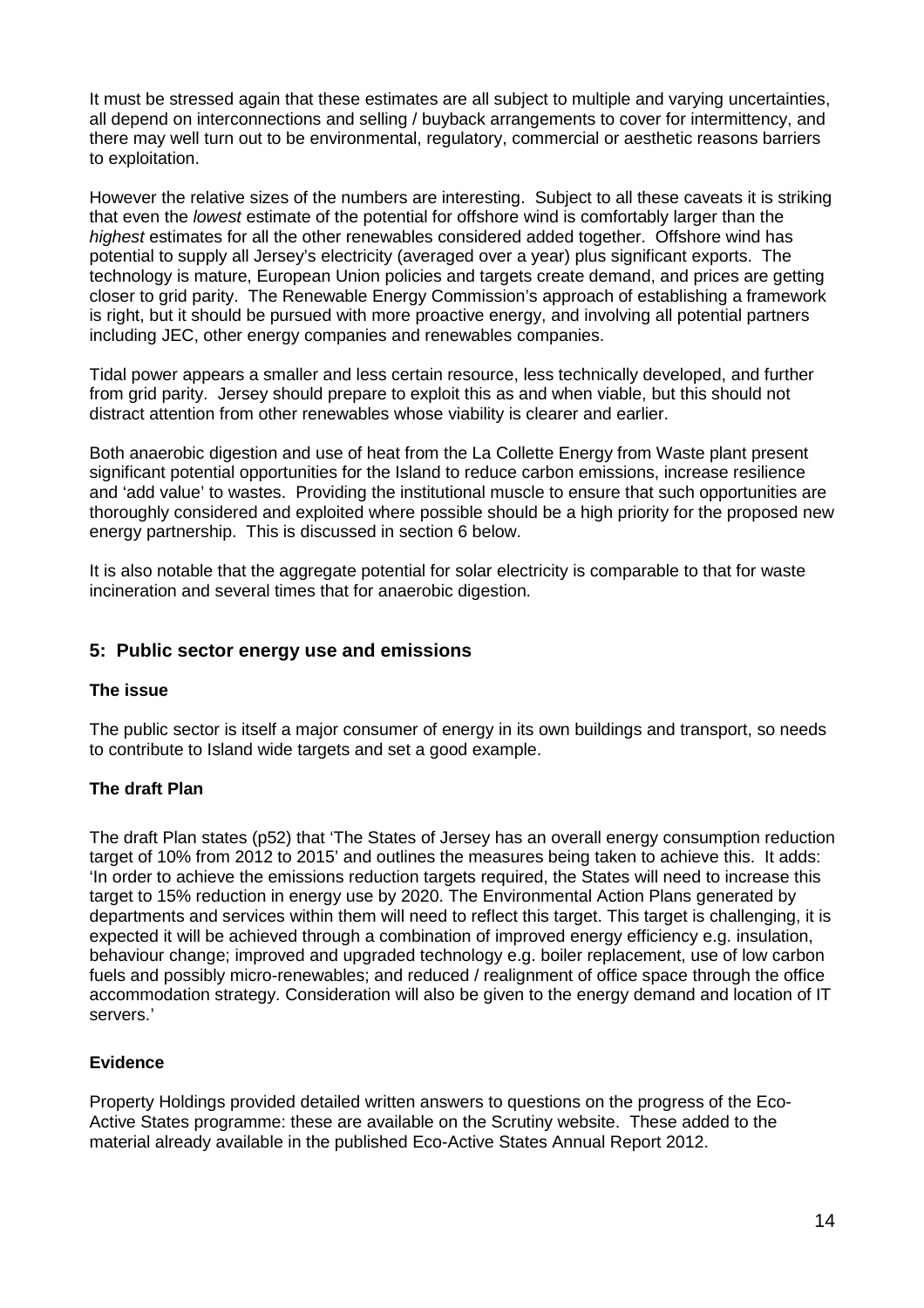No public hearings were devoted specifically to the States in house energy use. However, many witnesses stressed the importance of the States leading by example, 'walking the walk' or 'setting its own house in order'. Some had disobliging anecdotes of apparent waste, which evidently had a disproportionate negative effect on how the sincerity of the States commitment was perceived despite the evidence we were given of positive achievements.

#### **Discussion**

The Eco-Active States programme is in line with established good practice in internal energy management for corporate organisations. However the 10% initial savings target is towards the less ambitious end for organisations which come new to systematic energy management: it is largely composed of quick wins that can be made by fairly straightforward 'good housekeeping' and relatively unproblematic investments with fast paybacks. We were told that Jersey Co-op saved 20% with its energy efficiency programme: this is a not untypical figure for a determined energy saving initiative.

#### **Conclusions**

The current Eco-Active States programme is a good start. Fully implementing it should achieve significant energy and emission savings with quick paybacks and no significant problems or downsides for service delivery. The raised target of 15% reduction in energy use by 2020 should be regarded as the minimum necessary for the States to show it is taking responsibility itself.

Public procurement could take a proactive lead in several of the developments identified elsewhere in this report, for example:

- Installing solar water heating and solar voltaic panels on public buildings;
- Large scale procurement of electric vehicles, to secure economies of scale and give some momentum to the switch.

The States could also set an example and secure significant carbon savings by encouraging use of ferries and rail wherever practical for off Island official travel and visits to Jersey by advisers and contractors, and use of teleconferencing to avoid travel where possible: air travel will remain necessary for many purposes but should not be the default assumption. Likewise, contractors and visitors should be encouraged where appropriate to travel on Island by bus (which I personally found excellent) or cycle rather than assumed to need taxis.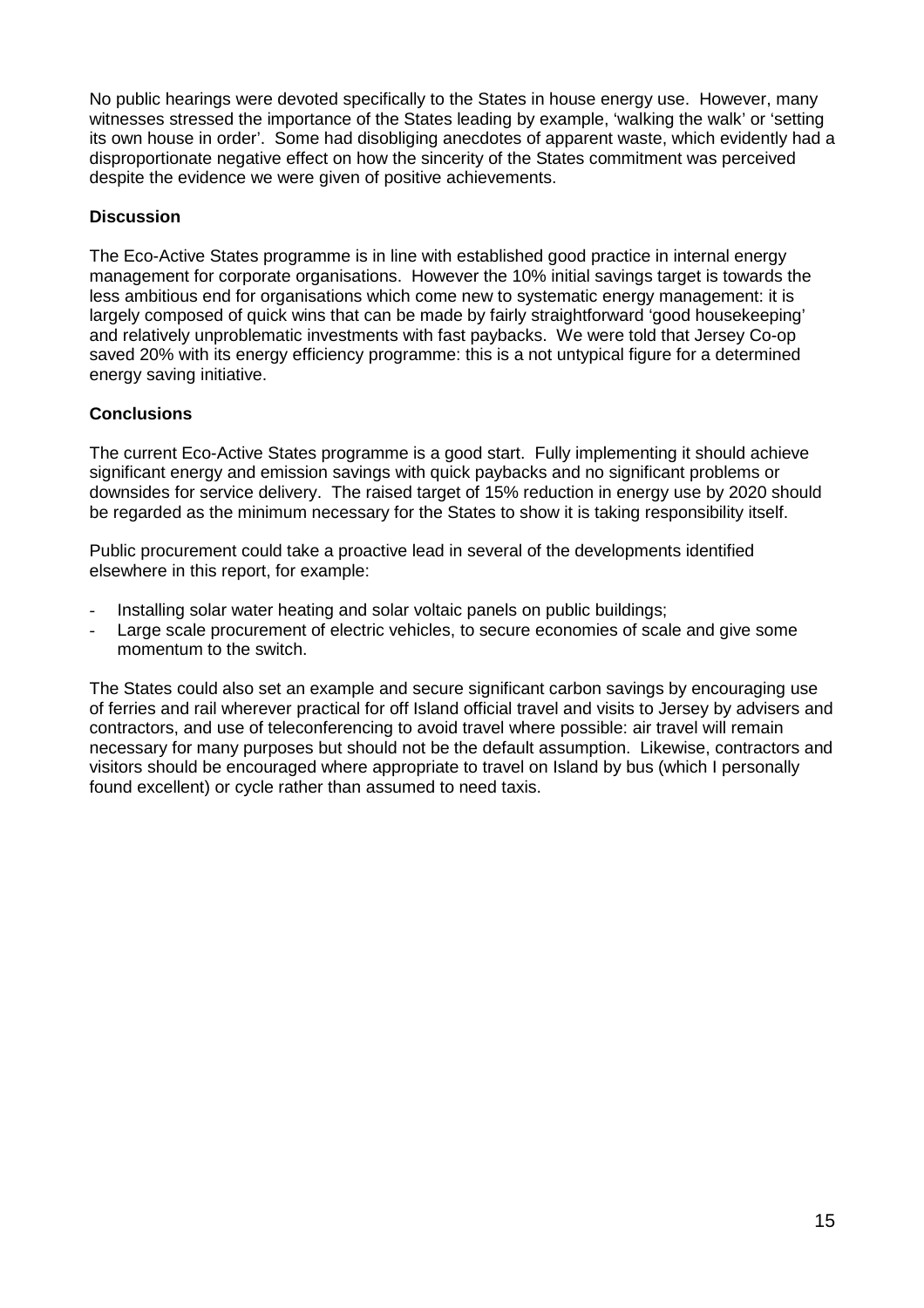#### **6: The Energy Partnership**

#### **The issue**

The Plan proposes forming a multisectoral 'energy partnership' to 'act as a coordinating body' for the Plan with a range of possible remits. (Action Statement 1, p 32). Details of its composition, powers and operation are not decided.

#### **The draft Plan**

The suggested possible roles range from very general to very specific, and including both advisory and executive actions:

- Monitor and review the plan
- Commission new policy interventions or work streams
- Receive annual updates of energy use and greenhouse gas emissions
- Review these to ensure that Jersey remains on the correct pathway
- Ensure that proposed policies and actions remain appropriate
- Review the Jersey Stern findings [referring to the Plan's proposal, at para 2.7, to carry out a Jersey level assessment of the economics of climate change and responses to it, analogous to Sir Nicholas Stern's 2007 report to the UK Government.]
- Develop a skills training programme

#### **Evidence**

Several witnesses argued forcefully that lack of a coherent, coordinated approach across different Government departments and agencies was a major weakness and should be the priority for any new institutional arrangements.

#### **Discussion**

In several of the topics explored by the review, it became clear that Jersey has major opportunities for environmental, social and/or economic benefits which require coordinated action in partnership by a range of public, private and third sector organisations. They will require partners to go beyond what each would do for its own reasons. They are therefore only likely to be secured if the relevant partners are brought together by some coordinating body or bodies with more vigorous and singleminded commitment to promote projects, construct deals and get results than has been evident up to now. These include:

- Decarbonisation of the existing building stock
- A step change to electric vehicles
- Utility scale offshore wind and (potentially) tidal power
- Anaerobic digestion
- Use of waste heat from the waste to energy plant
- Microgeneration.

#### **Conclusions**

The Plan's proposals for an 'energy partnership' are vague and do not establish the need or role for any one body. The Department should take a step back from this proposal and start from the question 'What institutional machinery would be most effective and efficient to drive delivery of the Energy Plan given Jersey's particular circumstances?'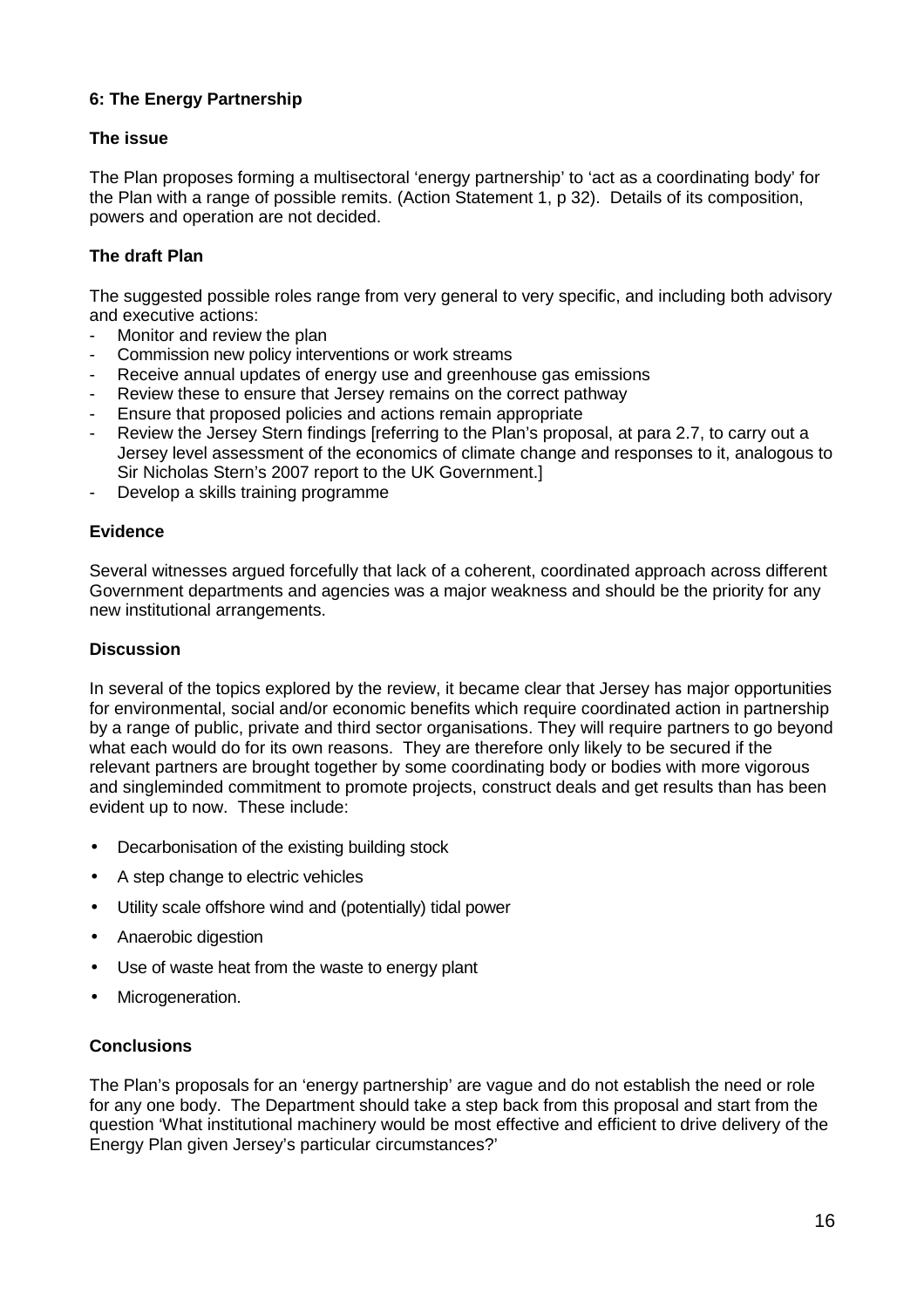The top priority must be to ensure an integrated and co-ordinated approach to energy across all States departments, and avoid 'exporting' problems to others.

The government also needs strong and co-ordinated internal energy management, to ensure that it at least meets with the standards it is setting for others, and preferably leads by example. The Eco-Active States programme is a good start, but is currently not particularly ambitious by comparison with other corporate organisations, and again needs more 'push'.

There is also a need for coordination between the States, other public agencies, businesses and voluntary/community organisations to deliver the necessary investments, infrastructure, services, regulatory and funding arrangements and behaviour changes.

It should not be assumed that a single 'partnership' will be the best way to do all these jobs. Nor should it be assumed that current bodies such as the Renewable Energy Commission and Jersey Energy Trust will remain the best vehicles for their objectives in the future. Some existing bodies do not seem to meet frequently enough, or have strong enough links to Ministers or key stakeholders in their fields, to progress their remits effectively.

Aspects of the Plan require active co-operation, and in some cases joint investments and other actions, with other Channel Islands, France, the UK and/or the European Union. It is not clear that current links and institutional arrangements are strong enough.

#### **7: Regulation**

#### **The issue**

Jersey has managed perfectly well up to now without a sector-specific energy regulator of the kind taken for granted in many larger jurisdictions. The review considered the topic for two reasons. First, Jersey Electricity's considerable and increasing market dominance raises the question of how best to ensure that a near monopoly supplier of an essential utility acts in the public interest and does not abuse that monopoly power. Second, some of the most promising policy instruments for reconciling the draft Plan's ambitious targets with other environmental, social and commercial objectives entail differential charging or cross subsidy between groups of energy consumers to encourage some behaviours and discourage others. These include levies, grants, revolving loans and 'smart tariffs'. Designing and applying these raises questions of fairness which cannot be left to commercial companies to decide, but need to be discussed, agreed and monitored as matters of public policy.

#### **The Plan**

The Plan says little about tariffs or regulation although Action Statement 27 acknowledges that further work is required to understand how competition in the local market place affects prices paid by consumers.

#### **Evidence**

Practical experience and research literature from other jurisdictions suggests that a range of market based instruments can play a role in helping motivate and incentivise energy users to take the actions necessary to deliver the Plan targets – reduce energy use and carbon emissions, increase energy efficiency, and generate and use renewable energy. What these instruments have in common is that they deliberately raise or lower the amounts that particular categories of customer pay for energy in particular circumstances so as to encourage some energy behaviours and discourage others. Doing this clearly raises questions of fairness and requires careful design and monitoring to ensure that customers are not unreasonably disadvantaged, and in particular that vulnerable customers are protected.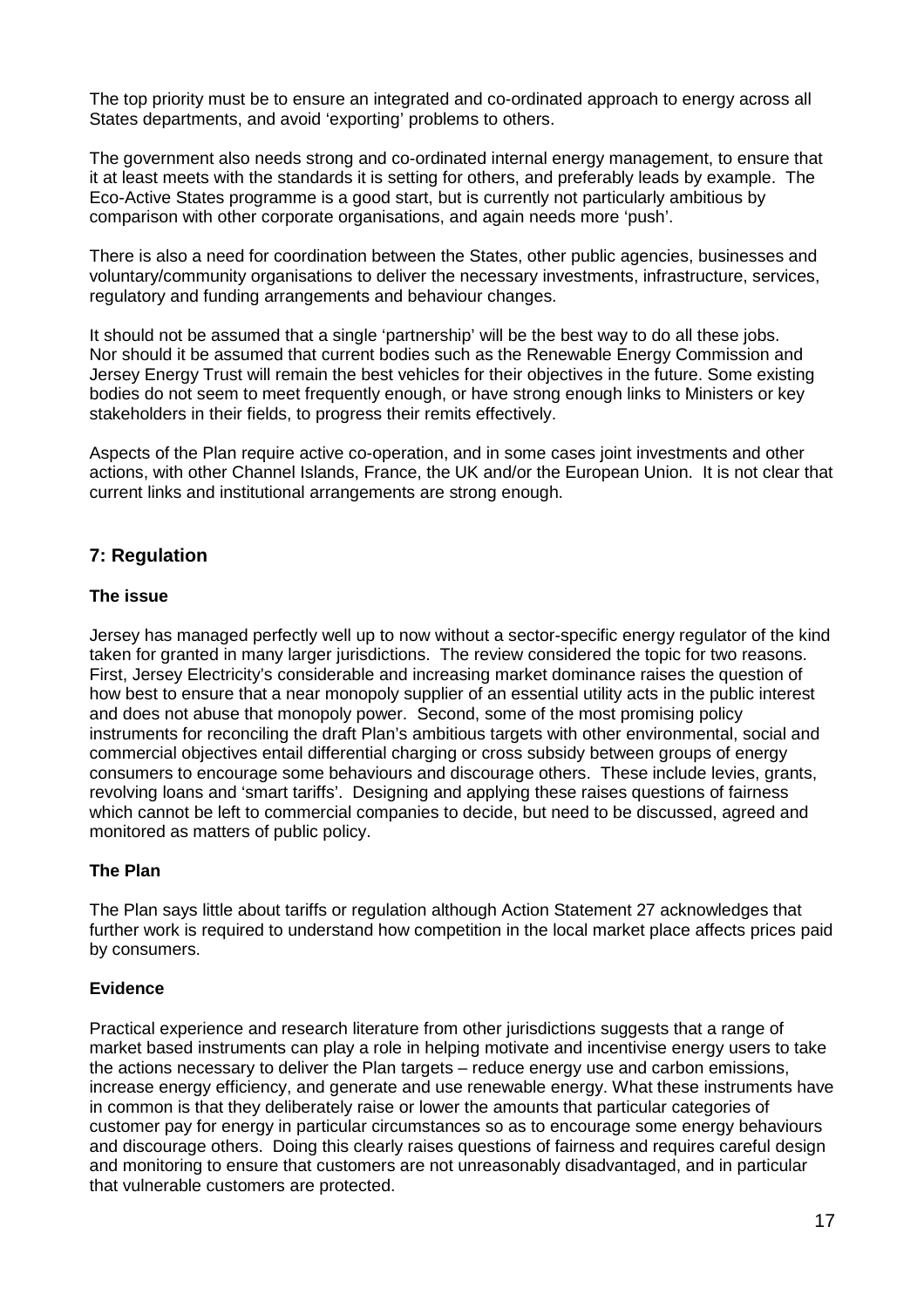The Panel considered a range of such instruments:

- **'Rising block' tariffs**: domestic customers get essential energy at an affordable rate, but pay higher rates for luxury / discretionary consumption. This is the opposite of many UK tariffs where the price actually drops as you consume more, and a departure from Jersey Electricity's standard of charging the same price per unit regardless of the total. This is potentially a neat way to tackle fuel poverty and give higher users incentives to consume less while still recovering the costs of supply overall. There have been some inconclusive experiments in UK. A stepped tariff has been a key policy in Sri Lanka for decades, though not without complications and controversy, and this is clearly a very different context to Jersey;
- **Seasonal / time dependent tariffs:** customers pay higher rates at times of peak demand to encourage them to use energy at less intensive times. Common in institutional markets, and simple versions in households;
- **Interruptible tariffs:** customers pay less per unit in return for allowing the supply to be cut some of the time. Common for industrial processes that can tolerate intermittent input of energy. Like seasonal/time dependent tariffs, they help even out demand and 'lop' peaks, reducing the amount of generation and distribution capacity that needs to be kept inefficiently in reserve for only occasional use;
- **Feed in tariffs**, ie 'running the meter backwards' where customers with their own energy generation – for example solar cells or anaerobic digesters - are generating more than they are using, and exporting the surplus to the grid. They have been operating in Denmark and Germany for decades, supporting painless growth in small scale renewables, and more recently and controversially in the UK. The question of fair pricing is contentious. If the grid has to keep spare conventional generating capacity to cover the uncertainty of renewables, or the micro generators export at times of low demand when the grid has plenty of cheap power anyway, the commercial value to the grid in terms of actual avoided costs may be very small. In which case, guaranteeing a higher price – which may be necessary to make it worth investing in microgeneration – will effectively mean making other energy customers crosssubsidise the microgenerators. Whether this is justified is ultimately a political decision.
- **Social tariffs** that give preferential terms or protection to particular vulnerable groups;
- **Environmental obligations** on energy suppliers, eg requirements to source quotas of energy from particular technologies, or provide free or subsidised energy efficiency measures to particular categories of customer. A succession of schemes in the UK have required energy suppliers to promote insulation measures to households:
- Least cost planning where energy suppliers have to show the regulator that investments are the lowest cost way to meet demands, considering measures to reduce demand on the same footing as measures to meet demand, before being allowed to pass the costs on to customers. This was very effective in the US in the 1970s when energy utilities were regional territorial monopolies, and became unworkable – and arguably unnecessary anyway – when they were opened up to competition.

In subsequent representations JEC gave detailed comments on various potential smart tariffs. They pointed out that rising block tariffs 'were normally contemplated where energy suppliers offered discounts for higher consumption levels. Jersey Electricity does not offer these volume discounts, and therefore does not encourage excessive consumption in this way.' This is true, but does not necessarily mean it would not be desirable to use a rising block tariff to give a disincentive for high consumption. JEC also said that rising block tariffs can 'disadvantage vulnerable customers who may in some cases consume more by virtue of them spending more time at home'. This is of course possible, but could be addressed through, for example, giving higher allowances at the low rates to customers with special needs and energy inefficient homes, which would improve the commercial case for improving their insulation levels.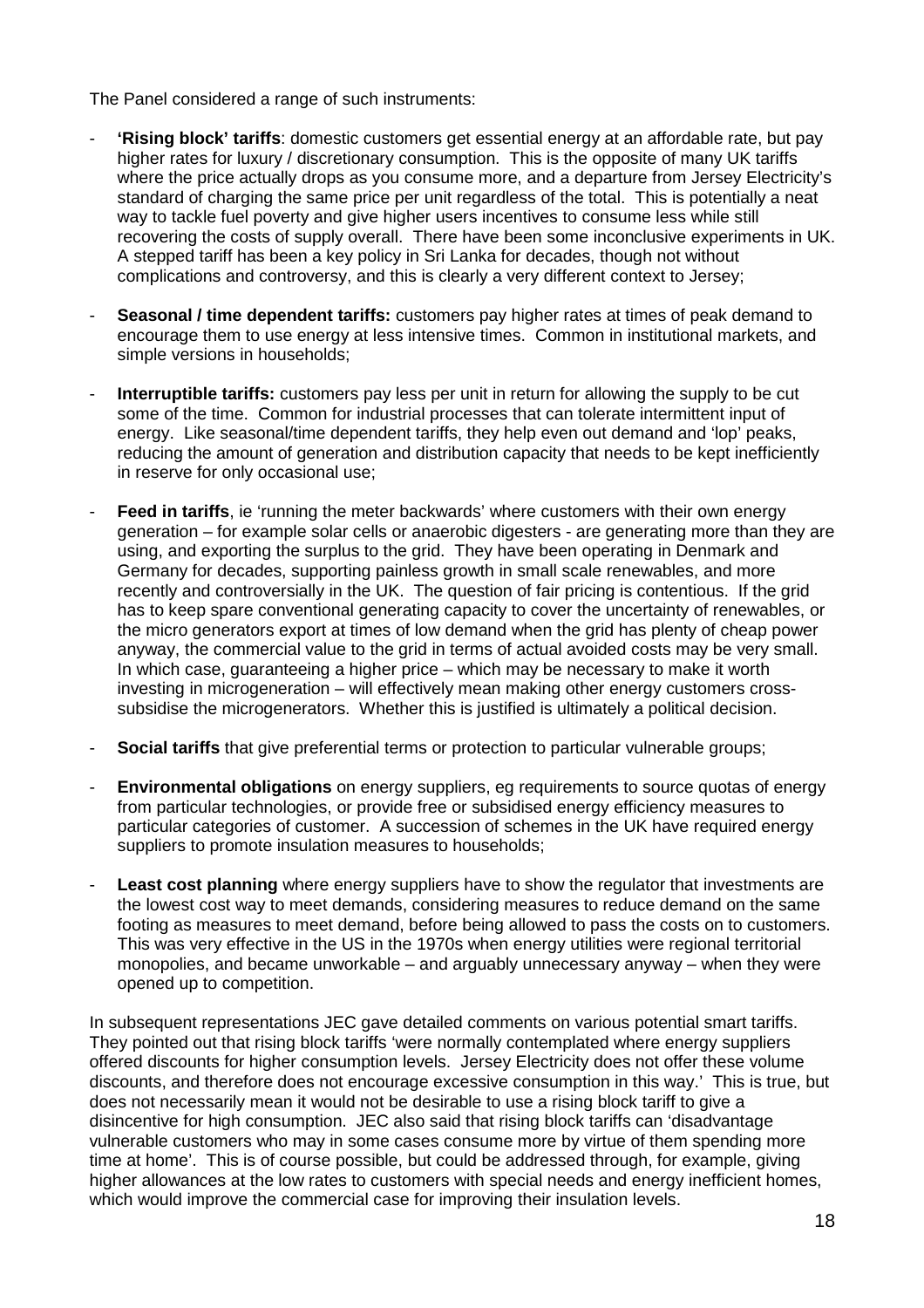JEC stated that they already offer interruptible tariffs and 'tariffs that differentiate prices depending on time of day, and are working on new tariffs that more closely mirror the underlying cost structure and expect to develop this even further with the completion of their Smart Metering programme which will allow greater meter control.' They also offer a buy back tariff which 'is presently set at a level which is cost neutral to the company'.

JEC also pointed out repeatedly that if they were required to sell any power at less than cost price, or buy it at more than avoided-cost price, the resultant extra costs would have to be borne by other customers. This is true. But it does necessarily follow that such requirements are not desirable or justified. Indeed there is no reason to assume that the pattern of energy prices that is best for Jersey's population and for contributing to States policy objectives will happen to be identical to JEC's costs of supply at particular times and places. These are in any case not objectively 'given', but depend on assumptions and accounting conventions applied to, for example, the apportionment of fixed costs and the depreciation of assets.

There was consensus among witnesses that carrots were preferable to sticks – indeed that sticks without carrots could provoke resistance and be counterproductive. However a number of exchanges confirmed that the kinds of tariffs and obligations outlined above could potentially be valuable to reconcile the potentially conflicting objectives of serious de-carbonisation through demand reduction and renewables, protection of the vulnerable, and enabling energy suppliers to make a realistic commercial return.

Witnesses concurred that using these would have ultimately to be a political decision and that design and implementation (including avoiding unanticipated consequences) would require specialist technical expertise.

Several witnesses, especially Jersey Electricity who would be most affected, expressed strong opposition to 'regulation', though this appeared to relate mostly to simplistic price regulation in other jurisdictions. Jersey Electricity pointed out that a recent CICRA review confirmed that the company gave good customer service, fair pricing and managed its assets well. CICRA confirmed this. The Treasury Minister also confirmed this, estimated that specialist sectoral regulation of the JEC would cost 'north of £500,000 to £750,000', substantial costs that would ultimately fall on JEC's customers and/or the States, and for which there was no demonstrated need.

However he also commented that keeping the option of regulation under regular review had proved very effective in motivating JEC to operate in the public interest and respond positively to government needs and initiatives without incurring the costs of actual regulation. Moreover he pointed out that Article 6(4) of the Competition Regulatory Authority (Jersey) Law 2001 gives JCRA (now part of CICRA) a power to respond to requests from the Government on anything related to monopolies or utilities. This power is drawn broadly enough to cover a request to consider the potential for policy instruments such as those outlined above to help deliver public policy goals such as those in the draft Energy Plan.

#### **Discussion**

Consider a speculative scenario in which measures of the kinds outlined above could potentially help address several of the challenges discussed elsewhere in this report: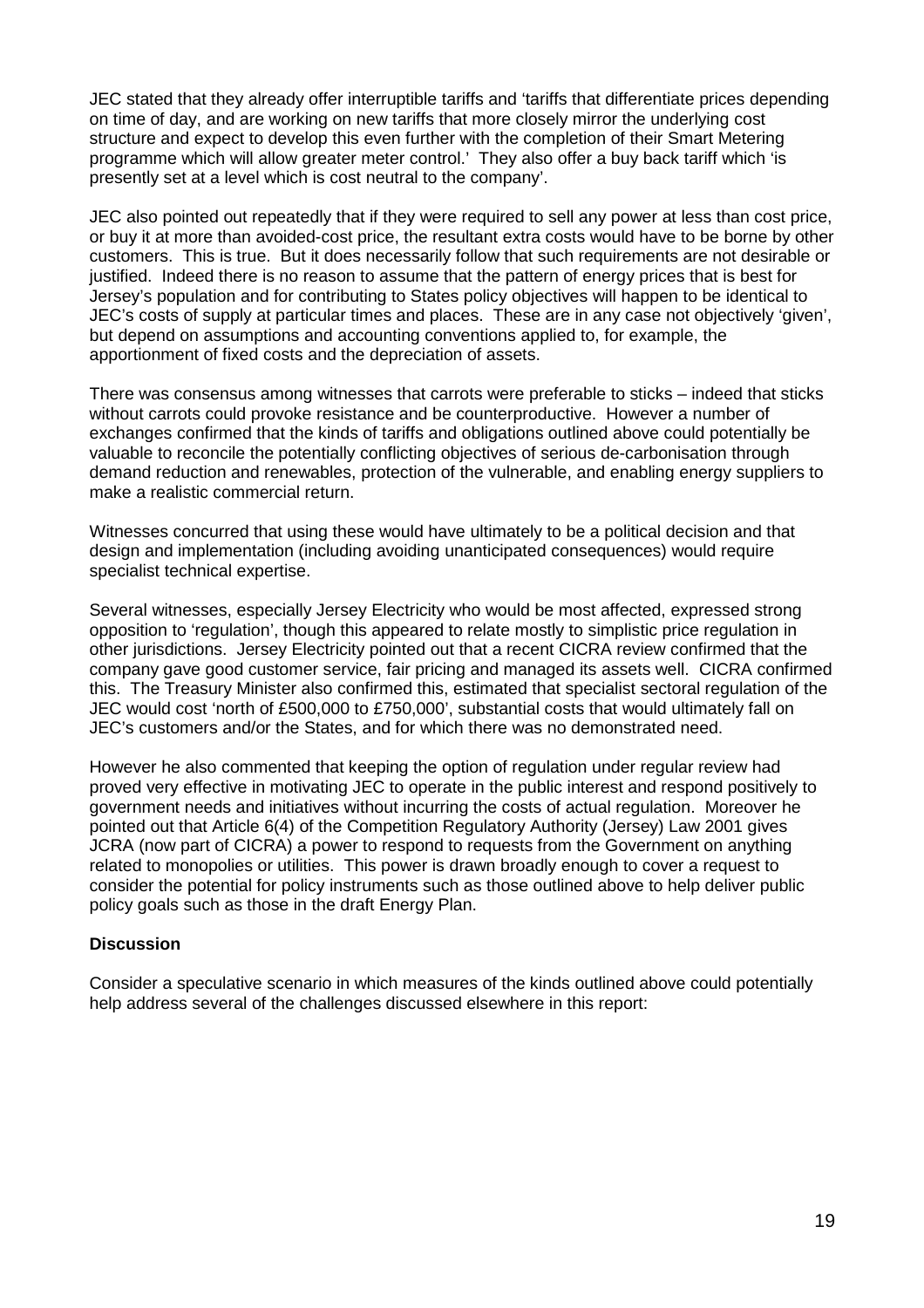Box 1: Illustration of possible application of smart tariffs in Jersey

- 4. All domestic JEC customers would have a three step tariff: a cheap rate per kilowatt hour for enough electricity to provide for basic needs in an averagely thermally (in)efficient house, then a standard rate (similar to the current rate) for additional power up to an average household's normal consumption; then a much higher rate for 'luxury' discretionary use above that level;
- 5. The 'basic needs' rate would mean that a careful and prudent household could live in adequate comfort for a much lower electricity bill than at present. This would take a large number of households out of fuel poverty;
- 6. Households with special needs (eg very old or disabled members) would be able to ask for higher allowances at the cheap rate:
- 7. So would households who believe their homes are particularly hard to heat. However JEC would have the right to insulate such homes instead;
- 8. This would give JEC a commercial incentive to improve the energy efficiency of the worst homes so they could reduce the amount of energy they have to sell at a loss making rate;
- 9. The additional revenues JEC obtains from customers on the highest tariffs would pay for the loss making lowest rate;
- 10. The highest energy using households would get a stronger price signal to reduce consumption;
- 11. Any JEC customer who installed solar panels would be able to sell surplus power back to the grid at the 'standard' retail price, encouraging take-up;
- Customers with electric vehicles who were willing to allow JEC to draw power back out of their batteries while they are parked to meet demand spikes would be able to buy their power at the lower rate. JEC would recoup the costs from savings from not having to provide for such extreme peaks.

This is only an illustrative scenario. Whether it could all work so neatly is far from certain. Great care would be needed to design the various components, set the various thresholds and charging rates and so on to avoid perverse consequences and unfair differences. This would require the active involvement of JEC, but the decisions would ultimately have to be driven by, and justified in terms of, public policy rather than the company's commercial interests.

However it would be essential to ensure that the various opportunities and constraints given to JEC interacted in such a way as to enable the business to continue to operate efficiently and reliably, make necessary investments and provide a reasonable commercial return to its shareholders, including but not only the States. These opportunities and constraints would include the ability to sell some tranches of electricity to some customers at highly profitable rates, but other tranches to other customers at a net loss; to give some customers strong incentives to help the company manage demand efficiently, for example by peak lopping, but to have to accommodate other potentially inconvenient fluctuations, for example from intermittent renewables.

Jersey Electricity itself emphasised in evidence that the company is not qualified to make what must be ethical / political decisions about these. However in his second evidence session the company's Chief Executive Officer acknowledged that JEC was already doing so with a lower offpeak heating tariff. He also agreed that 'smart meters', which the company is committed to introduce, can only deliver the load smoothing benefits which JEC hopes from them if they are used to apply smart tariffs to motivate consumers to change their patterns of electricity use. So in fact the company is already, for very good reasons, moving into the territory of active tariff management which it acknowledges raise questions of policy and equity which the company is not well placed to decide by itself. JEC told the Panel that they were happy to work with interested parties including the States of Jersey, JCRA, Consumer Council and Citizens Advice Bureau to consider and develop alternative tariffs to better meet customer needs.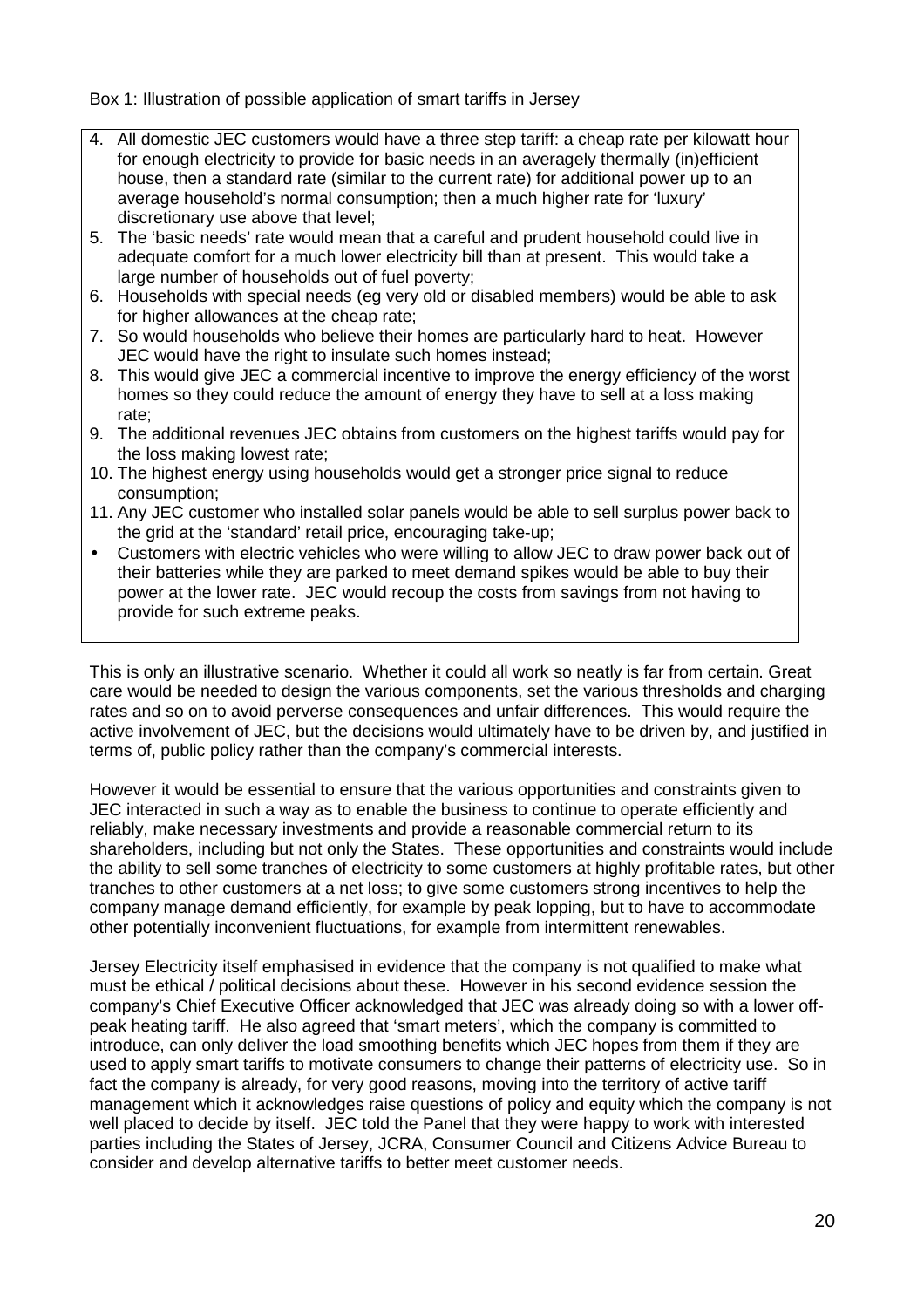As reported above, a recent CICRA review confirmed there is no need for traditional narrow price and consumer protection regulation of Jersey Electricity, which gives good public service and fair prices and is efficiently run. There was no appetite among witnesses for such regulation, and considerable concern about its possible cost, which would ultimately fall on consumers and / or taxpayers. However the measures discussed above would imply a very different style of publicinterest regulation.

#### **Conclusions**

JEC's comment that they were happy to work with interested parties to consider and develop alternative tariffs to better meet customer needs is constructive and welcome. Two of the Treasury Minister's comments already mentioned suggest a way to ensure that such discussions are prompt, productive and decisive. The first is the observation that the *possibility* of regulation has helped motivate JEC to ensure that it operates in the public interest without needing the expense of *actual* regulation. The second is the broad power under which the Minister could ask CICRA to review relevant matters.

The Minister should consider asking CICRA to review, in the context of Jersey Electricity's commitment to roll out smart meters:

(1) the potential for any smart tariffs (of the kinds outlined above) to help deliver the Energy Plan's targets;

and, if any such potential is confirmed,

- (2) detailed design needed to safeguard vulnerable consumers and help reduce fuel poverty;
- (3) the cheapest, simplest and least onerous possible way to set, enforce and monitor such tariffs, and modify and develop them as necessary in a fair, transparent and accountable way. This should include possible regulatory models, not restricted to traditional narrow regulation of prices, profits and consumer protection.

#### **8: Resilience**

#### **The issue**

Reliable access to energy dependent services such as light, warm buildings, food preservation and cooking, powered farm and construction equipment, mobility and electronic communications is fundamental to quality of life and economic activity in Jersey, like any other 'developed' jurisdiction.

#### **The draft Plan**

'Ensuring security of energy supply' is one of the top level principles of the Plan. It is construed solely in terms of maintaining reliable and uninterrupted supplies of energy, despite Jersey's almost total dependence on imports: it is not framed in terms of reliable access to sufficient energy services such as those listed above.

#### **Evidence**

Some witnesses were emphatic that there was no realistic risk that some equivalent of the Japanese tsunami would suddenly deprive Jersey of the advantages of cheap French nuclear electricity, so it would be perverse to incur major extra costs providing for such an eventuality. Others, however, noted that, while an actual tsunami in France was inconceivable because of completely different geology, the broader lesson from Japan was that unexpected events could transform any energy market in utterly unpredictable ways.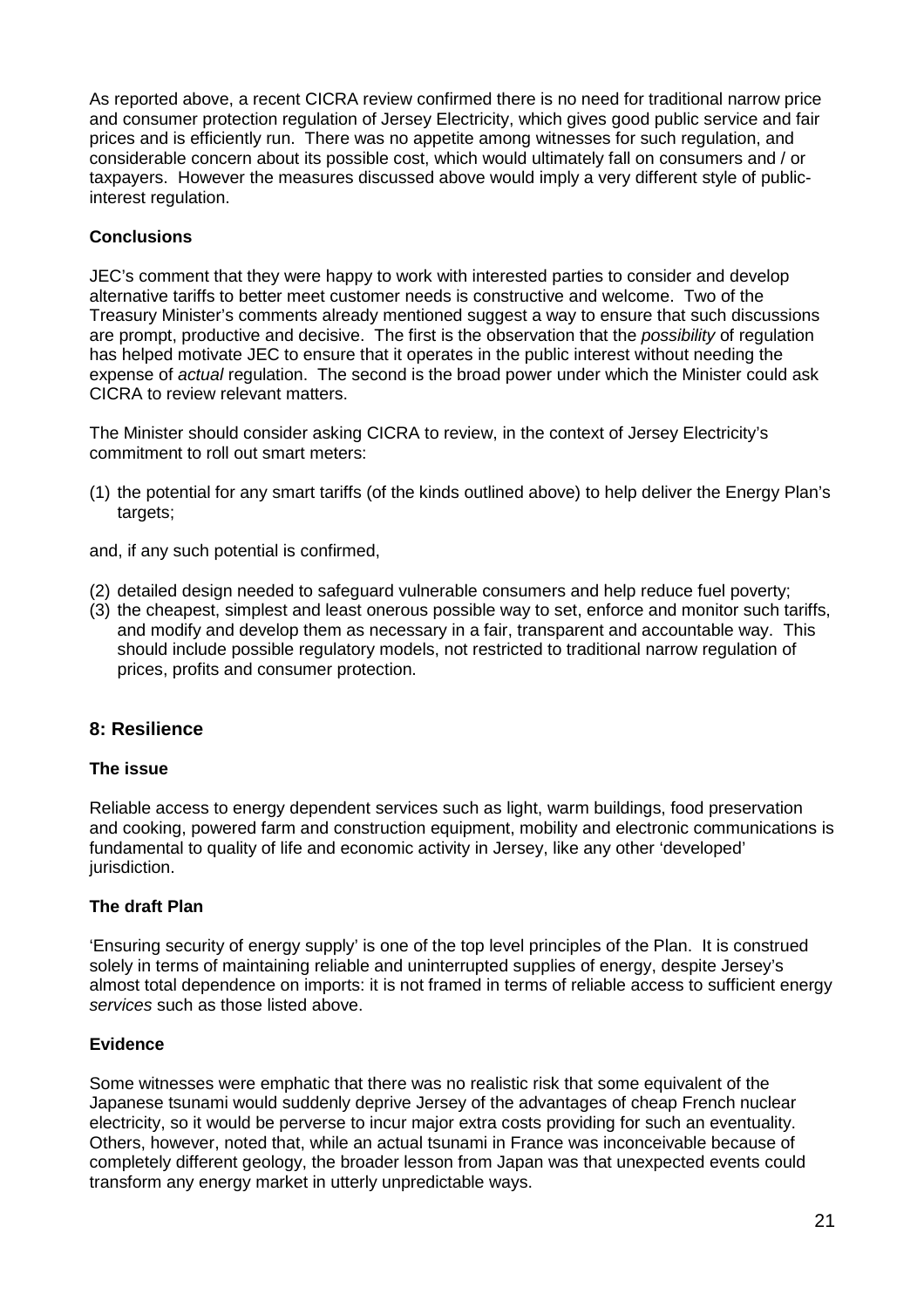Jersey Gas wish the States to co-fund a feasibility study for a France/Jersey/Guernsey gas pipeline, largely on grounds of security of supply and anticipated cheap shale gas. Other witnesses doubted this could be viable for such small markets and pointed out that it was predicated on growing gas consumption which was inconsistent with the Plan's decarbonisation aims. The Jersey Gas assertion that gas should be seen as a 'bridge' to lower carbon energy might be valid in places where gas would displace (eg) coal or oil, which are more carbon intense, but did not make sense in Jersey where it would displace electricity which was already lower carbon because of its largely nuclear origin. The idea of converting vehicles to run on compressed gas on a significant scale was seen as unrealistic.

#### **Discussion**

There is no visible threat to Jersey's access to cheap nuclear electricity from France. However given the interconnectedness of continental energy markets, the continuing political and economic turbulence across the EU, predicted 'supply gaps' and the possibility of political and/or environmental disruption of energy supplies from various parts of the world, it is entirely possible that the companies involved might want to sell the power currently servicing Jersey somewhere else, or at sharply increased prices.

If this happened, Jersey would have limited bargaining power and goodwill as a small jurisdiction outside both the EU and the UK, and perceived as profiting from its exemption from many of their rules and disciplines. It is therefore a matter of basic prudence for Jersey to reduce dependence on this single power source to the maximum extent practicable without excess costs.

#### **Conclusions**

Energy security provides a further justification for the 'no regrets' policy of minimising the Island's consumption of energy (and not only reduction of carbon emissions);

In particular, reduction in the dependency of energy services on energy – for example, 'passive design' of buildings to minimise the need for artificial lighting and air conditioning, and to maintain comfortable temperatures with minimum heating, should be explicitly promoted.

Further increases in the proportion of Jersey's daily life and economy dependent on grid electricity (for example major increases in electric vehicles or fuel switching) should be linked to increases in on-Island low carbon generation capacity.

Given the small size of the Jersey market, the likelihood that consumption of both gas and oil will decline, and the imperative to reduce rather than increase carbon emissions, public funding to investigate possible gas or oil pipelines is not justified, though there is no reason for the States not to co-operate with any private sector initiative in the field.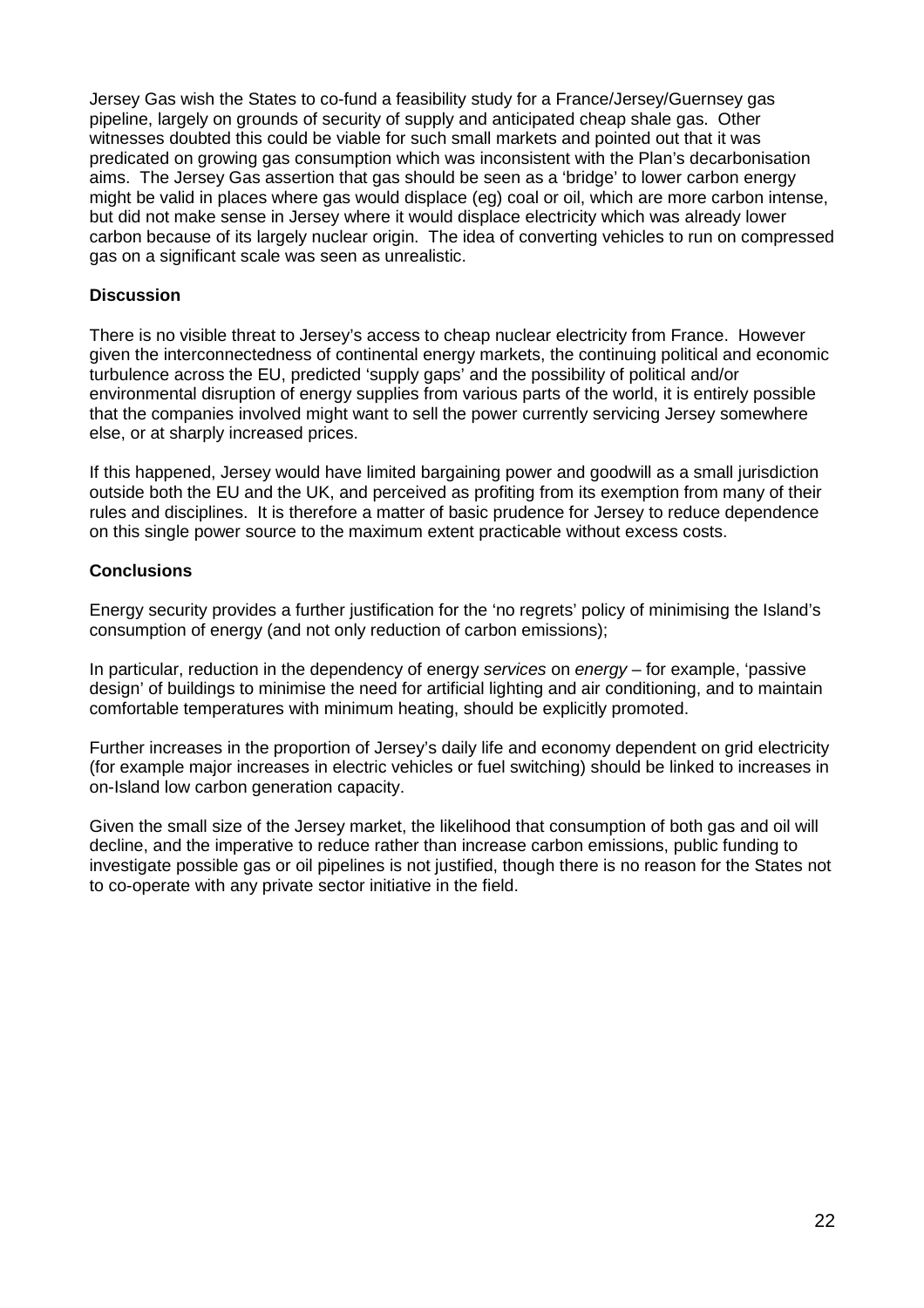#### **9: Targets and measurement**

#### **The issue**

Carbon accounting according to standard international conventions does not tell the whole story about the environmental impacts and sustainability of energy use, especially in a small jurisdiction such as Jersey where the import of energy and goods whose carbon is attributed to the producing countries is particularly significant.

#### **The draft Plan**

The draft Plan's statistics and targets are framed in terms of standard international carbon accounting conventions.

#### **Evidence**

Accounting conventions were not a major topic in witness sessions. When prompted with the issues discussed in the next session, witnesses generally agreed that standard carbon accounting needed to be contextualised with other measures as proposed below.

#### **Discussion**

Standard Kyoto carbon accounting does not attribute to Jersey the carbon emitted generating imported electricity and making imported goods and services. This gives a potentially misleadingly flattering picture of current emissions, and means that some changes that are good for global emissions, such as increasing renewable electricity generation on Jersey, will look neutral or even bad on the standard figures.

In any case carbon is not the only environmental issue which energy policy should be concerned with. Witnesses generally agreed that the Plan should use energy as well as carbon measures, and guard against Kyoto accounting conventions producing perverse results. Energy / carbon 'footprint' – ie total impact of Jersey consumption wherever it happens – was mentioned as a possible better measure.

#### **Conclusions**

The Plan is right to emphasise carbon targets framed in terms of Kyoto Protocol carbon accounting. However this should be set in the context of:

- Primary energy demand, as well as carbon emissions;
- Broader measures of the carbon and energy 'footprint' of Jersey's population and economy, including the embodied energy and carbon emissions incurred by imported goods and services (including electricity);
- The marginal, as well as average, carbon emissions of electricity imported from the European grid;
- Per capita as well as total figures, to help make the impacts of different possible future population levels transparent.

Disproportionate resources should not be devoted to attempting to measure all of these precisely. However they should all be kept in mind, even if only in broad brush terms, in setting and assessing the effectiveness of policy.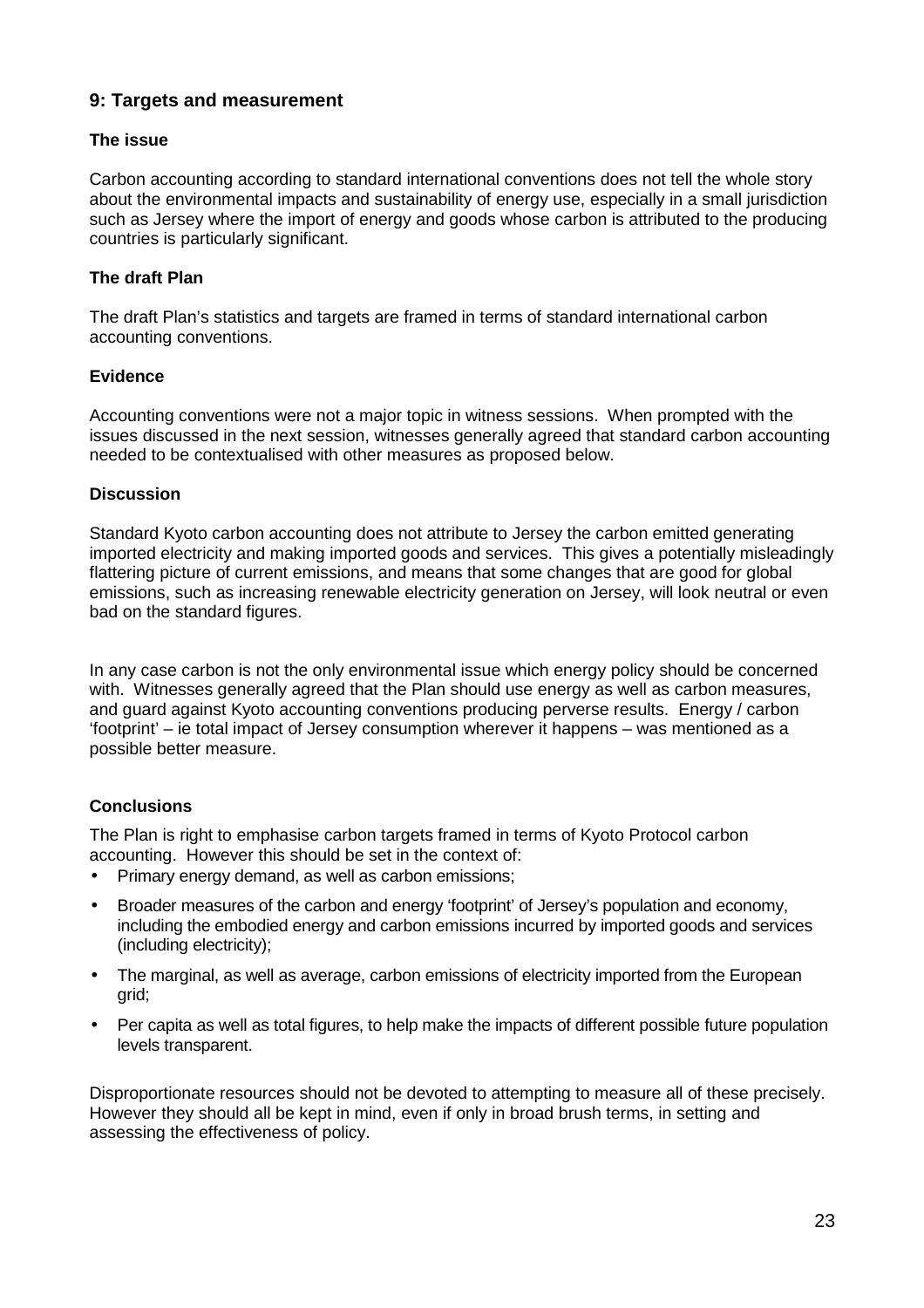#### **10: Conclusions**

#### **The current draft has many strong points:**

- Its treatment of climate science follows the overwhelming consensus of informed scientific opinion.
- Its assessment of the economic and social significance of energy and energy policy for Jersey's particular circumstances is sound and consistent with a large body of well established wider research (notably the Stern report on the economics of climate change.)
- The draft Plan's proposed priorities, aims and targets are justified by climate science, would be highly beneficial for Jersey's population and economy as well as environment, and would improve the Island's security and enhance its image and reputation. As we enter a period of global turbulence and uncertainty, these factors may be increasingly important for a small jurisdiction outside, but highly dependent on, the UK and the EU.
- The actions set out in the Action Statements are almost entirely beneficial (many of them, arguably, overdue common sense.) They are going in the right direction.

It was striking that, among all the consultation responses and oral evidence, there was hardly any dissent from any of this, and a great deal of strong welcome and endorsement. Several witnesses explicitly endorsed, and none disputed, the Plan's three overall aims of climate change, energy security and tackling fuel poverty, and its goal of reducing carbon emissions by 80%. Some suggested that, if anything, even faster and deeper carbon cuts were needed. The latest climate science supports this position.

The main problem is that the draft is, as one Panel member put it, 'long on aspiration and short on action'. The actions are not strong or developed enough to set Jersey on the path to the tough 2050 targets. Many of them are vague, or commit only to short term 'easy wins' with the harder actions left to future decision. Many are only commitments to study and consider what more might turn out to be needed. Many of them amount to little more than predictions, or hopes, that technological developments and market forces in the wider world will in due course deliver what Jersey wants if the Island sits and waits patiently.

Experience elsewhere, and quite a lot of evidence presented to the review, suggests that stronger action will be needed in all the main areas of energy use and (potentially) production which the plan rightly identifies:

- Energy-efficient retrofit of existing housing and other buildings:
- Low-energy design in new housing and other buildings;
- A major shift to electric and potentially other low-energy vehicles;
- Micro renewables:
- Utility scale renewables, especially offshore wind, anaerobic digestion and harnessing waste heat from the Energy from Waste plant, with future potential for tidal power.

In all of these, 'soft' measures such as education, awareness raising, and promotion will not have enough impact without some combination of serious financial incentives and regulatory requirements. Coordinated packages of 'carrots and sticks' are needed. Careful design will be needed to protect vulnerable people and make packages fair, reasonable and politically acceptable.

Vigorous and results-oriented partnership working is needed to pursue these. Accordingly the main theme of the suggested recommendations is to press for more clear, decisive, proactive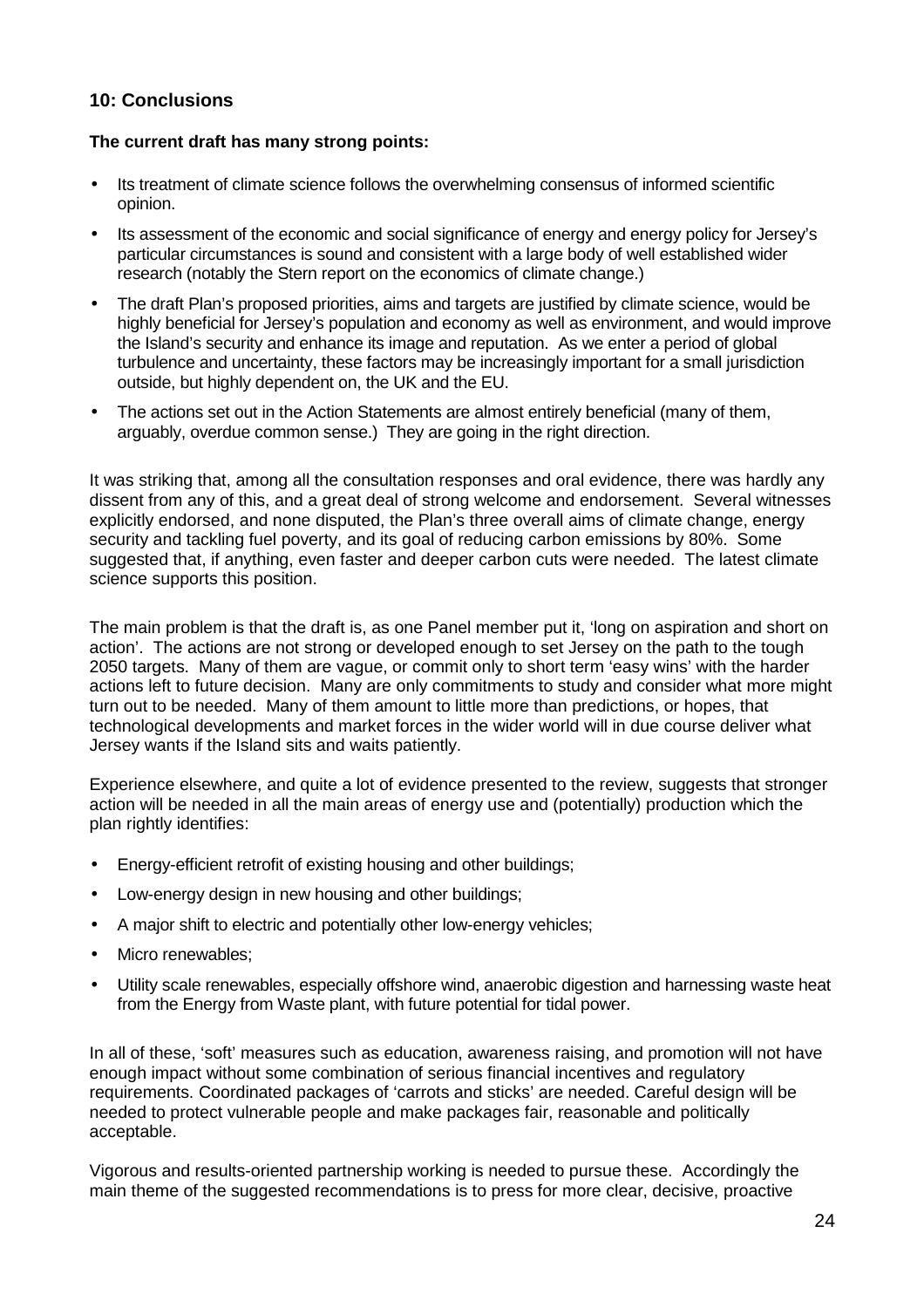programmes of action to secure fast enough progress towards the Plan's goals. They will generally need to involve substantial investment and/or regulation as well as 'softer' measures.

Substantial new public spending is difficult. Alternative methods of incentivising / financing should be considered. These could include partnerships with private companies (eg for large scale renewables or electric vehicles), revolving loans repayable out of savings (eg for energy efficiency retrofit or micro renewables), charges and levies on energy use, cross subsidies between different groups of energy users (for example through smart tariffs) and direct hypothecation of taxes on more or less related activities (such as the use of VED to fund domestic energy efficiency).

These all raise questions about fairness – who should pay, who should benefit? – which cannot be left to the commercial interests of private companies, or the personal discretion of their managers, however enlightened they may be.

Therefore some form of active public oversight and regulation of energy markets is likely to be needed. This needs to be more sophisticated than simple price regulation for consumer protection and competition purposes, which has been problematic elsewhere and for which there is no current need in Jersey.

Stronger policy coordination is needed, both within government and across all sectors.

The text of the draft Plan itself, and more or less formal comments from officers, make clear that, while they may be over optimistic about the likely impact of some of the actions in the Plan as it stands, they fully recognise that it is not enough and would only be the first step in a long process.

What reasons might be given for not adopting an energy Plan on the lines of the current draft?

- Higher priorities for officer and political time. This would seem invalid given that the time has been invested in preparing a well developed draft, and that, notwithstanding detailed criticisms and suggestions, it is widely welcomed and supported by relevant stakeholders;
- Doubt about the scientific case for carbon reduction. After repeated invitations, two States members wrote in with dissents from the carbon reduction objective, very late in the review process. The concerns they raise have been extensively discussed and answered by qualified scientists within the IPCC process and elsewhere (for example see www.skepticalscience.com). This is consistent with the broader picture that 97% of scientists agree with the view of climate change which underpins this draft Plan.
- Cynical decision to 'free ride' on others. As outlined above, this could cause serious reputational and commercial damage to the Island;
- Concern about making commitments whose delivery is uncertain. The Plan itself acknowledges, and many witnesses confirmed, that the specific actions set out in the Plan as it stands are insufficient to deliver its aims and objectives. However, the detailed discussion later in this report confirms that the problem is nearly always that the actions do not go far enough, or that further actions will be necessary, not that the actions currently proposed are wrong. In many cases, progressing the actions already set out in the plan will be necessary for deciding what more will be needed.

Adopting the Plan as it stands would be a 'no regrets' decision: one that helps move in the right direction, with no significant downsides. It would be unfortunate to delay adopting and implementing a plan that is already useful and needed, just because it could potentially be further improved.

#### **Adviser's overall recommendation**

My conclusion is that it would be to Jersey's advantage, environmentally socially and economically, for the Plan to be adopted as soon as possible. If changes can be made quickly and uncontroversially to address any of the issues raised in this report, that would be welcome.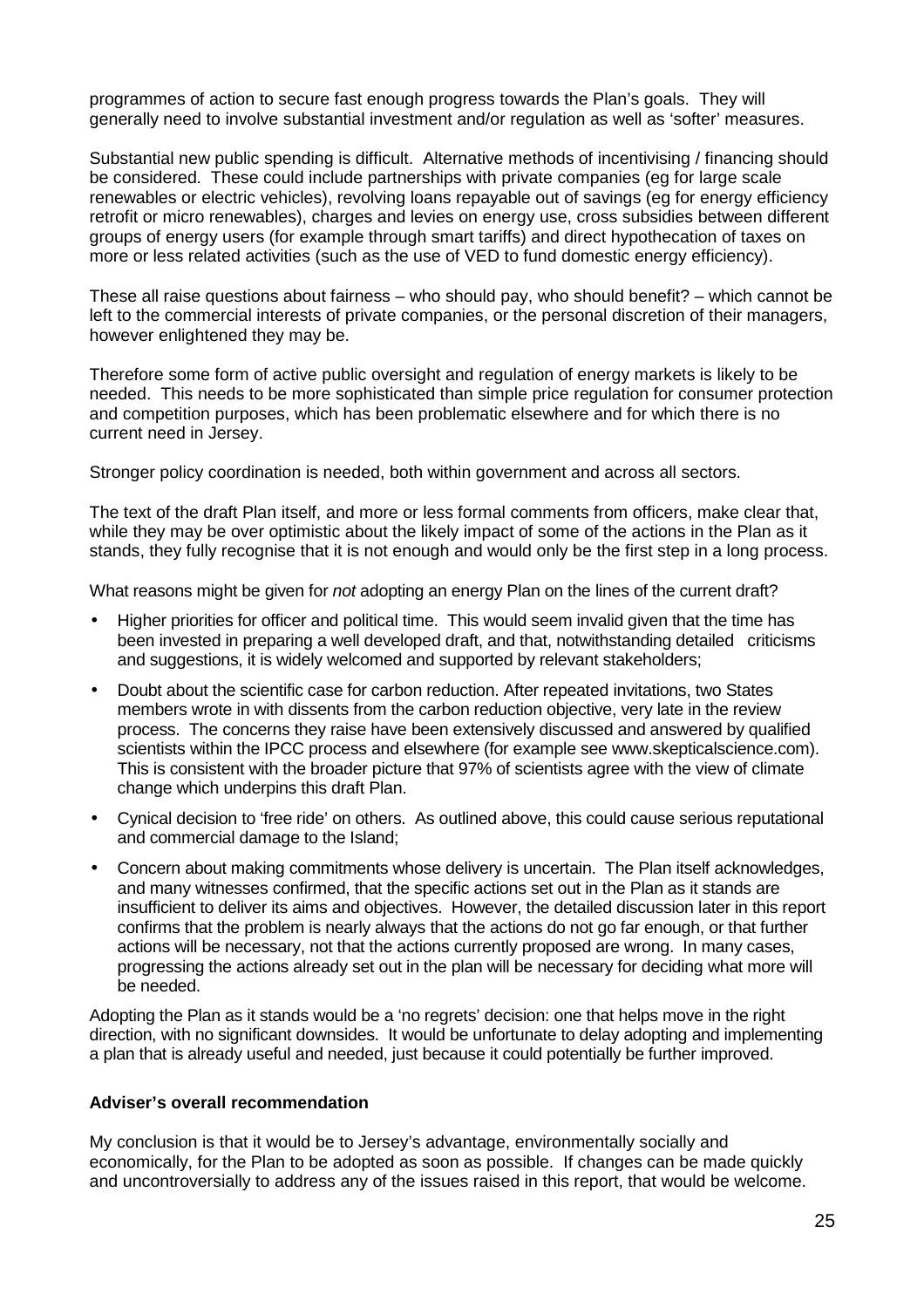However there is very little in the draft Plan which is not helpful, and no justification for holding up its adoption to make changes. Indeed, given the history, failure to progress the Plan now would reflect poorly on the Island.

However, further action will be needed to flesh out and implement many initiatives only outlined in the current draft Plan and to meet its objectives and targets. Work on this can and should start immediately. To help keep up momentum, I suggest the Panel commits to review progress in 12 months time, and gives the Minister for Planning and Environment advance notice of key aspects of implementation on which it will hope to see progress. These could include:

- Business plans, including risk/reward structures, finance, costings, timetables and heads of agreement for implementation agreed by the main public and commercial partners, for
	- Anaerobic digestion
	- Accelerated Island-wide uptake of electric vehicles
	- Offshore wind development including potential partnership or coordination with France at the sea boundary
- An Energy Partnership (or any alternative institutional structures) fully functioning, and its relations with other energy coordinating bodies resolved
- Ownership of the seabed, and potential 'offer' to wind and tidal developers, clarified
- European subsidies for renewable energy negotiated
- Building byelaws higher standards adopted
- Completion of CICRA review of tariffs and means of applying them, and a Ministerial decision on implementation of any recommendations (including any related to regulation)
- Secure medium term finance for domestic energy efficiency, spend to save in public buildings.
- Completion of a study of options for use of heat from the Energy from Waste plant in the short and longer term, and commitment to progress any viable short term opportunities identified.

One of the most encouraging aspects of the hearings was the clear messages from both the Chief Minister and the Treasury Minister that, if and when a case is convincingly made, they were receptive to arguments for further public spending and/or other interventions, and were in principle prepared to act decisively, vigorously and boldly. The door appears to be open to the Minister for Planning and Environment to build on the current plan to make the case to go further. It is hoped that the review, including this report, will help advance this process.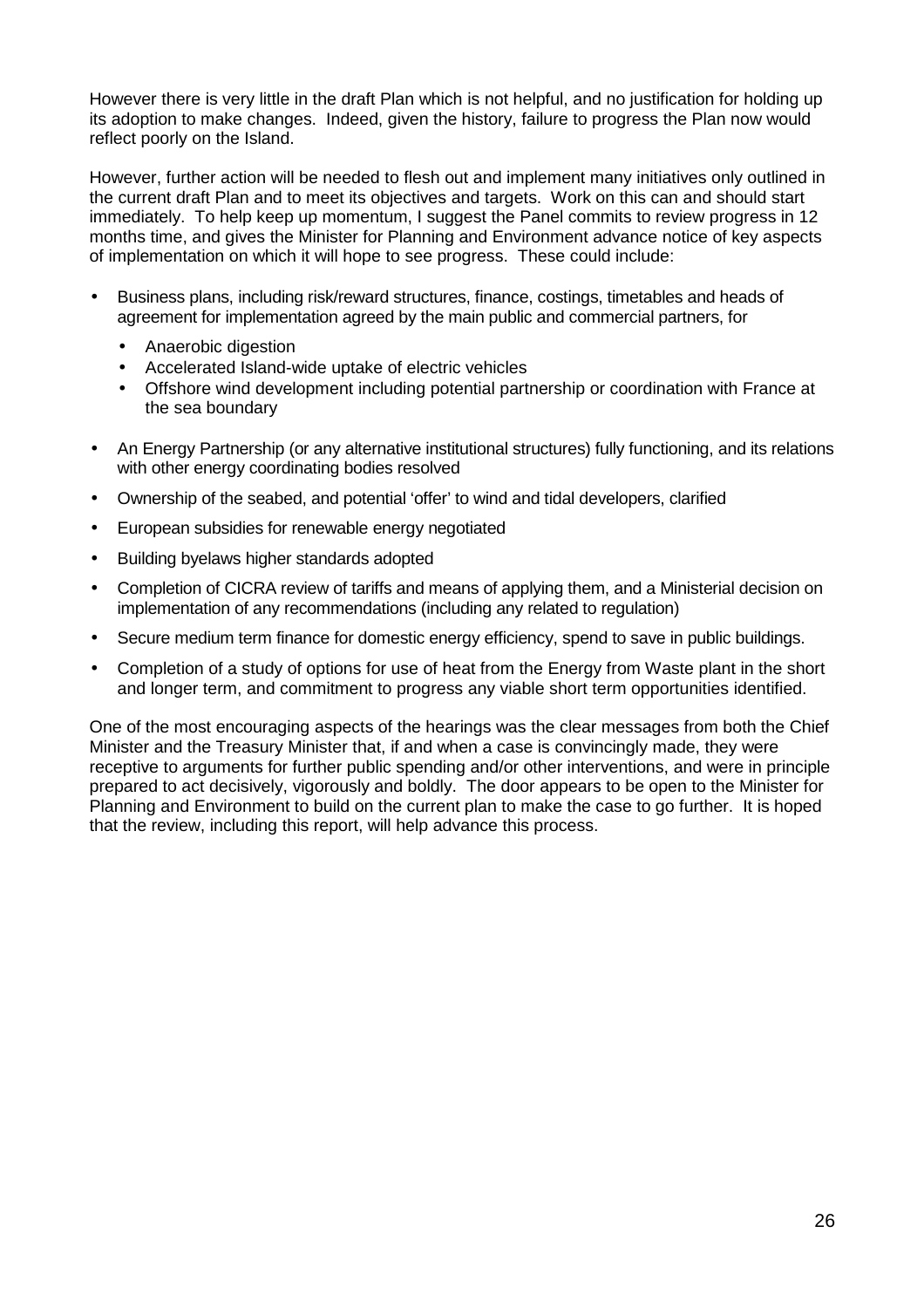# **Annex 1: Adviser's role and credentials**

I was appointed in April 2013 to advise the States of Jersey Environment Scrutiny Panel on its scrutiny of the Minister for Planning and Environment's draft Energy Plan.

My main activities were:

- to study documentation provided by the Scrutiny Office and any written submissions from stakeholders and members of the public and to provide in a timely manner a written critical independent analysis of the same;
- to assist the Panel in drawing conclusions from the evidence received;
- to brief the Panel in advance of public hearing sessions with the Minister and with local stakeholders on key issues arising from the evidence submitted;
- to assist, as required by the Panel, with the preparation of a question plan for the public hearing sessions;
- to attend public hearing sessions and thereafter to discuss with the Panel, as appropriate, on the oral evidence received; and
- to advise on the preparation of the Panel's report and any recommendations arising from the review.

The main sources of information I have drawn on are:

- The draft Energy Plan itself, with its appendices;
- Responses to the public consultation on it;
- The evidence given at public hearings (transcripts all available on the Scrutiny website http://www.scrutiny.gov.je/Pages/ReviewTranscripts.aspx);
- Publications and written material tabled by witnesses, including Andrea Cook who was prevented by travel problems from taking part in a public hearing;
- Written communications and supporting documents from Environment Department, Transport and Technical Services and Property Holdings officials, Senator Sarah Ferguson and Deputy Clifford Baudains;
- My notes from a series of very illuminating informal discussions held with many key stakeholders during my preparations to advise the former Scrutiny Panel on an earlier draft of the Energy Plan in 2011.

I have also drawn on 30 years involvement in sustainable development and energy policy and implementation as a public official and consultant, including:

- Private Secretary to the UK Secretary of State for Energy
- Managing the 1986 UK Energy Efficiency Year campaign and the subsequent programme of Energy Action Cities
- Promoting green business at Scottish Enterprise
- Writing two successive energy manifestos for the UK Local Government Association
- Developing the EU Eco-management and audit scheme for UK Local Government, the first management system standard for environmental performance specifically for public bodies, and helping numerous authorities develop management systems
- Giving evidence to Whitehall and Scottish Government committees on aspects of sustainable energy policy and implementation.

Everyone I have met on Jersey has been friendly and welcoming, making this a very enjoyable piece of work. I particularly wish to thank the Panel Chair and members for the enthusiasm and commitment with which they have tackled this complex and challenging topic, Malcolm Orbell the Scrutiny Officer for his help and support, and Dr Louise Magris and her colleagues both for their positive and supportive engagement with the review, and for their achievement in producing a draft Energy Plan which, albeit with opportunities for further improvement identified by the review, would in my view already be immensely beneficial to the Island, and which I hope will soon be adopted.